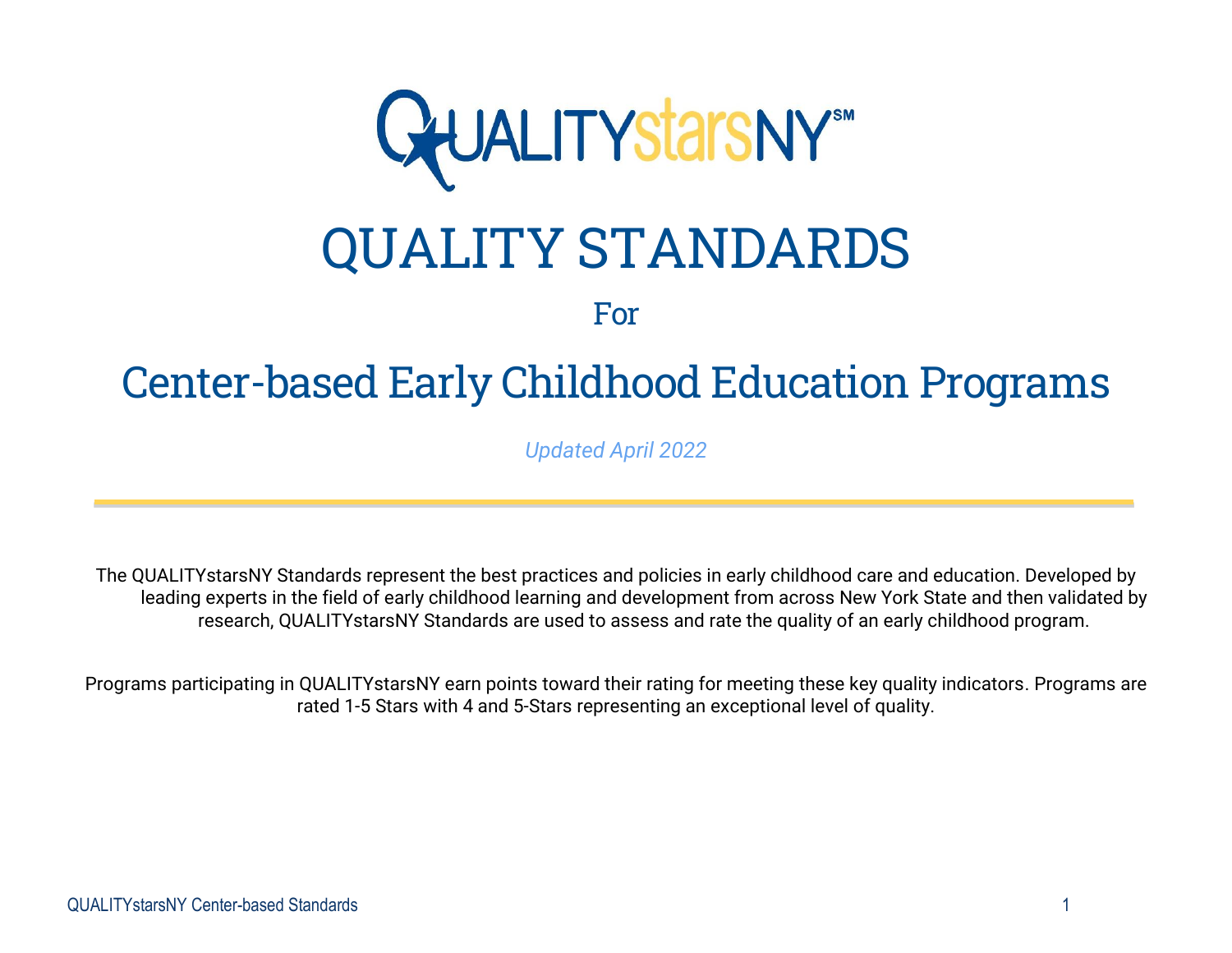## **LEARNING ENVIRONMENT**

*Research Rationale: There is substantial evidence that classroom environment features are central to program quality and some, though limited, research suggests that varied and appropriate classroom materials support children's development. Research shows that the quality of teacherchild interactions contributes to quality in early care and education settings and there is substantial evidence that children with involved and responsive caregivers fare better on a wide variety of child development measures. According to a significant body of evidence, the use of a developmentally appropriate curriculum is related to several measures of program quality and positive child outcomes. There is a moderate amount of evidence that developmentally-appropriate assessment is associated with improved child development outcomes.*

#### Classroom Environment (CE) - 60 points

| <b>CODE</b>     | <b>STANDARD</b>                                                                                                                                              | <b>INTENTION</b>                                                                                                                  |             | <b>DOCUMENTATION</b>                                                                                                                                                                                       |         | <b>MINIMUM REQUIREMENTS</b>                                                                                                                                                                                                                                                                                       | <b>POINTS</b>  |
|-----------------|--------------------------------------------------------------------------------------------------------------------------------------------------------------|-----------------------------------------------------------------------------------------------------------------------------------|-------------|------------------------------------------------------------------------------------------------------------------------------------------------------------------------------------------------------------|---------|-------------------------------------------------------------------------------------------------------------------------------------------------------------------------------------------------------------------------------------------------------------------------------------------------------------------|----------------|
| CE <sub>1</sub> | Program administrative<br>staff attends training on the<br><b>Environment Rating Scales</b><br>(ERS).                                                        | Supervisors and<br>administrative staff are<br>versed in the ERS so they<br>can coach and support<br>teaching staff.              | $\Box$      | Evidence in The Aspire<br>Registry that at least 1<br>administrator has attended<br>training on the ERS within the<br>previous 15 months, verified<br>with training certificate                            | $\Box$  | Evidence in The Aspire<br>Registry that at least 1<br>administrator has attended<br>training on the ERS within the<br>previous 15 months, verified<br>with training certificate                                                                                                                                   | $\overline{2}$ |
| CE <sub>2</sub> | Program completes an ERS<br>self-assessment using the<br>appropriate scale(s) and<br>writes an improvement plan<br>to address subscale scores<br>below 3.25. | Administrators and<br>teachers are familiar with<br>the ERS so they can go<br>through the scales and<br>identify ways to improve. | $\Box$<br>❏ | One copy of a completed ERS<br>self-assessment report<br>(including overall and<br>subscale scores)<br>One copy of a written<br>improvement or action plan<br>for all subscales with a score<br>below 3.25 | Q.<br>❏ | <b>Completed ERS Score Sheet</b><br>including sub-scale average<br>scores. Score sheet must<br>show Date of Observation<br>(dated within the 15 months<br>prior to Standards Inventory<br>submission)<br>Written improvement plan,<br>with dates for completion for<br>all sub-scale average scores<br>below 3.25 | 8              |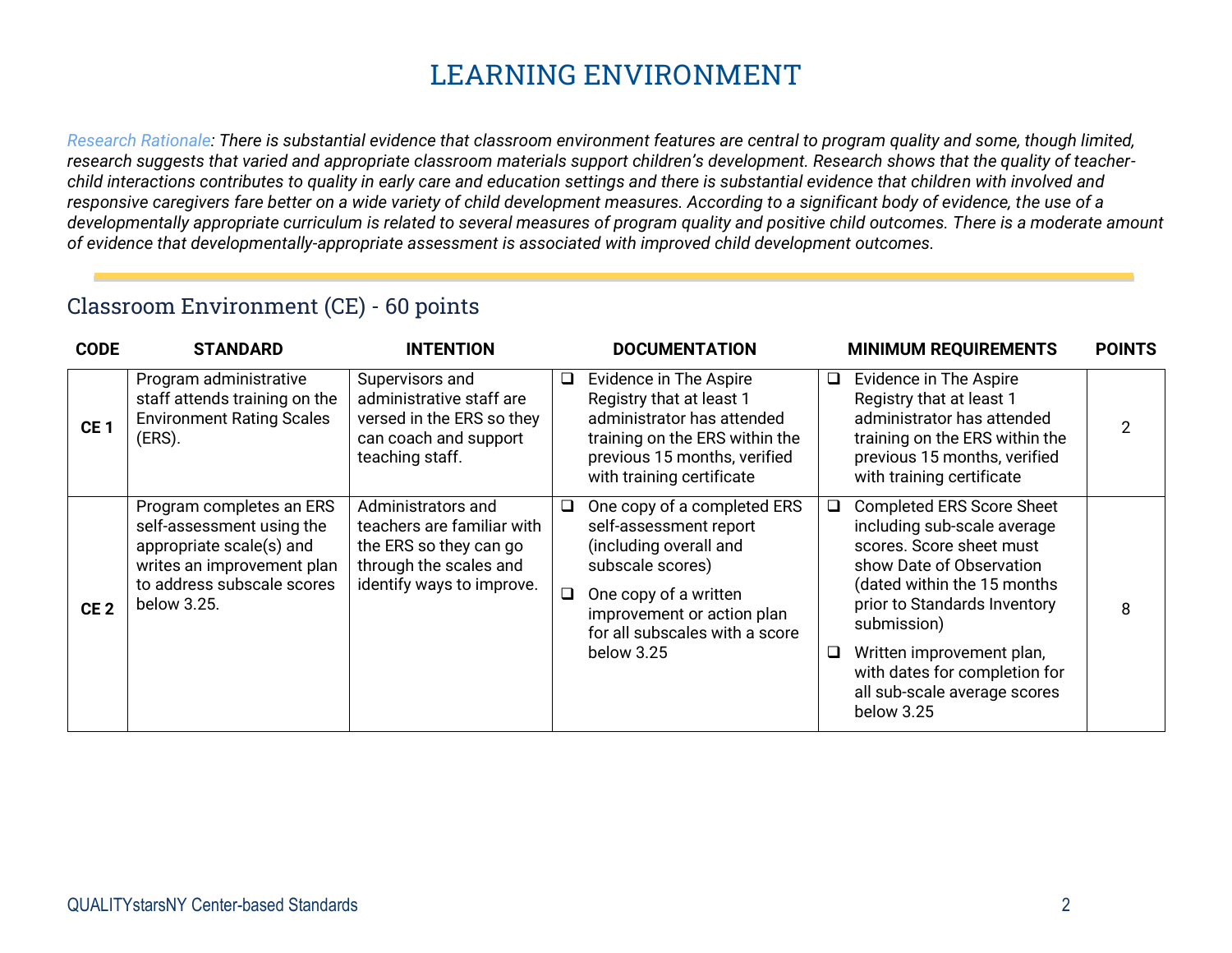| <b>CODE</b>     | <b>STANDARD</b>                                                                                                                                                                                                                                                                                                                                                                                                                                                                                                                                                      | <b>INTENTION</b>                                                                              | <b>DOCUMENTATION</b>                                                                                                                                                                    | <b>MINIMUM</b><br><b>REQUIREMENTS</b>                     | <b>POINTS</b> |  |  |  |
|-----------------|----------------------------------------------------------------------------------------------------------------------------------------------------------------------------------------------------------------------------------------------------------------------------------------------------------------------------------------------------------------------------------------------------------------------------------------------------------------------------------------------------------------------------------------------------------------------|-----------------------------------------------------------------------------------------------|-----------------------------------------------------------------------------------------------------------------------------------------------------------------------------------------|-----------------------------------------------------------|---------------|--|--|--|
|                 | Programs do not submit evidence for Standards CE 3 - CE 5. These Standards are only applicable after Standards Inventory submission for programs<br>that earn a Provisional Rating of 3-5 Stars. For eligible programs, an ERS assessment will be conducted by QUALITYstarsNY's independent assessment<br>team and the average scores will be used to determine the points that will be calculated into the program's Active Rating. If a program earns an average<br>score below 4.25 on their ERS assessment, they will automatically earn a 2 Star Active Rating. |                                                                                               |                                                                                                                                                                                         |                                                           |               |  |  |  |
| CE <sub>3</sub> | Program has an independent ERS<br>assessment and achieves an<br>overall score of $4.25 - 4.99$ .                                                                                                                                                                                                                                                                                                                                                                                                                                                                     | An external observer can<br>provide an unbiased<br>assessment of the learning<br>environment. | Program does not submit evidence<br>for this Standard.<br>If applicable, completed ERS report(s)<br>is automatically sent to<br>QUALITYstarsNY from the<br>independent observer.        | Program does not<br>submit evidence for this<br>Standard. | 30            |  |  |  |
| CE <sub>4</sub> | Program has an independent ERS<br>assessment using the appropriate<br>scale(s) and achieves an overall<br>score of $5.00 - 5.49$ .                                                                                                                                                                                                                                                                                                                                                                                                                                   | An external observer can<br>provide an unbiased<br>assessment of the learning<br>environment. | Program does not submit evidence<br>for this Standard.<br>If applicable, completed ERS report(s)<br>is automatically sent to<br><b>QUALITYstarsNY</b> from the<br>independent observer. | Program does not<br>submit evidence for this<br>Standard. | 40            |  |  |  |
| CE <sub>5</sub> | Program has an independent ERS<br>assessment using the appropriate<br>scale(s) and achieves an overall<br>score of 5.50 or higher.                                                                                                                                                                                                                                                                                                                                                                                                                                   | An external observer can<br>provide an unbiased<br>assessment of the learning<br>environment. | Program does not submit evidence<br>for this Standard.<br>If applicable, completed ERS report(s)<br>is automatically sent to<br><b>QUALITYstarsNY</b> from the<br>independent observer. | Program does not<br>submit evidence for this<br>Standard. | 50            |  |  |  |

## Child Observation & Assessment (COA) - 20 points

| <b>CODE</b> | <b>STANDARD</b>                                                                                                                                                                                     | <b>INTENTION</b>                                                                                                                                                                                                                                                                  | <b>DOCUMENTATION</b>                                                                                                                                                                                                 | <b>MINIMUM REQUIREMENTS</b>                                                                                                                                                                               | <b>POINTS</b> |
|-------------|-----------------------------------------------------------------------------------------------------------------------------------------------------------------------------------------------------|-----------------------------------------------------------------------------------------------------------------------------------------------------------------------------------------------------------------------------------------------------------------------------------|----------------------------------------------------------------------------------------------------------------------------------------------------------------------------------------------------------------------|-----------------------------------------------------------------------------------------------------------------------------------------------------------------------------------------------------------|---------------|
| <b>COA</b>  | Program has in place a<br>child observation and<br>assessment policy that<br>includes the collection<br>and protection of<br>assessment results and<br>sharing assessment<br>results with families. | Program should have a written<br>policy about the collection of<br>observation and assessment<br>information in order to ensure<br>consistency throughout the<br>program. The policy should<br>include the rationale and<br>procedures for collecting and<br>sharing information. | Written policy or practice<br>statement (i.e. program<br>letterhead/logo is clearly visible<br>or it is clear that it is part of a<br>manual/handbook) that<br>references:<br>The type(s) of child data<br>collected | Written policy or practice<br>statement (i.e. program<br>letterhead/logo is clearly visible<br>or it is clear that it is part of a<br>manual/handbook).<br>Evidence must explain all of the<br>following: |               |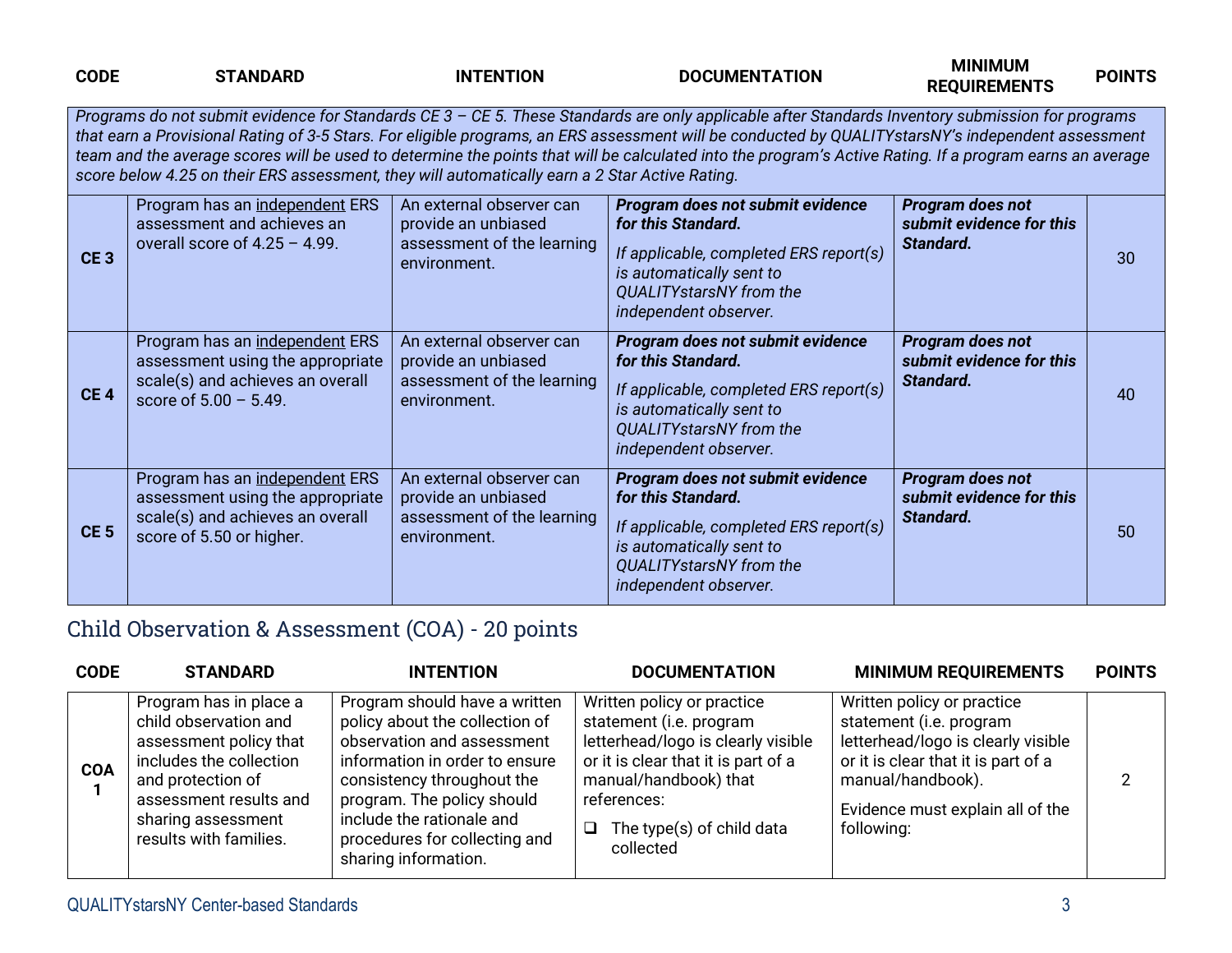| <b>CODE</b>                | <b>STANDARD</b>                                                                                                                     | <b>INTENTION</b>                                                                                                                                                                                                                                                                                                                           |                     | <b>DOCUMENTATION</b>                                                                                                         |        | <b>MINIMUM REQUIREMENTS</b>                                                                                               | <b>POINTS</b>  |
|----------------------------|-------------------------------------------------------------------------------------------------------------------------------------|--------------------------------------------------------------------------------------------------------------------------------------------------------------------------------------------------------------------------------------------------------------------------------------------------------------------------------------------|---------------------|------------------------------------------------------------------------------------------------------------------------------|--------|---------------------------------------------------------------------------------------------------------------------------|----------------|
|                            |                                                                                                                                     | Assessment information<br>should be kept confidential                                                                                                                                                                                                                                                                                      | $\Box$<br>collected | How and when data are                                                                                                        |        | $\Box$ The type(s) of child data that<br>are collected                                                                    |                |
|                            |                                                                                                                                     | and only shared with those<br>who need to know it (i.e.,<br>teachers, families and                                                                                                                                                                                                                                                         | confidential        | $\Box$ How data are held                                                                                                     | $\Box$ | How and when data are<br>collected                                                                                        |                |
|                            |                                                                                                                                     | specialists).                                                                                                                                                                                                                                                                                                                              | ❏                   | How and when data are<br>shared with families                                                                                | $\Box$ | How data are held<br>confidential (so that those<br>who should not access it, do<br>not)                                  |                |
|                            |                                                                                                                                     |                                                                                                                                                                                                                                                                                                                                            |                     |                                                                                                                              | $\Box$ | How and when data are<br>shared with families                                                                             |                |
|                            | Program collects<br>information at enrollment                                                                                       | Programs should gather<br>information about each child                                                                                                                                                                                                                                                                                     | $\Box$              | Copies of a completed<br>enrollment form for 3                                                                               |        | Evidence must reference all of<br>the following:                                                                          |                |
|                            | on children's<br>development, including<br>social-emotional<br>concerns, home<br>language(s), preferences<br>and any special needs. | and family during enrollment,<br>in order to inform curriculum<br>planning, help guide children's<br>learning, and understand<br>family circumstances from day<br>one.<br>In addition to gathering<br>information on any special<br>needs, general information on<br>children's preferences and<br>background should also be<br>collected. | child 3).           | different children, (with<br>identifying information<br>removed - label submitted<br>evidence as child 2, child 2,           |        | $\Box$ 3 children (with identifying<br>information removed - label<br>submitted evidence as child<br>1, child 2, child 3) |                |
|                            |                                                                                                                                     |                                                                                                                                                                                                                                                                                                                                            |                     | If information is collected on<br>multiple forms, include an                                                                 | $\Box$ | Child's physical<br>development                                                                                           |                |
| <b>COA</b><br>$\mathbf{2}$ |                                                                                                                                     |                                                                                                                                                                                                                                                                                                                                            | for each child.     | example of each completed form                                                                                               | $\Box$ | Child's cognitive<br>development                                                                                          | $\overline{2}$ |
|                            |                                                                                                                                     |                                                                                                                                                                                                                                                                                                                                            |                     |                                                                                                                              | $\Box$ | Child's social-emotional<br>development                                                                                   |                |
|                            |                                                                                                                                     |                                                                                                                                                                                                                                                                                                                                            |                     |                                                                                                                              | $\Box$ | Home language(s) of child                                                                                                 |                |
|                            |                                                                                                                                     |                                                                                                                                                                                                                                                                                                                                            |                     |                                                                                                                              | $\Box$ | Child's dietary needs and<br>preferences                                                                                  |                |
|                            |                                                                                                                                     |                                                                                                                                                                                                                                                                                                                                            |                     |                                                                                                                              |        | $\Box$ Child's date of enrollment                                                                                         |                |
|                            | Program documents the<br>developmental status of                                                                                    | Before or soon after starting a<br>program, a child should be                                                                                                                                                                                                                                                                              | $\Box$              | Copies of a completed<br>developmental screening                                                                             |        | Evidence must reference all of<br>the following:                                                                          |                |
| <b>COA</b><br>3            | each child within 45 days<br>of entering/starting the<br>program using a child<br>development screening<br>tool.                    | initially screened for basic<br>developmental levels in order<br>to help define individual<br>learning goals and identify any<br>potential special needs.                                                                                                                                                                                  | child 3).           | form for 3 different children<br>(with identifying information<br>removed - label submitted<br>evidence as child 1, child 2, |        | $\Box$ A completed screening<br>form(s) for 3 different<br>children (with identifying<br>information removed - label      | $\overline{2}$ |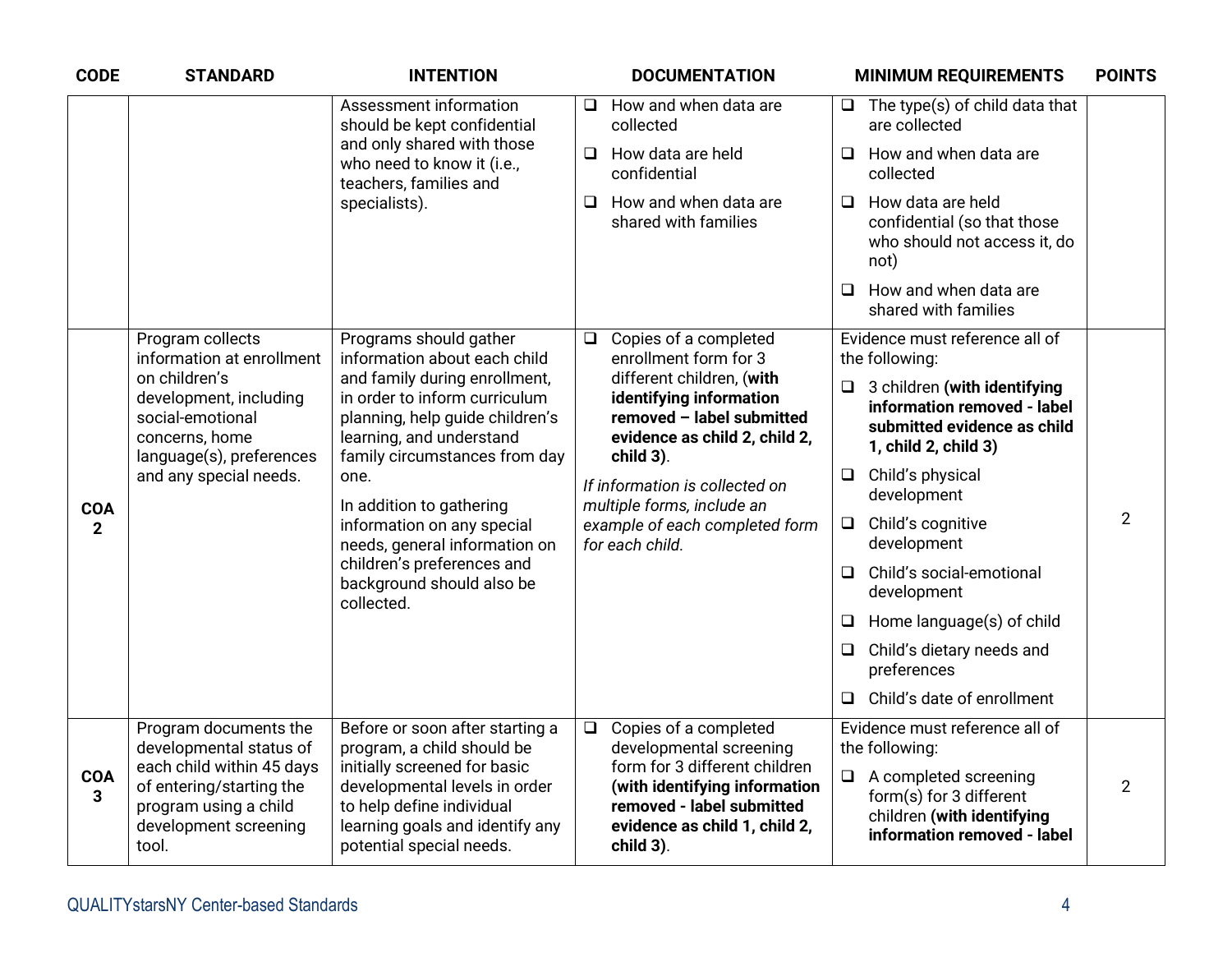| <b>CODE</b>                  | <b>STANDARD</b>                                                     | <b>INTENTION</b>                                                                                                                                                                                                                                                                                                                                                                                                                                                                                                                                                                                                                                                          |                                               | <b>DOCUMENTATION</b>                                                                                                                                                                                                                                                                                                                                                                                                                                                                                                                    | <b>POINTS</b><br><b>MINIMUM REQUIREMENTS</b>                                                                                                                                                                                                                                                                                                                                                                                                                                                                                                                                                                                           |
|------------------------------|---------------------------------------------------------------------|---------------------------------------------------------------------------------------------------------------------------------------------------------------------------------------------------------------------------------------------------------------------------------------------------------------------------------------------------------------------------------------------------------------------------------------------------------------------------------------------------------------------------------------------------------------------------------------------------------------------------------------------------------------------------|-----------------------------------------------|-----------------------------------------------------------------------------------------------------------------------------------------------------------------------------------------------------------------------------------------------------------------------------------------------------------------------------------------------------------------------------------------------------------------------------------------------------------------------------------------------------------------------------------------|----------------------------------------------------------------------------------------------------------------------------------------------------------------------------------------------------------------------------------------------------------------------------------------------------------------------------------------------------------------------------------------------------------------------------------------------------------------------------------------------------------------------------------------------------------------------------------------------------------------------------------------|
|                              |                                                                     |                                                                                                                                                                                                                                                                                                                                                                                                                                                                                                                                                                                                                                                                           |                                               |                                                                                                                                                                                                                                                                                                                                                                                                                                                                                                                                         | submitted evidence as child<br>1, child 2, child 3).                                                                                                                                                                                                                                                                                                                                                                                                                                                                                                                                                                                   |
|                              |                                                                     |                                                                                                                                                                                                                                                                                                                                                                                                                                                                                                                                                                                                                                                                           |                                               |                                                                                                                                                                                                                                                                                                                                                                                                                                                                                                                                         | $\Box$ Start date (this MUST be<br>added to the form if no<br>space exists)                                                                                                                                                                                                                                                                                                                                                                                                                                                                                                                                                            |
|                              |                                                                     |                                                                                                                                                                                                                                                                                                                                                                                                                                                                                                                                                                                                                                                                           |                                               |                                                                                                                                                                                                                                                                                                                                                                                                                                                                                                                                         | $\Box$ Screening date occurs<br>before enrollment date OR<br>within 45 days of the<br>enrollment date                                                                                                                                                                                                                                                                                                                                                                                                                                                                                                                                  |
|                              |                                                                     |                                                                                                                                                                                                                                                                                                                                                                                                                                                                                                                                                                                                                                                                           |                                               |                                                                                                                                                                                                                                                                                                                                                                                                                                                                                                                                         | It is not necessary to submit the<br>entire tool. A few pages showing<br>completed information will<br>suffice.                                                                                                                                                                                                                                                                                                                                                                                                                                                                                                                        |
| reliable.<br><b>COA</b><br>4 | Program uses a<br>developmental screening<br>tool that is valid and | When programs use a<br>developmental screening tool<br>that has been researched,<br>tested and shown to measure<br>appropriate developmental<br>milestones, they are assured<br>that the results can be used for<br>curriculum planning, as well as<br>a basis to refer families for<br>special educational services.<br>Valid: A screening tool is valid<br>when it measures what we<br>want to measure and not<br>something else.<br>Reliable: A screening tool is<br>reliable when the screening<br>procedure is conducted<br>accurately and consistently<br>over time. The procedure<br>would yield similar results if<br>repeated or if done by different<br>people. | $\Box$<br>$\bullet$<br>$\bullet$<br>$\bullet$ | Copies of a completed<br>developmental screening<br>form(s) for 3 different<br>children (with identifying<br>information removed - label<br>submitted evidence as child<br>1, child 2, child 3) using a<br>valid a reliable tool listed<br>below.<br>Ages and Stages<br><b>Ouestionnaires</b><br>Ages and Stages<br><b>Questionnaires Social-</b><br>Emotional<br><b>Battelle Developmental</b><br><b>Inventory Screening Test</b><br><b>Bayley III Screening Test</b><br><b>Bayley Infant</b><br>Neurodevelopmental<br>Screener (BIDS) | Evidence must include all of the<br>following:<br>$\Box$ Name of developmental<br>screening tool<br>Completed developmental<br>$\Box$<br>screening form(s) for 3<br>different children (with<br>identifying information<br>removed - label submitted<br>evidence as child 1, child 2,<br>child 3)<br>1<br>It is not necessary to submit the<br>entire tool. A few pages showing<br>completed information will<br>suffice.<br>If "Other" is selected, all of the<br>following evidence must be<br>submitted in addition to the<br>items above:<br>$\Box$ The tool is designed for the<br>purpose of screening (not<br>child assessment) |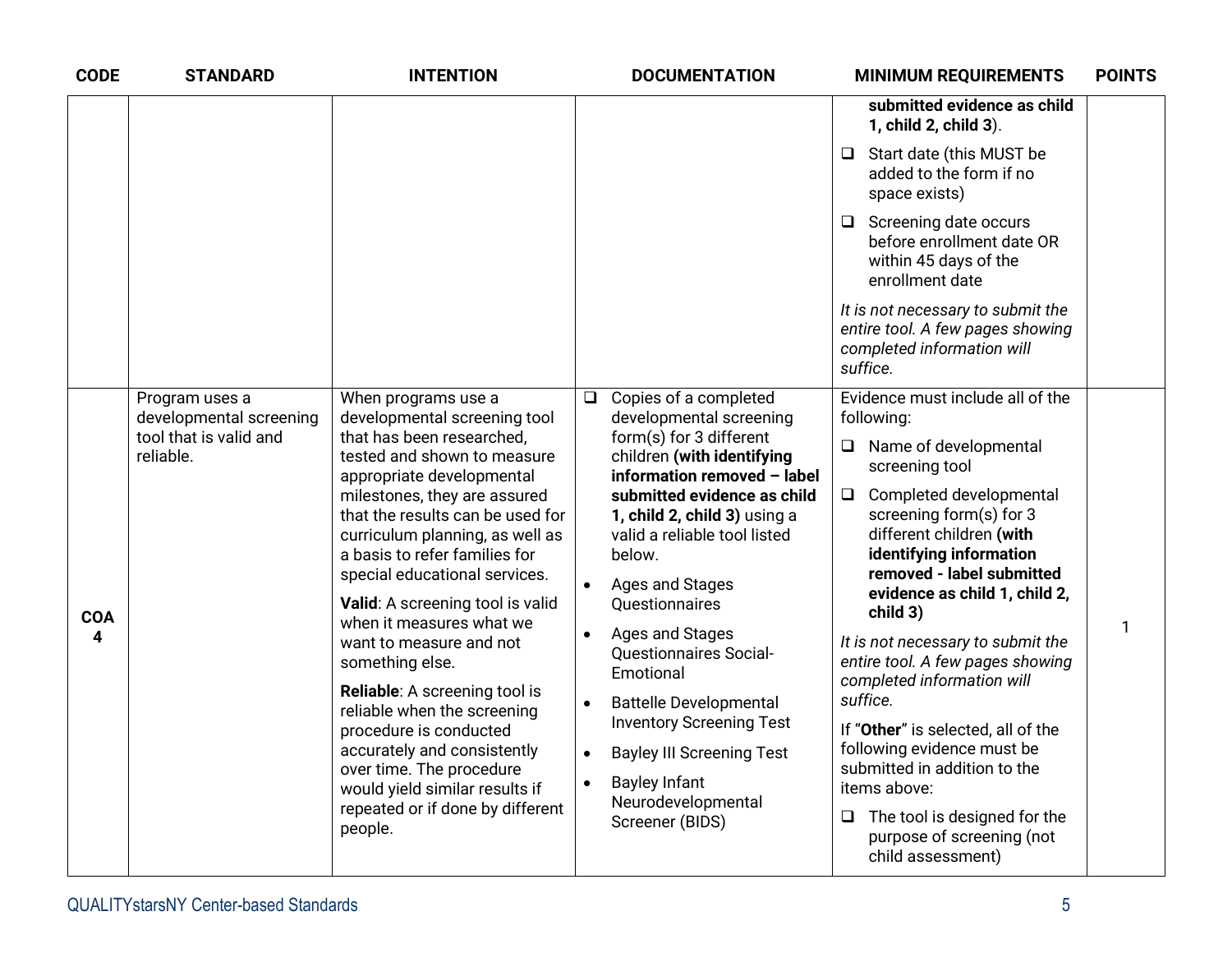| <b>CODE</b> | <b>STANDARD</b> | <b>INTENTION</b> |           | <b>DOCUMENTATION</b>                                                                                   |        | <b>MINIMUM REQUIREMENTS</b>                                          | <b>POINTS</b> |
|-------------|-----------------|------------------|-----------|--------------------------------------------------------------------------------------------------------|--------|----------------------------------------------------------------------|---------------|
|             |                 |                  | $\bullet$ | <b>Brigance Inventories System</b><br>Ш                                                                | $\Box$ | The screening tool is<br>appropriate for use with                    |               |
|             |                 |                  | $\bullet$ | Brigance Self-Help and<br><b>Social-Emotional Scales</b>                                               |        | children between birth and<br>age five                               |               |
|             |                 |                  | $\bullet$ | <b>Child Development</b><br>Inventories (CDI)                                                          | $\Box$ | The screening tool covers<br>multiple developmental<br>domains (i.e. |               |
|             |                 |                  | $\bullet$ | Denver Developmental<br><b>Screening Test (DDST)</b>                                                   |        | physical/motor, cognitive,<br>linguistic, and social-                |               |
|             |                 |                  |           | Developmental Indicators for<br>the Assessment of Early<br>Learning (DIAL)                             |        | emotional)                                                           |               |
|             |                 |                  | $\bullet$ | <b>Early Screening Inventory</b>                                                                       |        |                                                                      |               |
|             |                 |                  | $\bullet$ | Infant-Toddler<br>Developmental Assessment                                                             |        |                                                                      |               |
|             |                 |                  | $\bullet$ | <b>FirstSTEP Screening Test for</b><br><b>Evaluating Preschoolers</b>                                  |        |                                                                      |               |
|             |                 |                  | $\bullet$ | Kent Inventory of<br>Developmental Skills (KIDS)                                                       |        |                                                                      |               |
|             |                 |                  | $\bullet$ | Learning Accomplishment<br>Profile-Diagnostic Screens                                                  |        |                                                                      |               |
|             |                 |                  |           | Parents' Evaluation of<br><b>Developmental Status</b><br>(PEDS)                                        |        |                                                                      |               |
|             |                 |                  |           | Parents' Evaluation of<br><b>Developmental Status-</b><br><b>Developmental Milestones</b><br>(PEDS:DM) |        |                                                                      |               |
|             |                 |                  | $\bullet$ | <b>Pediatric Symptom Checklist</b>                                                                     |        |                                                                      |               |
|             |                 |                  | $\bullet$ | Preschool and Kindergarten<br><b>Behavior Scales (PKBS)</b>                                            |        |                                                                      |               |
|             |                 |                  | $\bullet$ | The Ounce Scale                                                                                        |        |                                                                      |               |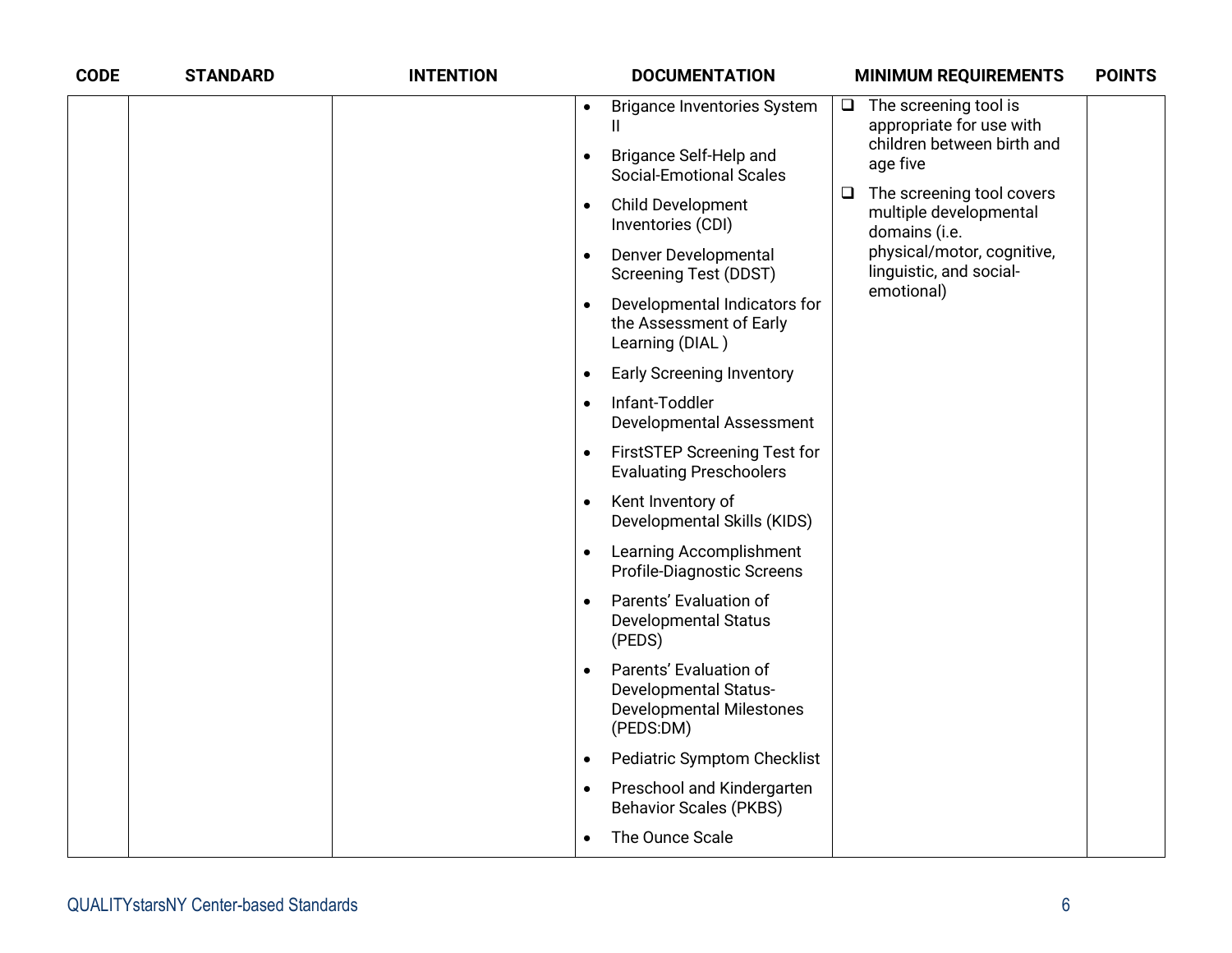| <b>CODE</b>     | <b>STANDARD</b>                                                                                                                            | <b>INTENTION</b>                                                                                                                                                                                                                                                                                                                                                                                                                                                                                                                                                                                                                                                                                                                                                                                                                   | <b>DOCUMENTATION</b><br><b>MINIMUM REQUIREMENTS</b>                                                                                                                                                                                                                                                                                                                                                                                                                                                                                                                                                                                                                                                                                                                                                                                                                                                                                                                                                                                                                                                                                                                                  | <b>POINTS</b>  |
|-----------------|--------------------------------------------------------------------------------------------------------------------------------------------|------------------------------------------------------------------------------------------------------------------------------------------------------------------------------------------------------------------------------------------------------------------------------------------------------------------------------------------------------------------------------------------------------------------------------------------------------------------------------------------------------------------------------------------------------------------------------------------------------------------------------------------------------------------------------------------------------------------------------------------------------------------------------------------------------------------------------------|--------------------------------------------------------------------------------------------------------------------------------------------------------------------------------------------------------------------------------------------------------------------------------------------------------------------------------------------------------------------------------------------------------------------------------------------------------------------------------------------------------------------------------------------------------------------------------------------------------------------------------------------------------------------------------------------------------------------------------------------------------------------------------------------------------------------------------------------------------------------------------------------------------------------------------------------------------------------------------------------------------------------------------------------------------------------------------------------------------------------------------------------------------------------------------------|----------------|
|                 |                                                                                                                                            |                                                                                                                                                                                                                                                                                                                                                                                                                                                                                                                                                                                                                                                                                                                                                                                                                                    | Other - upload<br>documentation from a tool<br>that is not listed                                                                                                                                                                                                                                                                                                                                                                                                                                                                                                                                                                                                                                                                                                                                                                                                                                                                                                                                                                                                                                                                                                                    |                |
| <b>COA</b><br>5 | Program documents the<br>developmental progress<br>of each child at least<br>quarterly using a child<br>development<br>assessment tool(s). | Authentic assessments are<br>done regularly throughout the<br>year, developmental progress<br>is tracked and learning goals<br>are adjusted. This is done for<br>all children in the program,<br>regardless of age, using an<br>age-appropriate tool.<br>Authentic assessment tools<br>can take many forms,<br>including:<br>Anecdotal records<br>□<br>Observation notes<br>❏<br>Checklists<br>❏<br>Developmental scales<br>❏<br>Standardized assessment<br>Q.<br>forms<br>Work samples<br>⊔<br>Child portfolios<br>⊔<br>In order to understand the<br>whole child, providers should<br>gather information about each<br>child's development within all<br>of the following domains:<br>Physical well-being, health,<br>⊔<br>and motor development<br>Social and emotional<br>$\Box$<br>development<br>Approaches to learning<br>⊔ | Evidence must include all of the<br>3 completed assessment<br>$\Box$<br>forms for 1 child (with<br>following:<br>identifying information<br>3 completed form(s)<br>□<br>removed). Forms must<br>For 1 child (with identifying<br>indicate that assessments<br>⊔<br>information removed)<br>were conducted on 3<br>different dates, at least 3<br>Conducted on 3 different<br>$\Box$<br>months apart, within the 15<br>dates, at most 3 months<br>months prior to Standards<br>apart, within the 15 months<br>Inventory submission<br>prior to Standards Inventory<br>submission<br>At least one of the assessment<br>forms submitted must contain<br>data regarding the following<br>developmental domains;<br>Physical well-being, health,<br>❏.<br>and motor development<br>Social and emotional<br>development<br>Approaches to learning<br>❏.<br>Cognition and general<br>□<br>knowledge<br>□ Language, communication,<br>and literacy<br>If a program uses a variety of<br>assessment tools throughout<br>the period, a different form of<br>assessment may be submitted<br>for each timeframe. However<br>programs must submit 3 forms<br>of assessment for the same<br>child. | $\overline{2}$ |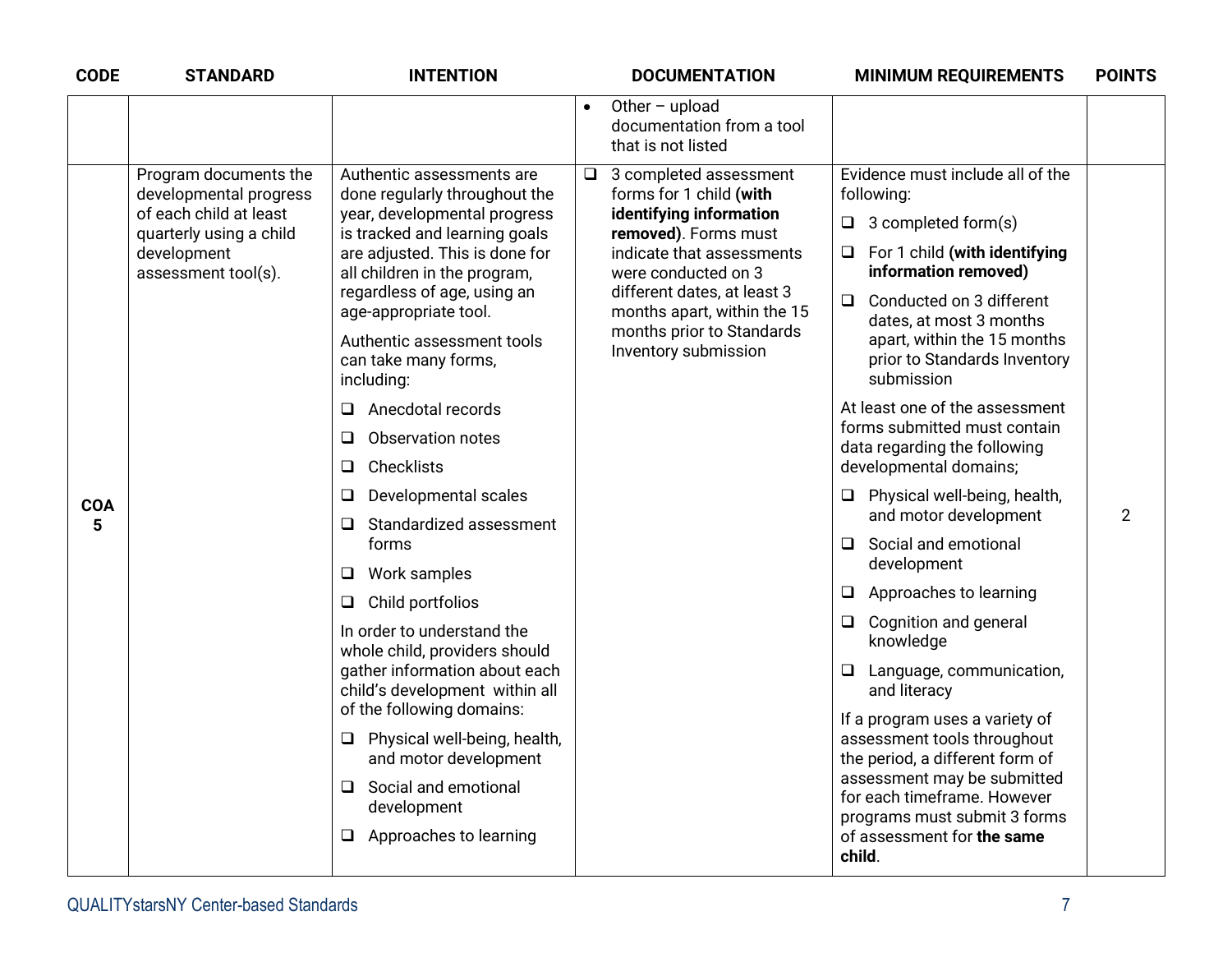| <b>CODE</b> | <b>STANDARD</b>                                                                                           | <b>INTENTION</b>                                                                                        | <b>DOCUMENTATION</b>                                                                                                                    | <b>MINIMUM REQUIREMENTS</b>                                                                                                                                                                     | <b>POINTS</b> |
|-------------|-----------------------------------------------------------------------------------------------------------|---------------------------------------------------------------------------------------------------------|-----------------------------------------------------------------------------------------------------------------------------------------|-------------------------------------------------------------------------------------------------------------------------------------------------------------------------------------------------|---------------|
|             |                                                                                                           | Cognition and general<br>$\Box$<br>knowledge<br>Language, communication,<br>⊔<br>and literacy           |                                                                                                                                         | The entire tool is not necessary.<br>A few pages showing completed<br>information are sufficient.                                                                                               |               |
|             |                                                                                                           |                                                                                                         |                                                                                                                                         |                                                                                                                                                                                                 |               |
|             | Program uses a<br>developmental                                                                           | Valid and reliable assessment<br>tools have been shown to give                                          | Copies of a completed<br>developmental assessment                                                                                       | Evidence must include all of the<br>following:                                                                                                                                                  |               |
|             | assessment tool(s) that                                                                                   | meaningful information on                                                                               | form(s) for 3 children (with                                                                                                            | Name of tool<br>$\Box$                                                                                                                                                                          |               |
|             | is valid and reliable.<br>exist.                                                                          | child development and can<br>effectively help identify<br>developmental delays, if any                  | identifying information removed<br>- label submitted evidence as<br>child 1, child 2, child 3) using a<br>valid and reliable assessment | Completed developmental<br>$\Box$<br>assessment form(s) for 3<br>different children (with<br>identifying information<br>removed - label submitted<br>evidence as child 1, child 2,<br>child 3). |               |
|             |                                                                                                           | Valid: An assessment is valid<br>when it measures what we<br>want to measure and not<br>something else. | tool listed below.<br>$\Box$ Creative Curriculum<br>Developmental Continuum<br>Assessment                                               |                                                                                                                                                                                                 |               |
| <b>COA</b>  |                                                                                                           | Reliable: A sound assessment<br>is reliable when the                                                    | Bayley Scale of Infant and<br>❏<br><b>Toddler Development</b>                                                                           | It is not necessary to submit the<br>entire tool. A few pages showing<br>completed information will                                                                                             |               |
| 6           |                                                                                                           | assessment is conducted<br>accurately and consistently                                                  | <b>Brigance Inventories</b><br>⊔                                                                                                        | suffice.                                                                                                                                                                                        | 1             |
|             | over time. The procedure<br>would yield similar results if<br>repeated or if done by different<br>people. |                                                                                                         | Galileo Preschool<br>$\Box$<br><b>Assessment Scales</b>                                                                                 | If Other is selected, copy of<br>⊔<br>tool is provided with                                                                                                                                     |               |
|             |                                                                                                           |                                                                                                         | $\Box$<br>High Scope Child<br><b>Observation Record (COR)</b>                                                                           | highlighted passages stating<br>that:                                                                                                                                                           |               |
|             |                                                                                                           |                                                                                                         | <b>Learning Accomplishment</b><br>❏<br>Profile-Diagnostic<br>(English or Spanish)                                                       | The tool is designed for<br>the purpose of<br>assessment (not<br>screening)                                                                                                                     |               |
|             |                                                                                                           |                                                                                                         | Mullen Scales of Early<br>Learning                                                                                                      | The assessment tool is<br>appropriate for use with                                                                                                                                              |               |
|             |                                                                                                           |                                                                                                         | Ounce Scale<br>◻                                                                                                                        | children between birth                                                                                                                                                                          |               |
|             |                                                                                                           |                                                                                                         | <b>Work Sampling System</b>                                                                                                             | and age five                                                                                                                                                                                    |               |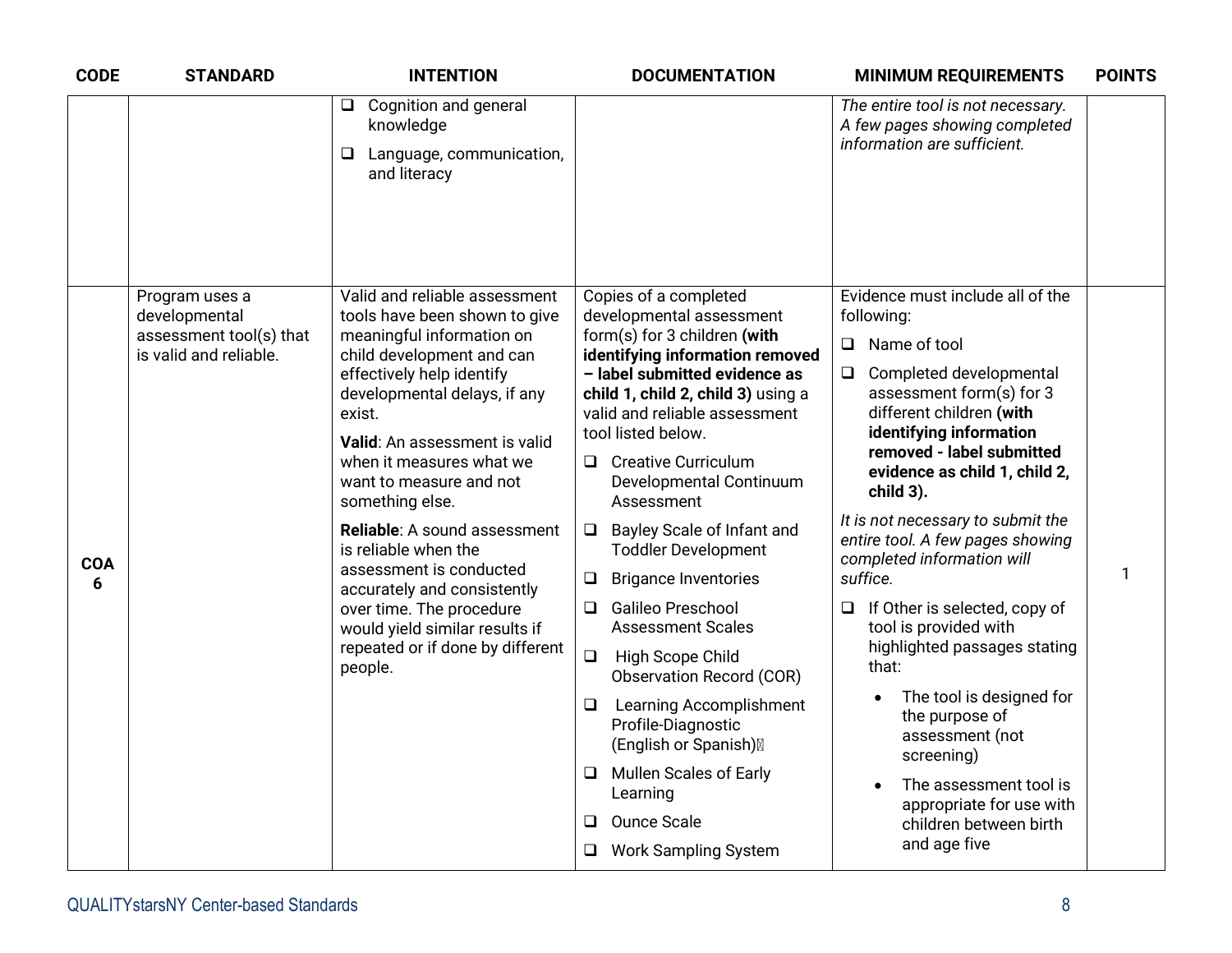| <b>CODE</b>                  | <b>STANDARD</b>                                                                                                                                                                                | <b>INTENTION</b>                                                                                                                                                                                                                                                                                                                                                                   |                  | <b>DOCUMENTATION</b>                                                                                                                                                                                                                              |        | <b>MINIMUM REQUIREMENTS</b>                                                                                                                                                                                                                                                       | <b>POINTS</b>  |
|------------------------------|------------------------------------------------------------------------------------------------------------------------------------------------------------------------------------------------|------------------------------------------------------------------------------------------------------------------------------------------------------------------------------------------------------------------------------------------------------------------------------------------------------------------------------------------------------------------------------------|------------------|---------------------------------------------------------------------------------------------------------------------------------------------------------------------------------------------------------------------------------------------------|--------|-----------------------------------------------------------------------------------------------------------------------------------------------------------------------------------------------------------------------------------------------------------------------------------|----------------|
|                              |                                                                                                                                                                                                |                                                                                                                                                                                                                                                                                                                                                                                    | $\Box$<br>$\Box$ | <b>Teaching Strategies GOLD</b><br>Other                                                                                                                                                                                                          |        | The assessment tool<br>$\bullet$<br>covers multiple<br>developmental domains<br>(i.e. physical/motor,<br>cognitive, linguistic,<br>social-emotional)                                                                                                                              |                |
|                              |                                                                                                                                                                                                |                                                                                                                                                                                                                                                                                                                                                                                    |                  |                                                                                                                                                                                                                                                   |        | The assessment tool is<br>available for use by<br>early childhood<br>practitioners (e.g., early<br>education teachers,<br>child care providers,<br>primary care<br>practitioners, mental<br>health service providers,<br>home visitors, early<br>intervention providers,<br>etc.) |                |
|                              |                                                                                                                                                                                                |                                                                                                                                                                                                                                                                                                                                                                                    |                  |                                                                                                                                                                                                                                                   |        | The assessment tool is<br>valid and reliable                                                                                                                                                                                                                                      |                |
| <b>COA</b><br>$\overline{7}$ | Program has a plan to<br>ensure that child<br>screenings and<br>assessments are done in<br>a culturally and<br>linguistically appropriate<br>manner, including in the<br>appropriate language. | All young children, including<br>those from diverse cultural,<br>racial, ethnic, linguistic, and<br>ability backgrounds have the<br>right to benefit from<br>screenings and assessments<br>conducted in a linguistically<br>and culturally responsive<br>manner (i.e., that is informed<br>by children's specific cultural,<br>racial, ethnic, linguistic, and<br>ability groups). | $\Box$           | Written policy/statement that<br>references accommodations<br>made to ensure child<br>screening and assessments<br>are done in a culturally and<br>linguistically appropriate<br>manner, including in their<br>home language (when<br>applicable) | $\Box$ | Written policy or practice<br>statement (i.e. program<br>letterhead/logo is clearly<br>visible or it is clear that it is<br>part of a parent/family<br>handbook) that references<br>accommodations made to<br>both screen and assess<br>children in their home<br>language        | $\overline{2}$ |
| <b>COA</b><br>8              | All teaching staff<br>receives annual training<br>in child observation and<br>assessment that include<br>recognition of<br>developmental                                                       | Teaching staff should have<br>regular training that develops<br>and continuously refines all<br>aspects of child development,<br>child observation and<br>assessment, and integrating                                                                                                                                                                                              | $\Box$           | Evidence in The Aspire<br>Registry must show that at<br>least 60% of teaching staff<br>have attended child<br>observation and assessment<br>training within the 15 months                                                                         | ❏      | Evidence in The Aspire<br>Registry must show that at<br>least 60% of teaching staff<br>have attended child<br>observation and assessment<br>training within the 15                                                                                                                | 3              |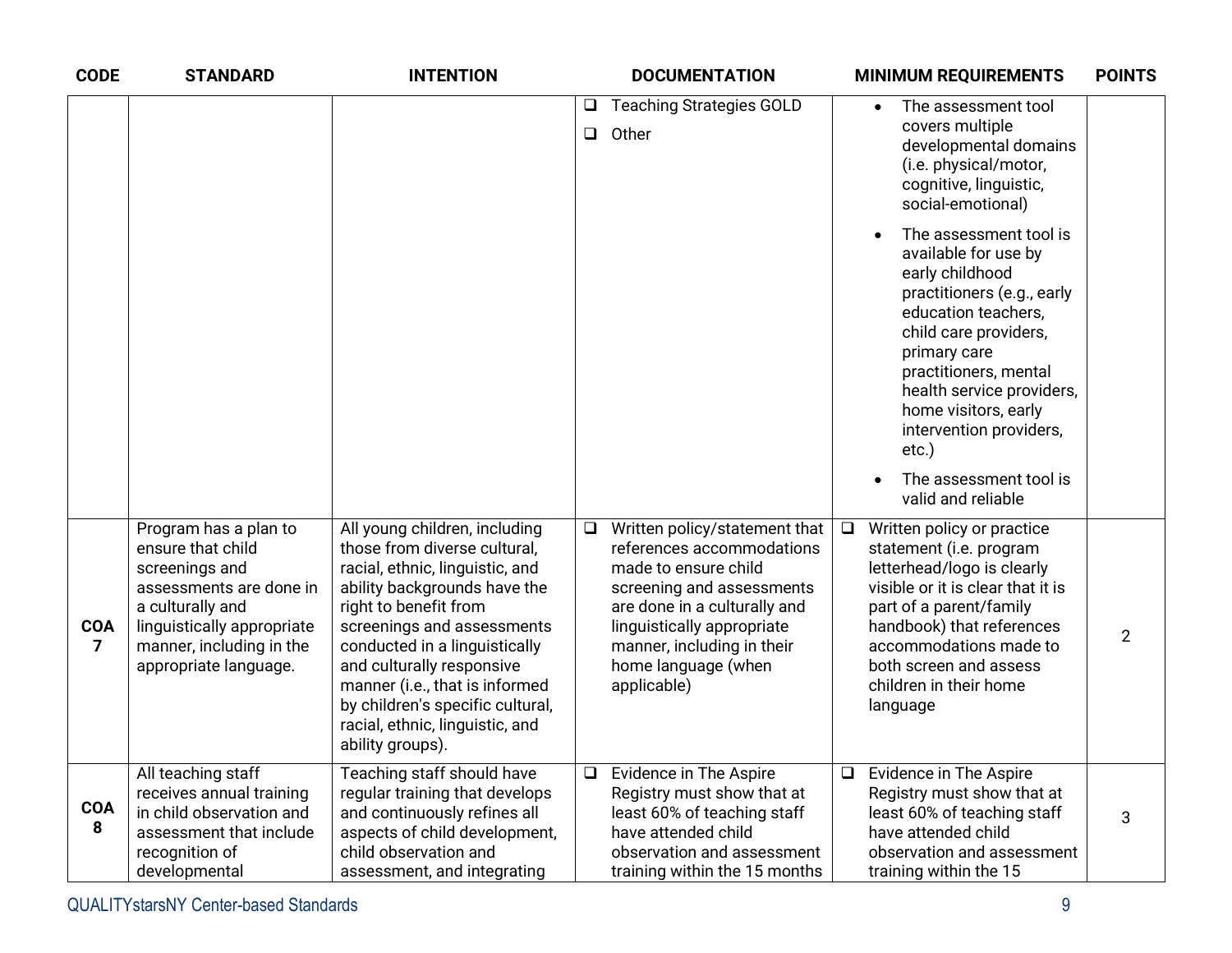| <b>CODE</b>     | <b>STANDARD</b>                                                                                                                                          | <b>INTENTION</b>                                                                                                                                                                                                                                                                                                                                                                                                                                                                                                                                                                                                                                                                                      | <b>DOCUMENTATION</b>                                                                                                                                                                                                                                                                                                                                                                 | <b>MINIMUM REQUIREMENTS</b>                                                                                                                                                                                                                                                                                                                                                                                                                                                                                                                                                                                                                                                                                                                         | <b>POINTS</b> |
|-----------------|----------------------------------------------------------------------------------------------------------------------------------------------------------|-------------------------------------------------------------------------------------------------------------------------------------------------------------------------------------------------------------------------------------------------------------------------------------------------------------------------------------------------------------------------------------------------------------------------------------------------------------------------------------------------------------------------------------------------------------------------------------------------------------------------------------------------------------------------------------------------------|--------------------------------------------------------------------------------------------------------------------------------------------------------------------------------------------------------------------------------------------------------------------------------------------------------------------------------------------------------------------------------------|-----------------------------------------------------------------------------------------------------------------------------------------------------------------------------------------------------------------------------------------------------------------------------------------------------------------------------------------------------------------------------------------------------------------------------------------------------------------------------------------------------------------------------------------------------------------------------------------------------------------------------------------------------------------------------------------------------------------------------------------------------|---------------|
|                 | milestones and<br>identifying possible<br>developmental delays<br>and linking child<br>observation and<br>assessment to<br>curriculum<br>implementation. | assessment results into<br>curriculum/learning goals, in<br>order to be knowledgeable of<br>and able to implement the<br>latest recommended practices.                                                                                                                                                                                                                                                                                                                                                                                                                                                                                                                                                | prior to Standards Inventory<br>submission, verified with<br>training certificate                                                                                                                                                                                                                                                                                                    | months prior to Standards<br>Inventory submission,<br>verified with training<br>certificate                                                                                                                                                                                                                                                                                                                                                                                                                                                                                                                                                                                                                                                         |               |
| <b>COA</b><br>9 | Program can document<br>that assessment results<br>are used to inform<br>instruction that<br>addresses the needs of<br>individual children.              | Observation and assessment<br>results are used to guide<br>instruction to support each<br>child in reaching<br>developmental milestones and<br>adapting to special needs.<br>There should be a concrete<br>connection between the child's<br>needs and the learning<br>opportunity.<br>Evidence of assessment<br>results may include:<br>conclusions drawn from<br>observations, work samples,<br>checklists, such as:<br>During an observation, teacher<br>noticed 4 year old child shows<br>interest in using scissors, but<br>holds incorrectly and rips<br>paper. The lesson plan would<br>then indicate the individual<br>child's learning goal and<br>opportunity for cutting with<br>scissors. | Provide ALL of the following:<br>A child's assessment results<br>$\Box$<br><b>AND</b><br>Evidence of how instruction<br>$\Box$<br>is tailored to address<br>assessment results (e.g.,<br>IEPs or lesson plans with<br>modifications for individual<br>children)<br><b>AND</b><br>Statement of how program<br>$\Box$<br>uses assessment results to<br>make appropriate<br>adaptations | Evidence must contain ALL of<br>the following:<br>Assessment results for 1<br>$\Box$<br>child (with identifying<br>information removed)<br><b>AND</b><br>Written evidence of having<br>$\Box$<br>tailored instruction to<br>address assessment results<br>(e.g., lesson plan showing<br>modifications for child)<br><b>AND</b><br>Written policy (i.e. program<br>$\Box$<br>letterhead/logo is clearly<br>visible or it is clear that it is<br>part of a parent/family<br>handbook) referencing how<br>instruction is tailored to<br>address assessment results<br>(e.g., IEPs or lesson plans<br>with modifications for<br>individual children)<br>Policy must reference:<br>Observations and<br>$\Box$<br>assessments<br>Assessment results<br>Q. | 3             |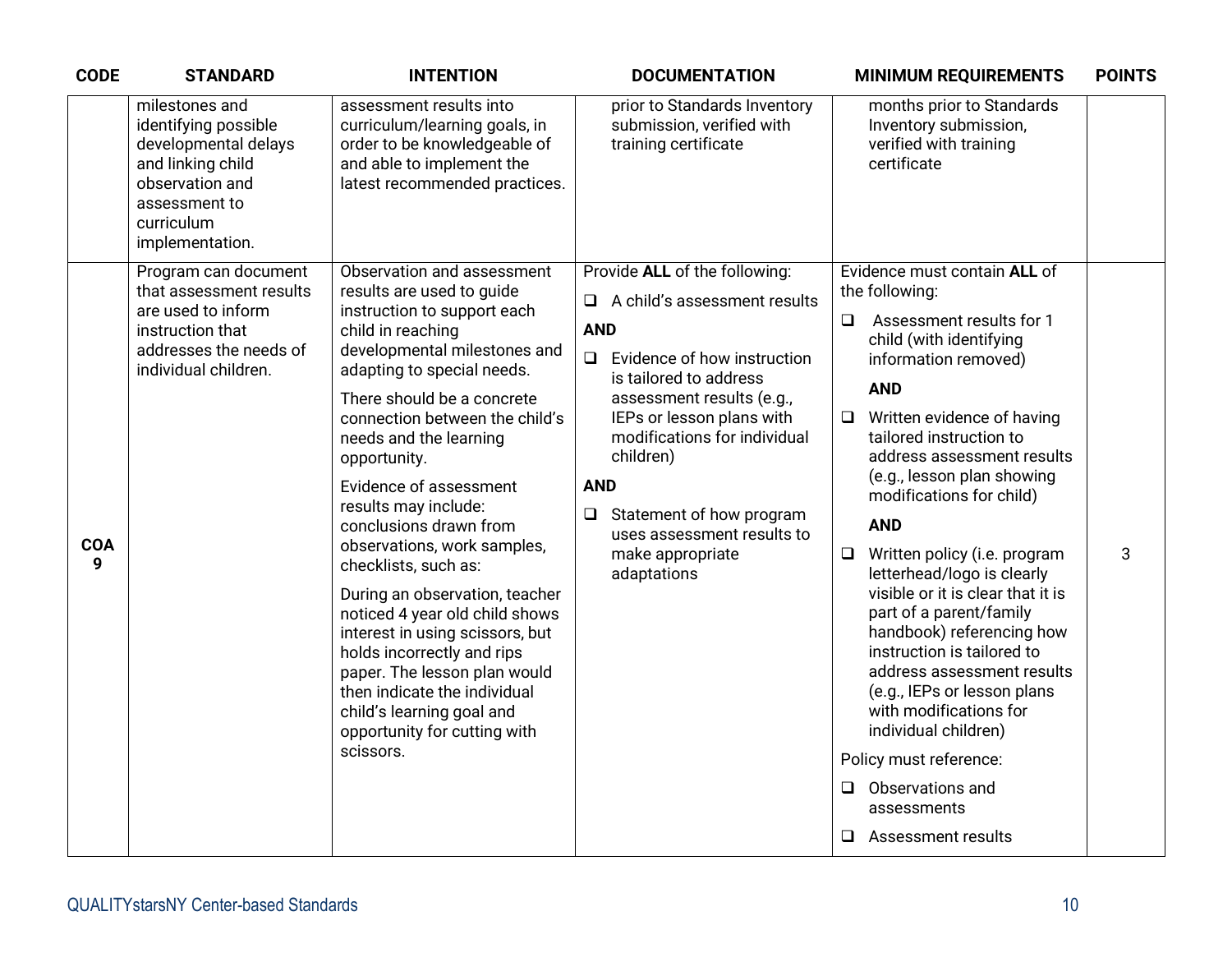| <b>CODE</b>      | <b>STANDARD</b>                                                   | <b>INTENTION</b>                                                                                                                                                     | <b>DOCUMENTATION</b>                                                                                                           | <b>MINIMUM REQUIREMENTS</b>                                                                                                                                                                                                                                   | <b>POINTS</b>  |
|------------------|-------------------------------------------------------------------|----------------------------------------------------------------------------------------------------------------------------------------------------------------------|--------------------------------------------------------------------------------------------------------------------------------|---------------------------------------------------------------------------------------------------------------------------------------------------------------------------------------------------------------------------------------------------------------|----------------|
|                  | Program can document<br>that aggregated<br>assessment results are | Regular reviews that tabulate<br>and average across all of the<br>children's assessment results                                                                      | Provide ALL of the following:<br>Aggregated data report(s)<br>❏                                                                | Individual child's learning<br>u<br>goals<br>Evidence must include<br>information regarding:<br>Data report(s) showing how<br>❏                                                                                                                               |                |
| <b>COA</b><br>10 | used to inform program-<br>wide practice.                         | will help the program<br>understand its strengths and<br>opportunities for improving the<br>learning environment and<br>supports for children and their<br>families. | <b>AND</b><br>Statement or improvement<br>❏<br>plan of how program uses<br>assessment data to inform<br>program-wide practices | developmental assessments<br>are aggregated and analyzed<br><b>AND</b><br>Statement or improvement<br>Q.<br>plan of how program uses<br>assessment data to inform<br>program-wide practices<br>Examples of use include:<br>Teacher training<br>Policy changes | $\overline{2}$ |
|                  |                                                                   |                                                                                                                                                                      |                                                                                                                                | Parent education                                                                                                                                                                                                                                              |                |

### Curriculum Planning & Implementation (CPI) – 20 points

| <b>CODE</b>      | <b>STANDARD</b>                                                                                               | <b>INTENTION</b>                                                                                                                |        | <b>DOCUMENTATION</b>                                                                                                                                                                                               | <b>MINIMUM REQUIREMENTS</b>                                                                                                                                                                                                  | <b>POINTS</b> |
|------------------|---------------------------------------------------------------------------------------------------------------|---------------------------------------------------------------------------------------------------------------------------------|--------|--------------------------------------------------------------------------------------------------------------------------------------------------------------------------------------------------------------------|------------------------------------------------------------------------------------------------------------------------------------------------------------------------------------------------------------------------------|---------------|
| CPI <sub>1</sub> | Program has a written<br>education philosophy or<br>statement.                                                | The program has a set<br>understanding or theory<br>about children's learning<br>and how it supports this<br>effort.            | $\Box$ | Education philosophy or<br>statement, self-written by the<br>program, referencing the<br>program's beliefs about how<br>children learn and ways in<br>which the program supports<br>children's learning and needs. | One copy of a written policy or<br>statement (or excerpt thereof)<br>referencing:<br>$\Box$<br>Program's beliefs about how<br>children learn<br>Ways in which the program<br>Q.<br>supports children's learning<br>and needs |               |
| CPI <sub>2</sub> | Program uses a written<br>curriculum or curriculum<br>framework that is<br>developmentally<br>appropriate and | The program's curriculum<br>or curriculum framework is<br>written, organized and<br>references the five key<br>domains of child | $\Box$ | Curriculum or curriculum<br>framework that references all<br>key domains of child<br>development                                                                                                                   | Curriculum/curriculum framework<br>must reference all key domains of<br>child development:<br>Physical development                                                                                                           | 3             |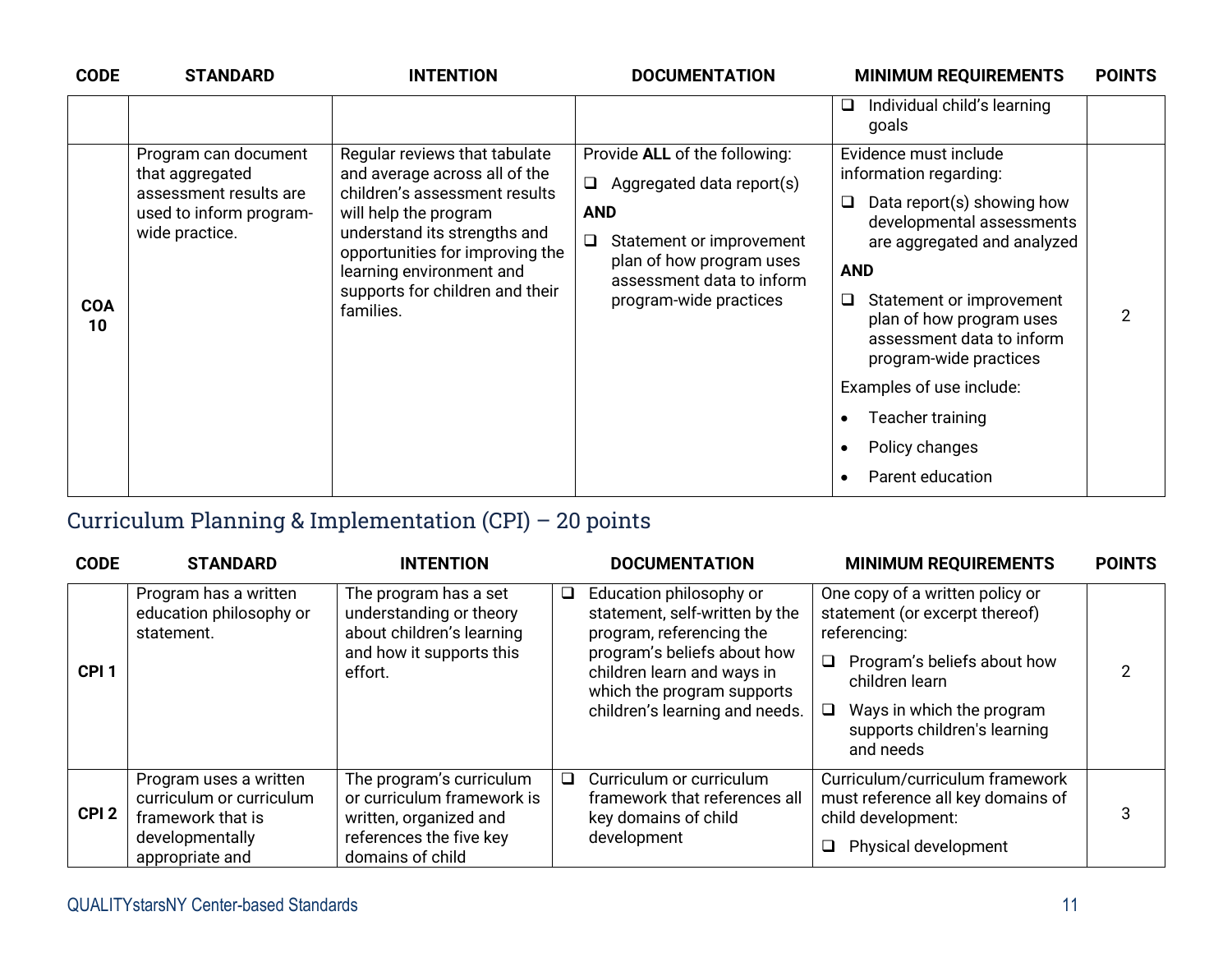| <b>CODE</b>      | <b>STANDARD</b>                                                                                                                                                                                                          | <b>INTENTION</b>                                                                                                                                                                                                                                      | <b>DOCUMENTATION</b>                                                                                                                                                                                                       | <b>MINIMUM REQUIREMENTS</b>                                                                                                                                                                                                                                                                                                                                                                                                                                                                                                                                                                                                                                            | <b>POINTS</b> |
|------------------|--------------------------------------------------------------------------------------------------------------------------------------------------------------------------------------------------------------------------|-------------------------------------------------------------------------------------------------------------------------------------------------------------------------------------------------------------------------------------------------------|----------------------------------------------------------------------------------------------------------------------------------------------------------------------------------------------------------------------------|------------------------------------------------------------------------------------------------------------------------------------------------------------------------------------------------------------------------------------------------------------------------------------------------------------------------------------------------------------------------------------------------------------------------------------------------------------------------------------------------------------------------------------------------------------------------------------------------------------------------------------------------------------------------|---------------|
|                  | addresses the key<br>domains of child<br>development.                                                                                                                                                                    | development in order to<br>promote optimal child<br>development.                                                                                                                                                                                      | <b>AND</b><br>Evidence of program's use of<br>$\Box$<br>curriculum or curriculum<br>framework                                                                                                                              | Social-emotional development<br>$\Box$<br>Approaches to learning<br>$\Box$<br>Cognition<br>$\Box$<br>$\Box$<br>Language, communication and<br>literacy<br><b>AND</b><br>1 source of evidence of<br>0<br>program's use of curriculum<br>must be submitted.<br>Acceptable examples include:<br>Lesson Plan(s)<br>$\bullet$<br>Schedule(s) and/or explicit<br>$\bullet$<br>statement of how curriculum is<br>appropriately used in lesson<br>plans or schedule<br>Any submitted evidence must be<br>completed and include references<br>to the curriculum so that one can<br>tell it is based on the curriculum.<br>For example, if coding is used, a<br>legend is noted. |               |
|                  |                                                                                                                                                                                                                          |                                                                                                                                                                                                                                                       |                                                                                                                                                                                                                            | An explicit statement on how<br>curriculum is appropriately<br>transferred to lesson plans is<br>expected.                                                                                                                                                                                                                                                                                                                                                                                                                                                                                                                                                             |               |
| CPI <sub>3</sub> | Program uses a written<br>curriculum or curriculum<br>framework that is<br>evidence-based, meaning<br>research has been<br>conducted regarding the<br>relationship between the<br>curriculum and children's<br>learning. | Using a curriculum or<br>curriculum framework this<br>is evidence-based, gives<br>the program and families<br>assurance that learning<br>experiences that are<br>guided by the curriculum<br>will effectively support<br>children's learning for each | Cover page of an evidence-based<br>curriculum from list below:<br><b>Before ABCs: Promoting</b><br>$\Box$<br><b>School Readiness in Infants</b><br>and Toddlers<br>Caring for Infants and<br>$\Box$<br>Toddlers in Groups: | Evidence must reference:<br>$\Box$ Cover page of the curriculum,<br>including title (if applicable).<br>If Other is selected, program MUST<br>also include evidence of the<br>research basis for the curriculum<br>components.                                                                                                                                                                                                                                                                                                                                                                                                                                         | 3             |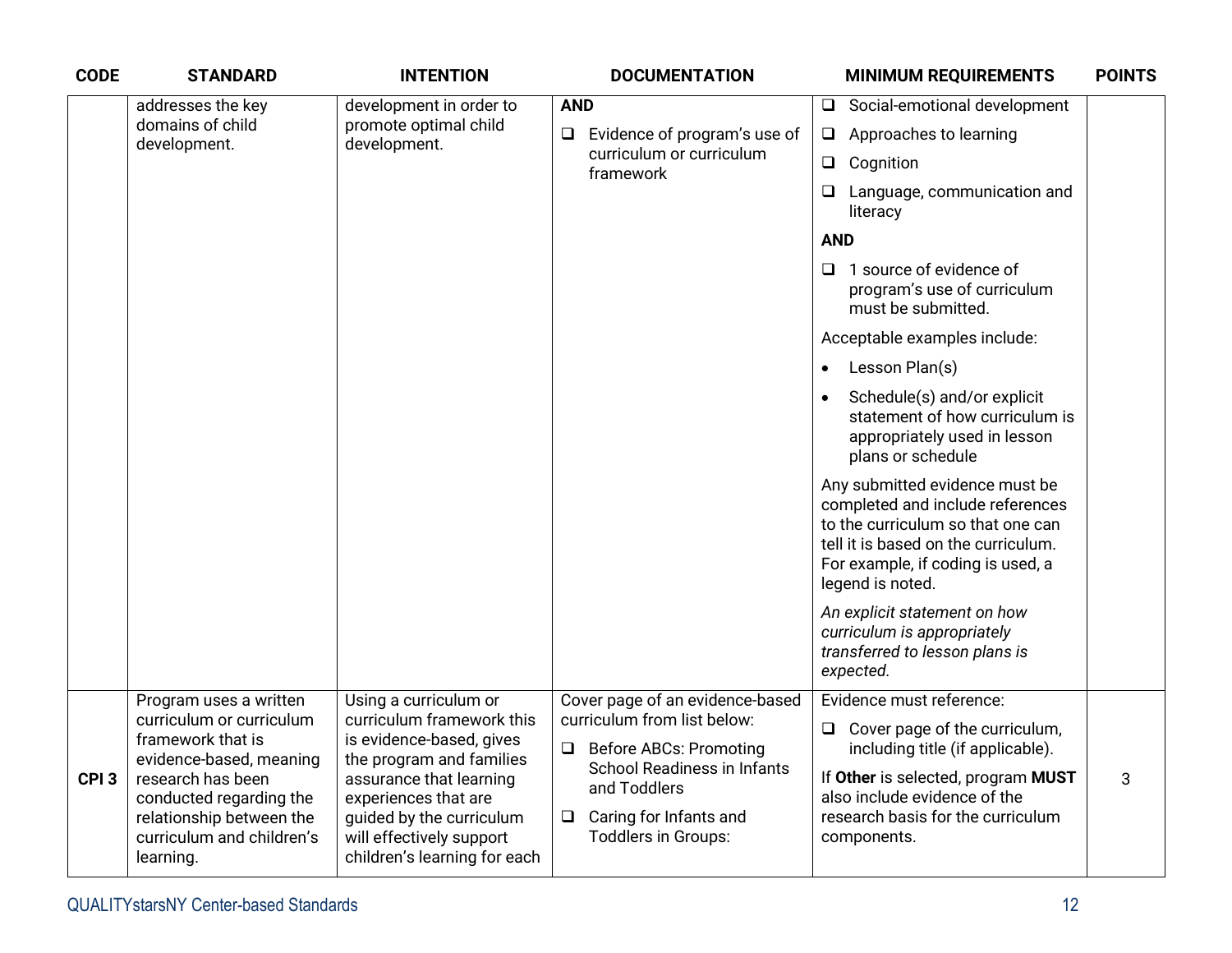| <b>CODE</b>      | <b>STANDARD</b>                                                                                                                                                                                                                                | <b>INTENTION</b>                                                               |            | <b>DOCUMENTATION</b>                                                                                                                                                                                                                                                                        |        | <b>MINIMUM REQUIREMENTS</b>                                                                                                                                                                                                                                                                                                                             | <b>POINTS</b> |
|------------------|------------------------------------------------------------------------------------------------------------------------------------------------------------------------------------------------------------------------------------------------|--------------------------------------------------------------------------------|------------|---------------------------------------------------------------------------------------------------------------------------------------------------------------------------------------------------------------------------------------------------------------------------------------------|--------|---------------------------------------------------------------------------------------------------------------------------------------------------------------------------------------------------------------------------------------------------------------------------------------------------------------------------------------------------------|---------------|
|                  |                                                                                                                                                                                                                                                | key domain of child<br>development.                                            |            | <b>Developmentally Appropriate</b><br>Practice                                                                                                                                                                                                                                              |        | Reference(s) to applicable studies<br>and research is encouraged.                                                                                                                                                                                                                                                                                       |               |
|                  |                                                                                                                                                                                                                                                | Evidence-based means the                                                       | $\Box$     | <b>Creative Curriculum</b>                                                                                                                                                                                                                                                                  |        |                                                                                                                                                                                                                                                                                                                                                         |               |
|                  |                                                                                                                                                                                                                                                | relationship between the<br>curriculum and child<br>outcomes has been proven   | $\Box$     | Create Curriculum for Infants,<br>Toddlers, and Two's                                                                                                                                                                                                                                       |        |                                                                                                                                                                                                                                                                                                                                                         |               |
|                  |                                                                                                                                                                                                                                                | effective through                                                              | $\Box$     | High Scope Curriculum                                                                                                                                                                                                                                                                       |        |                                                                                                                                                                                                                                                                                                                                                         |               |
|                  |                                                                                                                                                                                                                                                | published, scientifically-<br>based studies.                                   | $\Box$     | The Montessori Method                                                                                                                                                                                                                                                                       |        |                                                                                                                                                                                                                                                                                                                                                         |               |
|                  |                                                                                                                                                                                                                                                |                                                                                | $\Box$     | The Carolina Curriculum                                                                                                                                                                                                                                                                     |        |                                                                                                                                                                                                                                                                                                                                                         |               |
|                  |                                                                                                                                                                                                                                                |                                                                                | $\Box$     | Zero to Three Cradling<br>Literacy                                                                                                                                                                                                                                                          |        |                                                                                                                                                                                                                                                                                                                                                         |               |
|                  |                                                                                                                                                                                                                                                |                                                                                | $\Box$     | Other - program MUST also<br>include evidence of the<br>research basis for the<br>curriculum components.<br>Reference(s) to applicable<br>studies and research is<br>encouraged.                                                                                                            |        |                                                                                                                                                                                                                                                                                                                                                         |               |
|                  | Program uses a written                                                                                                                                                                                                                         | The written curriculum is                                                      |            | Provide ALL of the following:                                                                                                                                                                                                                                                               |        | Evidence must include ALL of the                                                                                                                                                                                                                                                                                                                        |               |
|                  | curriculum or curriculum<br>framework that addresses<br>the child development                                                                                                                                                                  | aligned to major state<br>initiatives that reference<br>children's development | $\Box$     | One copy of a curriculum<br>cover page or curriculum<br>framework                                                                                                                                                                                                                           | $\Box$ | following:<br>Cover page of curriculum or<br>curriculum framework                                                                                                                                                                                                                                                                                       |               |
|                  | areas of learning outlined<br>in State or Federal                                                                                                                                                                                              | and learning needs.                                                            | <b>AND</b> |                                                                                                                                                                                                                                                                                             |        | <b>AND</b>                                                                                                                                                                                                                                                                                                                                              |               |
| CPI <sub>4</sub> | guidance resources: the<br><b>NYS Early Learning</b><br>Guidelines (2020) and/or<br>The NYS PreKindergarten<br>Learning Standards<br>(2019) and/or the Head<br><b>Start Early Learning</b><br><b>Outcomes Framework:</b><br>Ages Birth to Five |                                                                                | $\Box$     | One copy of a completed<br>curriculum crosswalk,<br>statement, or chart<br>demonstrating alignment<br>between the<br>curriculum/curriculum<br>framework and every child<br>development area of learning<br>outlined in the chosen State<br>or Federal guidance resource<br>from list below. | ❏      | Curriculum/curriculum<br>framework crosswalk<br>completed for ALL child<br>development areas of learning<br>for the chosen State or Federal<br>guidance resource. If written<br>statement or chart is submitted<br>as evidence of alignment, it<br>clearly notes how<br>curriculum/framework aligns<br>with ALL child development<br>areas of learning. | 4             |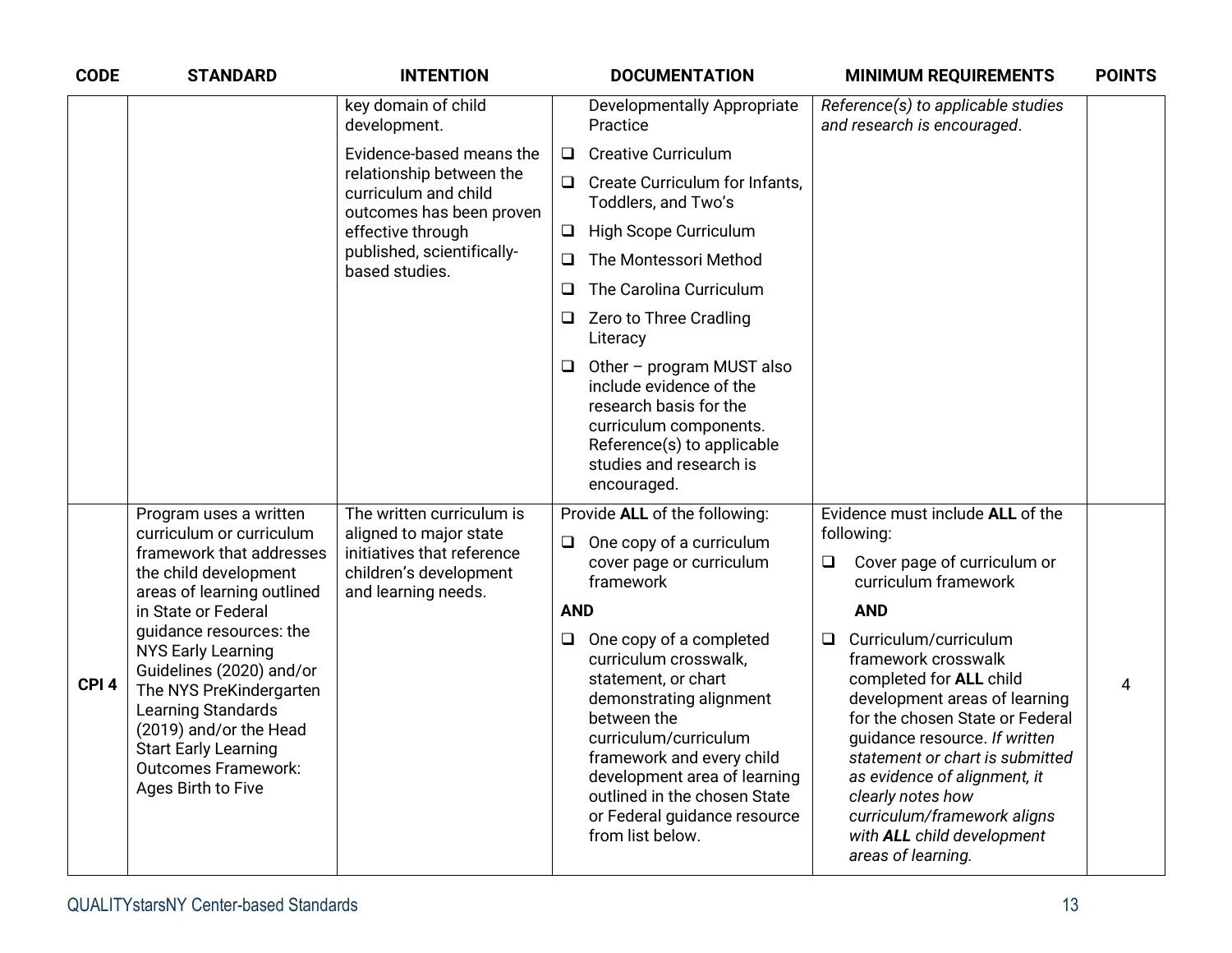| <b>CODE</b>      | <b>STANDARD</b>                                                                                                                                                                  | <b>INTENTION</b>                                                                                                                                |        | <b>DOCUMENTATION</b>                                                                                                                                                                                                                                        |           | <b>MINIMUM REQUIREMENTS</b>                                                                                                                                                                                                                          | <b>POINTS</b>  |
|------------------|----------------------------------------------------------------------------------------------------------------------------------------------------------------------------------|-------------------------------------------------------------------------------------------------------------------------------------------------|--------|-------------------------------------------------------------------------------------------------------------------------------------------------------------------------------------------------------------------------------------------------------------|-----------|------------------------------------------------------------------------------------------------------------------------------------------------------------------------------------------------------------------------------------------------------|----------------|
|                  |                                                                                                                                                                                  |                                                                                                                                                 |        | <b>NYS Early Learning</b><br>$\bullet$<br>Guidelines (2020)                                                                                                                                                                                                 |           |                                                                                                                                                                                                                                                      |                |
|                  |                                                                                                                                                                                  |                                                                                                                                                 |        | NYS PreKindergarten<br>Learning Standards<br>(2019)                                                                                                                                                                                                         |           |                                                                                                                                                                                                                                                      |                |
|                  |                                                                                                                                                                                  |                                                                                                                                                 |        | <b>Head Start Early Learning</b><br><b>Outcomes Framework:</b><br>Ages Birth to Five                                                                                                                                                                        |           |                                                                                                                                                                                                                                                      |                |
|                  | Program uses a written<br>curriculum or curriculum<br>framework that is adapted<br>to be culturally competent<br>by incorporating into the                                       | Written curriculum<br>recognizes the diversity of<br>cultures, linguistic abilities,<br>family units, disabilities,<br>and religions that exist | $\Box$ | Copies of 3 different<br>activity/lesson plans<br>indicating use of culturally<br>sensitive books, themes or<br>projects                                                                                                                                    | $\Box$    | 3 different activity/lesson<br>plans. Each activity/lesson<br>plan references the use of<br>culturally sensitive books,<br>themes, or projects                                                                                                       |                |
| CPI <sub>5</sub> | classroom curriculum<br>culturally sensitive, books,<br>themes and projects.                                                                                                     | within the classroom and<br>throughout the world and<br>fosters a sense of<br>awareness, empathy,<br>understanding, and<br>acceptance of these  |        |                                                                                                                                                                                                                                                             |           | Examples:                                                                                                                                                                                                                                            |                |
|                  |                                                                                                                                                                                  |                                                                                                                                                 |        |                                                                                                                                                                                                                                                             |           | Curriculum guides teachers in<br>planning and implementing<br>learning experiences related to<br>diverse cultures                                                                                                                                    | $\overline{2}$ |
|                  |                                                                                                                                                                                  | differences.                                                                                                                                    |        |                                                                                                                                                                                                                                                             | $\bullet$ | Diverse elements of the world<br>are incorporated into<br>classroom and learning<br>experiences                                                                                                                                                      |                |
|                  |                                                                                                                                                                                  |                                                                                                                                                 |        |                                                                                                                                                                                                                                                             |           | Curriculum provides<br>opportunities for children to<br>confront biases                                                                                                                                                                              |                |
| CPI <sub>6</sub> | All teaching staff receives<br>annual training to<br>implement the curriculum<br>and supervision support is<br>provided to staff to assist<br>with curriculum<br>implementation. | Ongoing training is needed<br>to develop and<br>continuously refine<br>teachers' abilities to<br>effectively implement<br>curricula activities. | $\Box$ | Evidence in in The Aspire<br>Registry must show that at<br>least 60% of teaching staff<br>have attended curriculum<br>implementation training<br>within the 15 months prior to<br>Standards Inventory<br>submission, verified with<br>training certificate. | $\Box$    | Evidence in The Aspire Registry<br>must show that at least 60% of<br>teaching staff have attended<br>curriculum implementation<br>training within the 15 months<br>prior to Standards Inventory<br>submission, verified with<br>training certificate | 3              |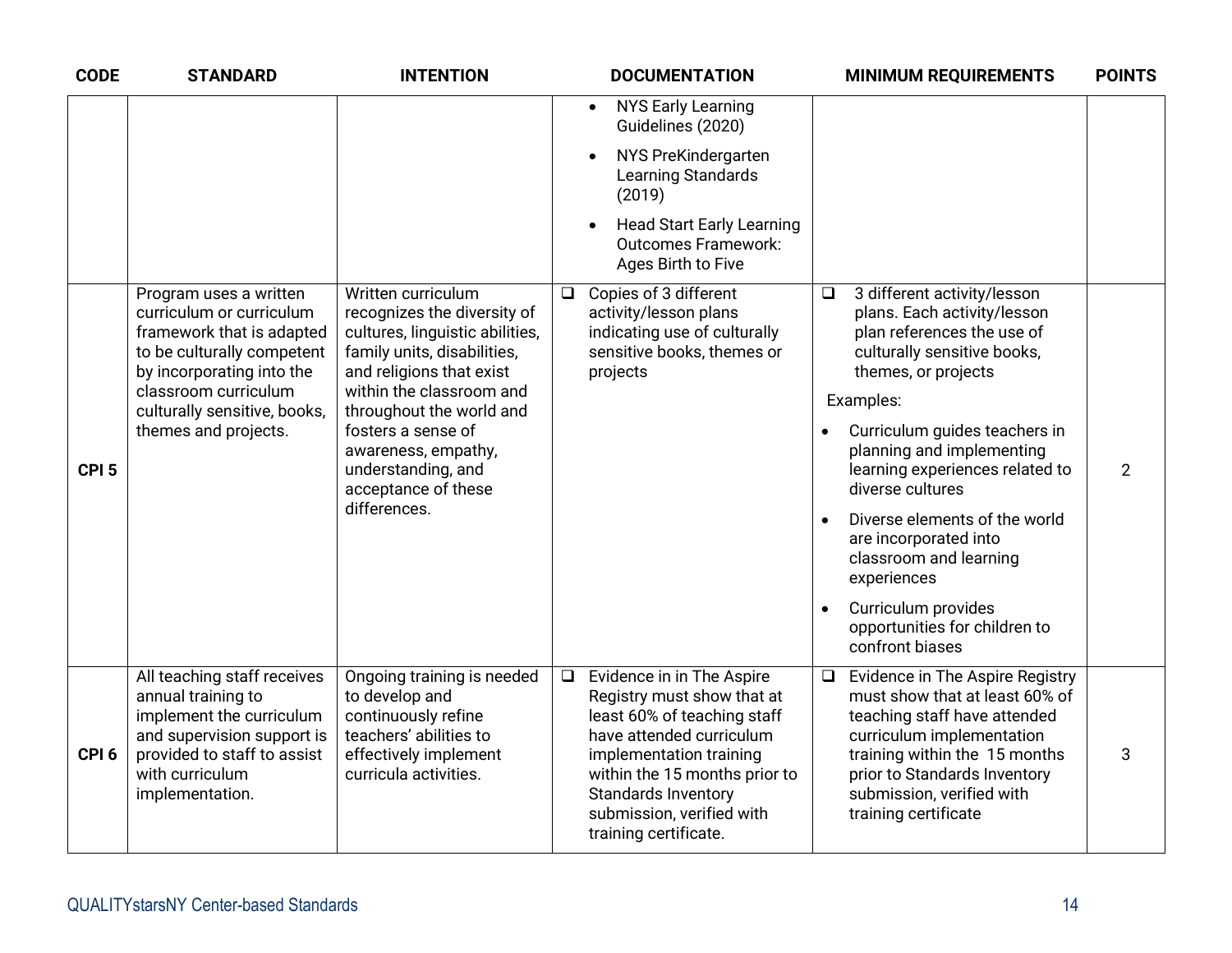| <b>CODE</b>      | <b>STANDARD</b>                                                                     | <b>INTENTION</b>                                                                                                                                                   | <b>DOCUMENTATION</b><br><b>MINIMUM REQUIREMENTS</b>                                                                                                                                              | <b>POINTS</b> |
|------------------|-------------------------------------------------------------------------------------|--------------------------------------------------------------------------------------------------------------------------------------------------------------------|--------------------------------------------------------------------------------------------------------------------------------------------------------------------------------------------------|---------------|
|                  | Program has currently enrolled children with IFSPs or IEPs                          | $\Box$                                                                                                                                                             | If no, go to Physical Well-being & Health<br>If yes, continue<br>$\Box$                                                                                                                          |               |
|                  | Program implements<br>appropriate modifications                                     | When working with<br>children with special                                                                                                                         | One copy of a written statement<br>Written statement that meets all of<br>referencing:<br>the following criteria:                                                                                |               |
|                  | and provides additional<br>supports to enable                                       | needs, it is important that<br>they are evaluated by a                                                                                                             | 1 currently enrolled child with<br>$\Box$ Self-written by program<br>$\Box$                                                                                                                      |               |
|                  | children with IFSPs or<br><b>IEPs more effective</b><br>inclusion in the full range | professional and receive<br>an IFSP/IEP specifying<br>what is needed for the                                                                                       | an IFSP or IEP (with<br>References at least 1 currently<br>$\Box$<br>identifying information<br>enrolled child (with identifying<br>removed)<br>information removed) with an                     |               |
| CPI <sub>7</sub> | of the program's<br>activities.                                                     | child's learning and early<br>childhood education<br>experience. It is also<br>important that the                                                                  | Modifications made by<br>IFSP/IEP<br>$\Box$<br>program to accommodate<br>References modifications<br>$\Box$<br>child and/or child's family<br>made for the child and/or<br>family by the program |               |
|                  |                                                                                     | evaluation is followed to<br>support the individual<br>child's development and<br>that the child is included in<br>the classroom/group as an<br>equal participant. | The specific IEP/IFSP with the<br>child's name should not be<br>included.                                                                                                                        |               |

## Physical Well-being and Health (PH) - 8 points

| <b>CODE</b> | <b>STANDARD</b>                                                                                                                                                                 | <b>INTENTION</b>                                                                                     | <b>DOCUMENTATION</b>                                                                                                                                                                                                                                                                                                                | <b>MINIMUM REQUIREMENTS</b>                                                                                                                                                                                                            | <b>POINTS</b> |
|-------------|---------------------------------------------------------------------------------------------------------------------------------------------------------------------------------|------------------------------------------------------------------------------------------------------|-------------------------------------------------------------------------------------------------------------------------------------------------------------------------------------------------------------------------------------------------------------------------------------------------------------------------------------|----------------------------------------------------------------------------------------------------------------------------------------------------------------------------------------------------------------------------------------|---------------|
|             | Program has currently enrolled children under 12 months of age                                                                                                                  |                                                                                                      | $\Box$ If yes, continue<br>$\Box$ If no, go to PH 2                                                                                                                                                                                                                                                                                 |                                                                                                                                                                                                                                        |               |
| <b>PH1</b>  | Program provides infants<br>daily opportunities to move<br>freely under adult supervision<br>to explore indoor and outdoor<br>environments, including<br>tummy time when awake. | Infants need freedom of<br>movement, including tummy<br>time, to build strength and<br>motor skills. | Evidence must reference daily,<br>supervised<br>exercise/movement<br>opportunities that include free<br>movement on the stomach<br>while awake and alert, and<br>other movement indoors and<br>outdoors (weather<br>permitting).<br>Acceptable types of evidence<br>include reference in:<br>Parent/family handbook<br>❏<br>excerpt | Evidence must show<br>exercise/movement<br>opportunities, including all of<br>the following:<br>$\Box$<br>Daily<br>Free movement on<br>□<br>stomach while awake and<br>alert<br>Under supervision<br>❏<br>Indoor and outdoor<br>$\Box$ |               |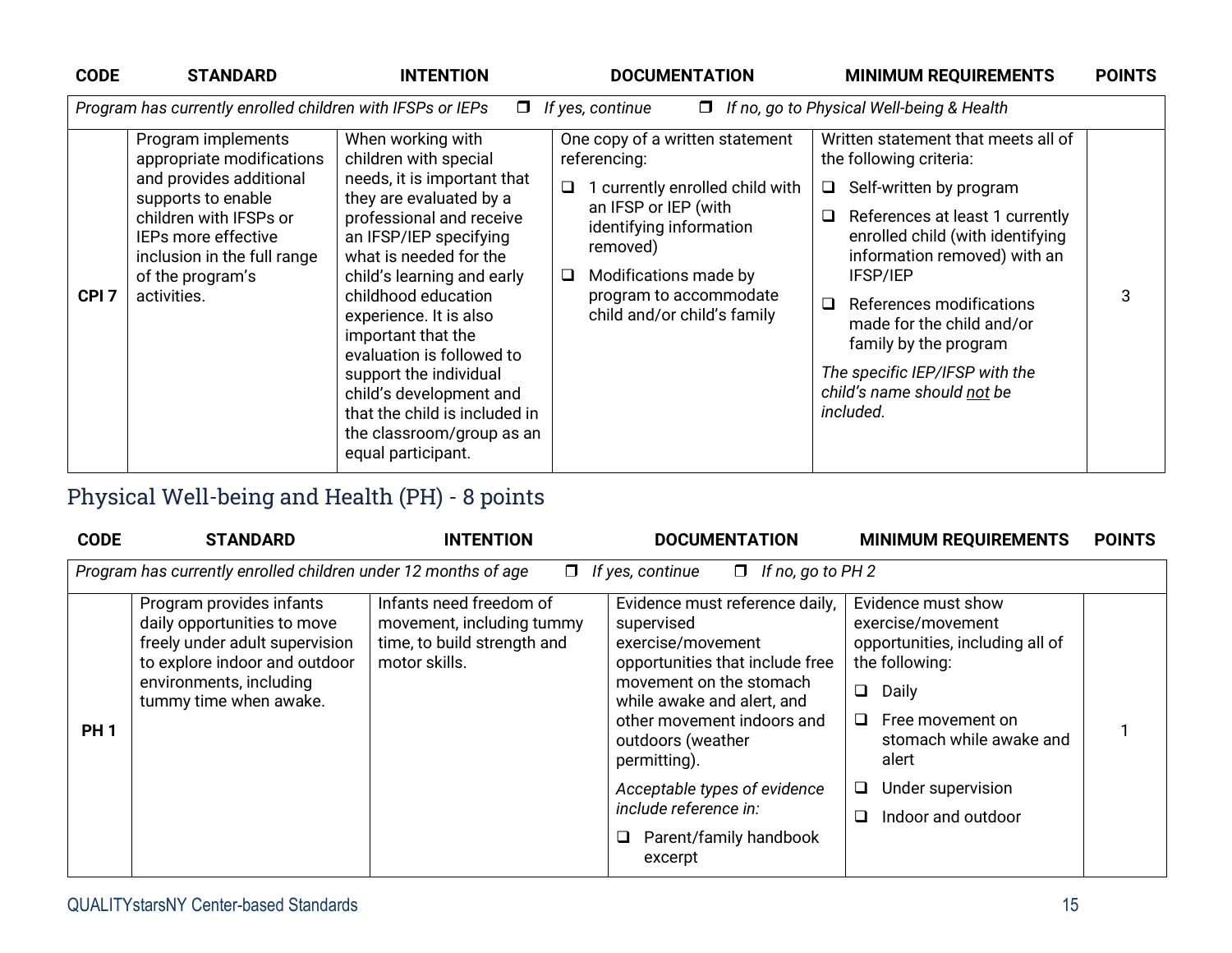| <b>CODE</b>     | <b>STANDARD</b>                                                                                                                                                                                                                                                                                                                                                                                                                           | <b>INTENTION</b>                                                                                                                                                                                                                                               | <b>DOCUMENTATION</b>                                                                                                                                                                                                                                                                                                                                                                                                                                                                                                 | <b>MINIMUM REQUIREMENTS</b>                                                                                                                                                                                                                                                                                                                                                                                                                                                                                                                                                        | <b>POINTS</b>  |
|-----------------|-------------------------------------------------------------------------------------------------------------------------------------------------------------------------------------------------------------------------------------------------------------------------------------------------------------------------------------------------------------------------------------------------------------------------------------------|----------------------------------------------------------------------------------------------------------------------------------------------------------------------------------------------------------------------------------------------------------------|----------------------------------------------------------------------------------------------------------------------------------------------------------------------------------------------------------------------------------------------------------------------------------------------------------------------------------------------------------------------------------------------------------------------------------------------------------------------------------------------------------------------|------------------------------------------------------------------------------------------------------------------------------------------------------------------------------------------------------------------------------------------------------------------------------------------------------------------------------------------------------------------------------------------------------------------------------------------------------------------------------------------------------------------------------------------------------------------------------------|----------------|
|                 |                                                                                                                                                                                                                                                                                                                                                                                                                                           |                                                                                                                                                                                                                                                                | <b>OR</b><br>Curriculum<br>$\Box$<br><b>OR</b><br>Daily schedules<br>$\Box$<br><b>OR</b><br>$\Box$<br>Lesson plans or goal<br>statements                                                                                                                                                                                                                                                                                                                                                                             |                                                                                                                                                                                                                                                                                                                                                                                                                                                                                                                                                                                    |                |
|                 | Program has currently enrolled children 12 months of age and older                                                                                                                                                                                                                                                                                                                                                                        |                                                                                                                                                                                                                                                                | $\Box$ No, go to PH3<br>$\Box$ Yes, continue                                                                                                                                                                                                                                                                                                                                                                                                                                                                         |                                                                                                                                                                                                                                                                                                                                                                                                                                                                                                                                                                                    |                |
| PH <sub>2</sub> | Program provides<br>opportunities for toddlers<br>and/or preschoolers to have<br>at least 15 minutes of<br>developmentally appropriate,<br>structured and unstructured,<br>moderate to vigorous physical<br>activity (both inside and<br>outside) for every hour they<br>are in care. For example, in a 3<br>hour program, children should<br>have at least 45 minutes of<br>physical activity in total, not<br>necessarily continuously. | Program should support the<br>social-emotional, health,<br>physical, and fine and gross<br>motor development of<br>children through active play.<br>Multiple daily opportunities<br>should be offered for<br>structured and unstructured<br>physical activity. | Documentation that<br>references and specifically<br>names the opportunities for<br>structured and unstructured<br>physical activities provided,<br>and demonstrates that these<br>activities occur both inside<br>and outside.<br>Acceptable types of evidence<br>include:<br>Parent/family handbook<br>$\Box$<br>excerpt or policy<br>statement (i.e. program<br>letterhead/logo is clearly<br>visible or it is clear that it<br>is part of a<br>manual/handbook)<br><b>OR</b><br>Daily schedule or plan<br>$\Box$ | Evidence must reference and<br>specifically name<br>opportunities for ALL of the<br>following:<br>$\Box$ Structured physical<br>activity (name the specific<br>structured activity or<br>activities)<br>Unstructured/free play<br>$\Box$<br>Indoor play<br>$\Box$<br>Outdoor play (weather<br>$\Box$<br>permitting)<br>Note: To meet the Standard,<br>program provides at least 15<br>minutes of developmentally<br>appropriate, structured and<br>unstructured, moderate to<br>vigorous physical activity<br>(both inside and outside) for<br>every hour children are in<br>care. | 1              |
| PH <sub>3</sub> | Program has a policy that<br>details the use of screen time<br>for children, including that<br>screen time is never used for                                                                                                                                                                                                                                                                                                              | Children's access to screen<br>time should be nonexistent for<br>infants and toddlers and<br>limited to 30 minutes per                                                                                                                                         | One copy of a written policy<br>(i.e. program letterhead/logo<br>is clearly visible or it is clear<br>that it is part of a                                                                                                                                                                                                                                                                                                                                                                                           | Evidence must show:<br>$\Box$ Written policy that<br>references "no screen                                                                                                                                                                                                                                                                                                                                                                                                                                                                                                         | $\overline{2}$ |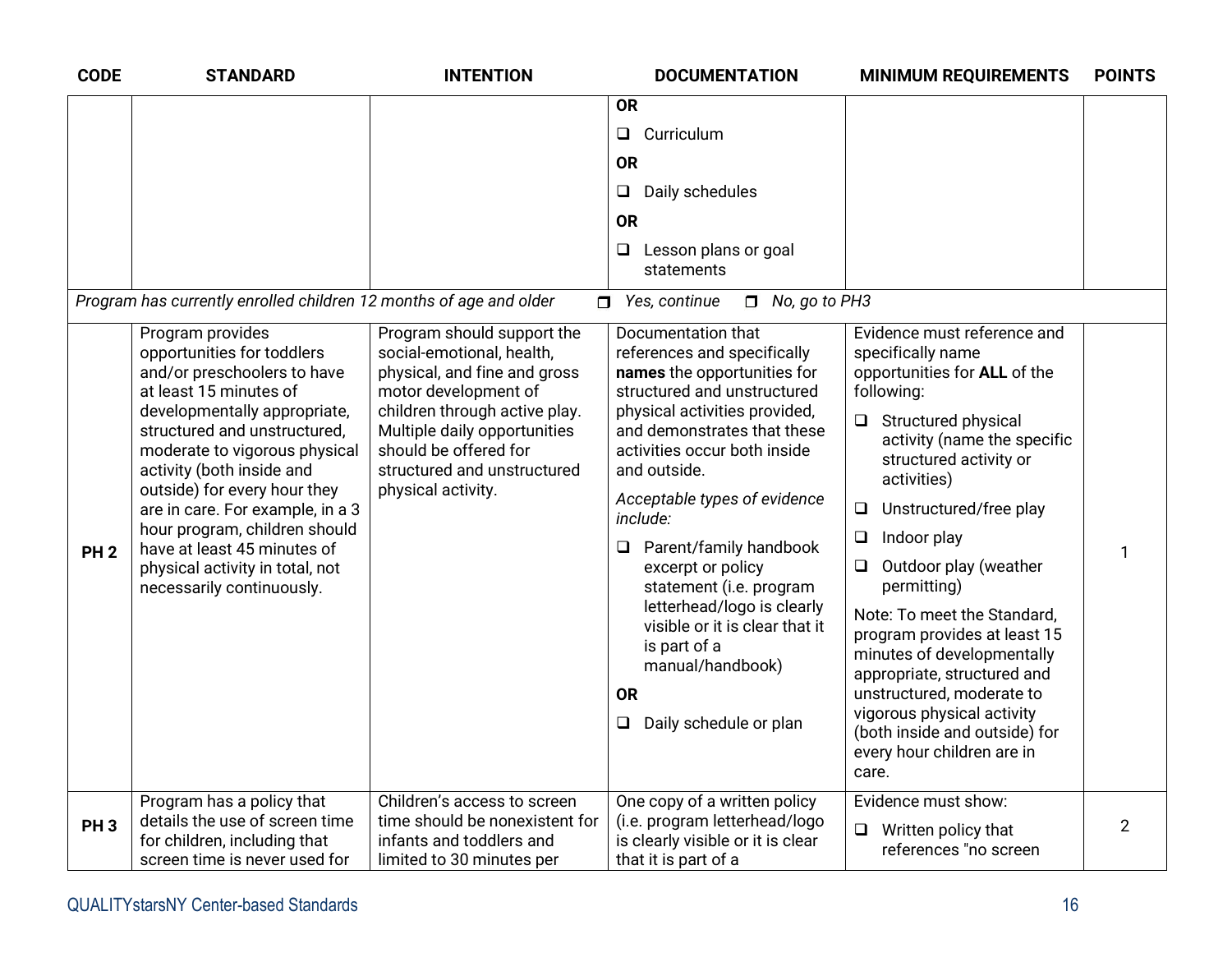| <b>CODE</b> | <b>STANDARD</b>                                                                                                                                                                                                                                            | <b>INTENTION</b>                                                                                                                                                                                                                                                                                         | <b>DOCUMENTATION</b>                                                                                                                                                                                                                                                                                             | <b>MINIMUM REQUIREMENTS</b>                                                                                                                                                                                                                                                                                                                                                                                                                                                                             | <b>POINTS</b>  |
|-------------|------------------------------------------------------------------------------------------------------------------------------------------------------------------------------------------------------------------------------------------------------------|----------------------------------------------------------------------------------------------------------------------------------------------------------------------------------------------------------------------------------------------------------------------------------------------------------|------------------------------------------------------------------------------------------------------------------------------------------------------------------------------------------------------------------------------------------------------------------------------------------------------------------|---------------------------------------------------------------------------------------------------------------------------------------------------------------------------------------------------------------------------------------------------------------------------------------------------------------------------------------------------------------------------------------------------------------------------------------------------------------------------------------------------------|----------------|
|             | children birth to age 2. For<br>children ages 2 to 5, there is<br>no more than 30 minutes once<br>a week of high quality<br>educational or movement-<br>based commercial-free<br>programming and screen time<br>is never used during nap and<br>meal time. | week for preschoolers so as<br>to reduce the harmful effects<br>of screen time and<br>commercial marketing on<br>health, learning, behavior and<br>sleep.                                                                                                                                                | manual/handbook)<br>referencing:<br>Program's screen time<br>$\Box$<br>viewing policies.<br>How viewing policies are<br>$\Box$<br>differentiated according to<br>age group                                                                                                                                       | time" is provided for any<br>age group in the program<br><b>OR</b><br>Written policy that references<br>all of the following:<br>No screen time for<br>$\Box$<br>children birth to age 2 (if<br>applicable)<br>For children ages 2-5 (if<br>$\Box$<br>applicable):<br>30 minutes/week MAX<br>of screen time<br>No screen time during<br>⊔<br>naps<br>No screen time during<br>meals<br>All screen time is<br>□<br>quality educational<br>and/or movement-<br>based<br>No commercial<br>◻<br>advertising |                |
| <b>PH4</b>  | Program promotes the service<br>or consumption of meals and<br>snacks that meet the Child<br>and Adult Care Food Program<br>(CACFP) meal pattern for the<br>ages served.                                                                                   | Nutrition is important to<br>children's growth and<br>development. Childhood is<br>also a time to teach nutrition<br>and healthy habits that will<br>last a lifetime. Menus that<br>comply with the CACFP meal<br>pattern requirements meet<br>children's nutrition and growth<br>and development needs. | <b>PARTICIPATES IN CACFP</b><br>Submit evidence of<br>$\Box$<br><b>CACFP</b> participation<br><b>DOES NOT PARTICIPATE IN</b><br><b>CACFP</b><br>1 week of menus for all<br>$\Box$<br>meals and snacks served<br><b>AND</b><br>Statement of compliance<br>$\Box$<br>with CACFP minimum<br>meal pattern components | <b>PARTICIPATES IN CACFP</b><br>Evidence of participation<br>$\Box$<br>in CACFP (i.e., CACFP<br>billing, CACFP<br>reimbursement checks,<br>correspondence from<br><b>CACFP Sponsor or CACFP</b><br>contract)<br><b>DOES NOT PARTICIPATE IN</b><br><b>CACFP</b>                                                                                                                                                                                                                                          | $\overline{2}$ |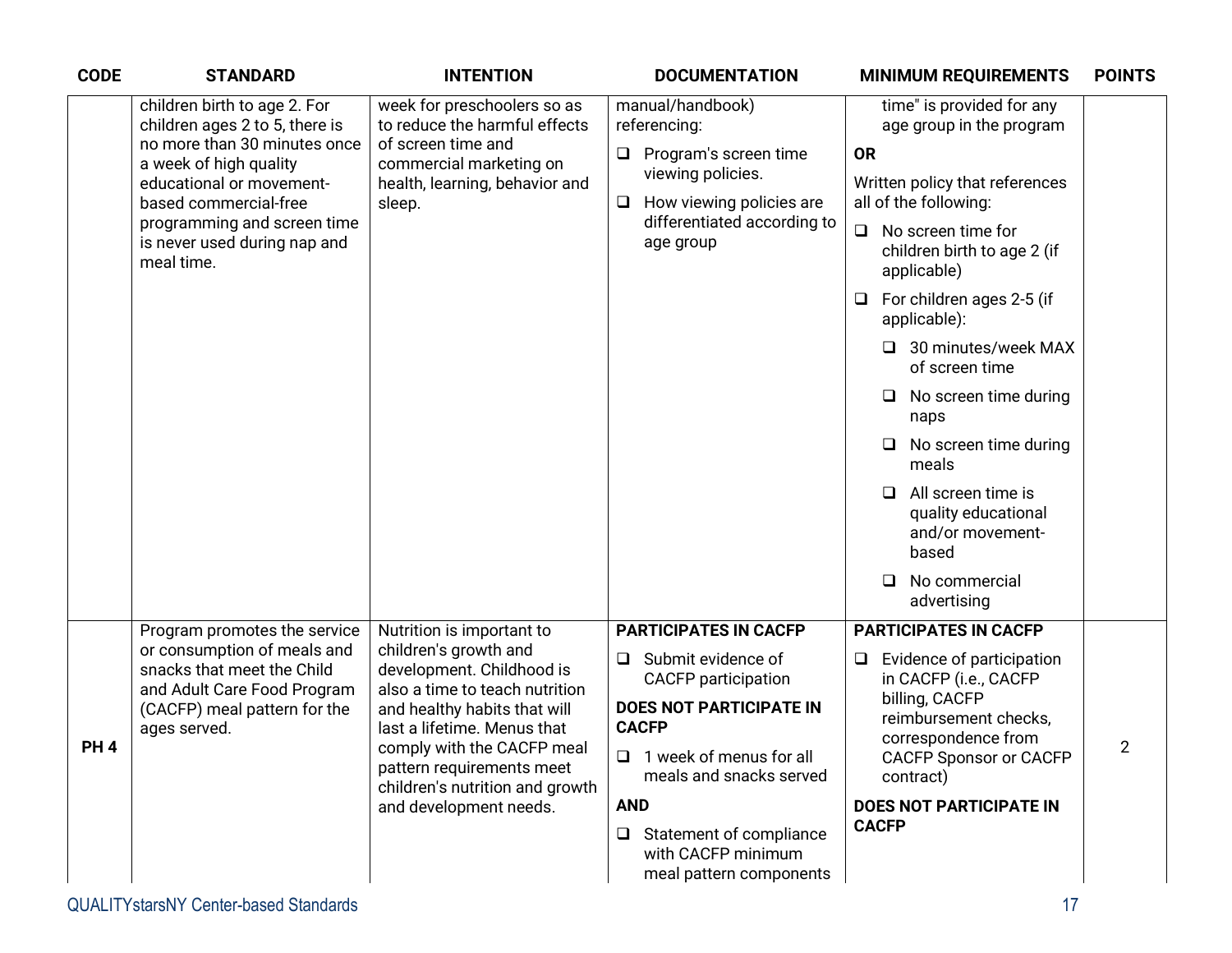| <b>CODE</b>     | <b>STANDARD</b>                                                                                                                        | <b>INTENTION</b>                                                                                                                                                                                | <b>DOCUMENTATION</b>                                                                                                                                                                                                                                              | <b>MINIMUM REQUIREMENTS</b>                                                                                                                                                                                                                                 | <b>POINTS</b> |
|-----------------|----------------------------------------------------------------------------------------------------------------------------------------|-------------------------------------------------------------------------------------------------------------------------------------------------------------------------------------------------|-------------------------------------------------------------------------------------------------------------------------------------------------------------------------------------------------------------------------------------------------------------------|-------------------------------------------------------------------------------------------------------------------------------------------------------------------------------------------------------------------------------------------------------------|---------------|
|                 |                                                                                                                                        | There must be a clear link<br>between CACFP guidelines                                                                                                                                          | for all meals and snacks<br>served                                                                                                                                                                                                                                | Evidence must include all of<br>the following:                                                                                                                                                                                                              |               |
|                 |                                                                                                                                        | and the meal pattern (portion<br>size and components for<br>meals and snacks) on menus.                                                                                                         |                                                                                                                                                                                                                                                                   | 1 week of menus for all<br>$\Box$<br>meals and snacks served                                                                                                                                                                                                |               |
|                 |                                                                                                                                        | For more information about<br>CACFP meal patterns, visit the<br><b>USDA Food and Nutrition</b><br>website for child day care<br>centers.                                                        |                                                                                                                                                                                                                                                                   | $\Box$ Statement of compliance<br>with CACFP minimum<br>meal pattern components<br>for all meals and snacks<br>served.                                                                                                                                      |               |
|                 | Program implements a                                                                                                                   | It is important for programs to                                                                                                                                                                 | Evidence must demonstrate                                                                                                                                                                                                                                         | Evidence must demonstrate:                                                                                                                                                                                                                                  |               |
|                 | program-wide obesity<br>prevention program.                                                                                            | establish program-wide goals<br>that instill in children, families,<br>and staff, the importance of<br>healthy, active living and to<br>provide them with the tools to<br>adopt healthy habits. | adoption and implementation<br>of a program-wide formal<br>obesity prevention program<br>for children, families, and staff<br>Acceptable types of evidence<br>include:                                                                                            | $\Box$<br>Adoption and<br>implementation of a<br>program-wide obesity<br>prevention program for<br>children, families, and<br>staff                                                                                                                         |               |
| <b>PH5</b>      |                                                                                                                                        |                                                                                                                                                                                                 | Program assessment(s)<br>❏                                                                                                                                                                                                                                        |                                                                                                                                                                                                                                                             |               |
|                 |                                                                                                                                        |                                                                                                                                                                                                 | <b>OR</b>                                                                                                                                                                                                                                                         |                                                                                                                                                                                                                                                             |               |
|                 |                                                                                                                                        |                                                                                                                                                                                                 | Action plan(s)<br>$\Box$                                                                                                                                                                                                                                          |                                                                                                                                                                                                                                                             |               |
|                 |                                                                                                                                        |                                                                                                                                                                                                 | <b>OR</b>                                                                                                                                                                                                                                                         |                                                                                                                                                                                                                                                             |               |
|                 |                                                                                                                                        |                                                                                                                                                                                                 | Timeline(s)<br>$\Box$                                                                                                                                                                                                                                             |                                                                                                                                                                                                                                                             |               |
|                 |                                                                                                                                        |                                                                                                                                                                                                 | <b>OR</b>                                                                                                                                                                                                                                                         |                                                                                                                                                                                                                                                             |               |
|                 |                                                                                                                                        |                                                                                                                                                                                                 | Goal statement(s)<br>$\Box$                                                                                                                                                                                                                                       |                                                                                                                                                                                                                                                             |               |
| PH <sub>6</sub> | Teaching or administrative<br>staff attends training<br>regarding implementation of<br>the program-wide obesity<br>prevention program. | Staff is trained regularly to<br>implement a program-wide<br>obesity prevention program,<br>using the latest research and<br>resources.                                                         | Evidence in The Aspire<br>$\Box$<br>Registry that at least 60%<br>of teaching or<br>administrative staff have<br>attended training<br>regarding implementation<br>of the program-wide<br>obesity prevention<br>program within the 15<br>months prior to Standards | Evidence in The Aspire<br>$\Box$<br>Registry that at least 60%<br>of teaching or<br>administrative staff have<br>attended training<br>regarding the<br>implementation of the<br>program-wide obesity<br>prevention program within<br>the 15 months prior to | 1             |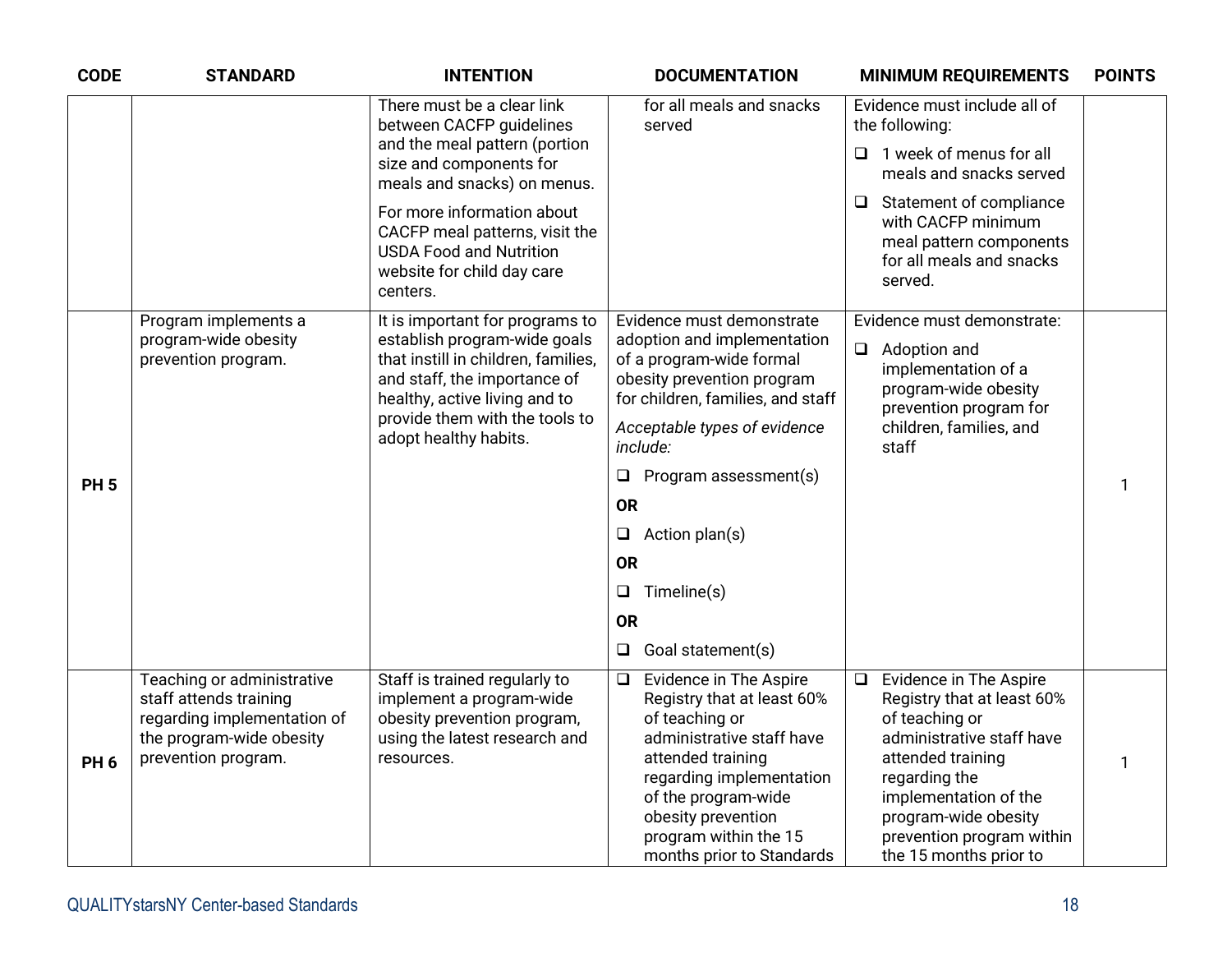| <b>CODE</b> | <b>STANDARD</b> | <b>INTENTION</b> | <b>DOCUMENTATION</b>                                            | <b>MINIMUM REQUIREMENTS</b>                                              | <b>POINTS</b> |
|-------------|-----------------|------------------|-----------------------------------------------------------------|--------------------------------------------------------------------------|---------------|
|             |                 |                  | Inventory submission,<br>verified with training<br>certificate. | Standards Inventory<br>submission, verified with<br>training certificate |               |

## **FAMILY ENGAGEMENT**

*Research Rationale: There is substantial evidence that parent involvement and parent-provider communication is important for high quality early childhood education and that parent-involvement is related to child development outcomes. Parent-provider communication in the parent's dominant language is necessary for optimum results.*

#### Communication (C) - 25 points

| <b>CODE</b>    | <b>STANDARD</b>                                                                                                                                                        | <b>INTENTION</b>                                                                                                                                                                                                                                                                                                                        |            | <b>DOCUMENTATION</b>                                                                                                                                                                                                                                                                               | <b>MINIMUM REQUIREMENTS</b>                                                                                                                                                                                                                                                       | <b>POINTS</b> |
|----------------|------------------------------------------------------------------------------------------------------------------------------------------------------------------------|-----------------------------------------------------------------------------------------------------------------------------------------------------------------------------------------------------------------------------------------------------------------------------------------------------------------------------------------|------------|----------------------------------------------------------------------------------------------------------------------------------------------------------------------------------------------------------------------------------------------------------------------------------------------------|-----------------------------------------------------------------------------------------------------------------------------------------------------------------------------------------------------------------------------------------------------------------------------------|---------------|
|                | Program has currently enrolled children under 12 months of age                                                                                                         |                                                                                                                                                                                                                                                                                                                                         | $\Box$     | $\Box$ If no, go to C2<br>If yes, continue                                                                                                                                                                                                                                                         |                                                                                                                                                                                                                                                                                   |               |
| C <sub>1</sub> | Program communicates<br>with parents of infants in<br>writing on a daily basis<br>about care giving routines<br>such as feeding, sleeping,<br>and diapering/toileting. | It is important to keep<br>families informed as to the<br>health and schedule of their<br>child on a daily basis. Verbal<br>communications are great,<br>but not enough to ensure that<br>parents have the information<br>they need at the end of a busy<br>day, when their infants might<br>be fussy and need their full<br>attention. | $\Box$     | Provide ALL of the following:<br>Copies of completed forms<br>for 3 different children (with<br>identifying information<br>removed - label submitted<br>evidence as child 1, child 2,<br>child 3) communicating<br>information and times of day<br>for feeding, sleeping,<br>diapering to families | Evidence must include ALL of<br>the following:<br>Completed forms for 3<br>◻<br>different children (with<br>identifying information<br>removed - label submitted<br>evidence as child 1, child 2,<br>child 3) that references the<br>following care routines and<br>times of day: | 3             |
|                |                                                                                                                                                                        |                                                                                                                                                                                                                                                                                                                                         | <b>AND</b> |                                                                                                                                                                                                                                                                                                    | Feeding<br>$\Box$                                                                                                                                                                                                                                                                 |               |
|                |                                                                                                                                                                        |                                                                                                                                                                                                                                                                                                                                         | ❏          | Written policy (i.e. program                                                                                                                                                                                                                                                                       | Sleeping                                                                                                                                                                                                                                                                          |               |
|                |                                                                                                                                                                        |                                                                                                                                                                                                                                                                                                                                         |            | letterhead/logo is clearly<br>visible or it is clear that it is                                                                                                                                                                                                                                    | Diapering                                                                                                                                                                                                                                                                         |               |
|                |                                                                                                                                                                        |                                                                                                                                                                                                                                                                                                                                         |            | part of a manual/handbook)<br>stating how written care                                                                                                                                                                                                                                             | <b>AND</b>                                                                                                                                                                                                                                                                        |               |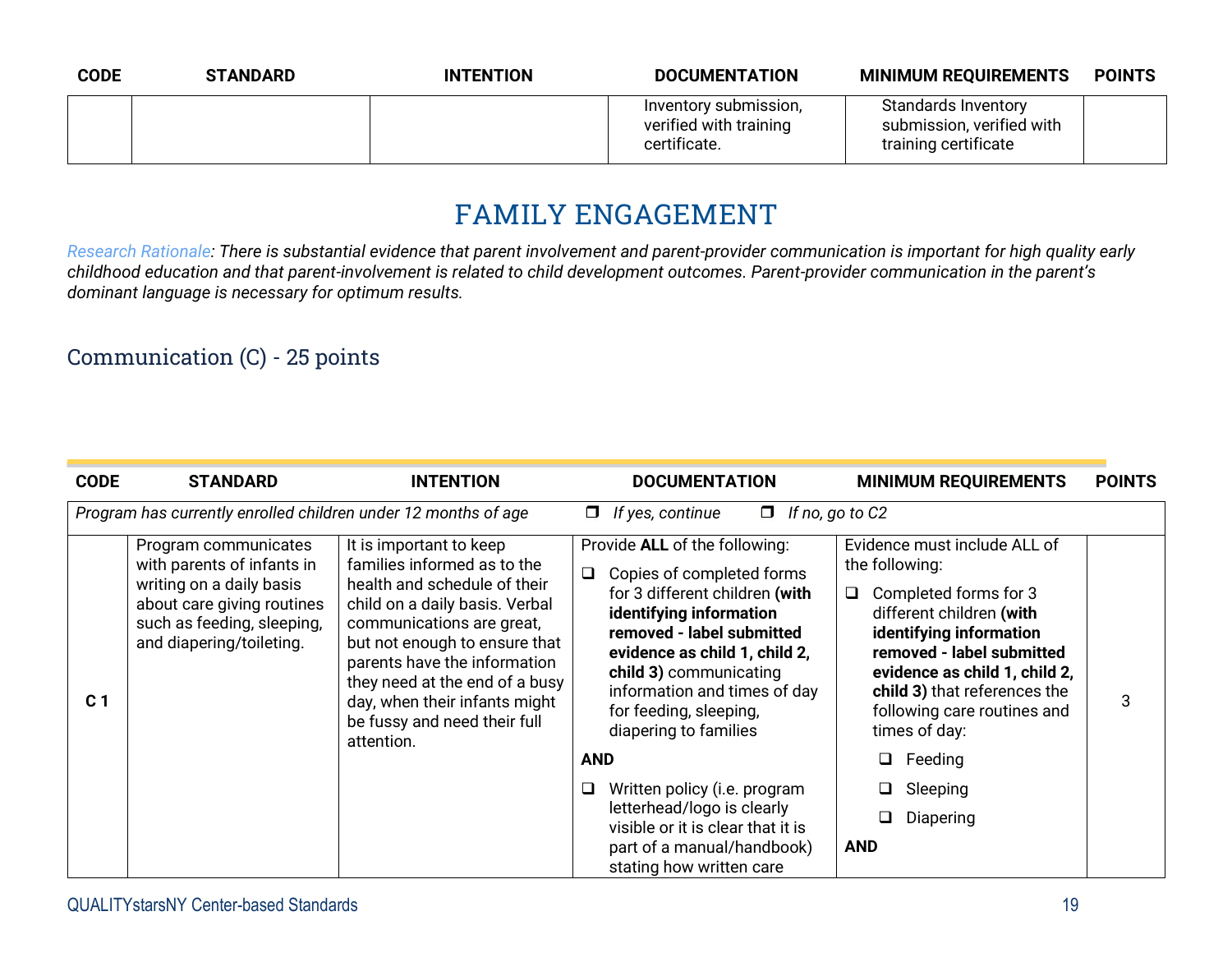| <b>CODE</b>    | <b>STANDARD</b>                                                                                                            | <b>INTENTION</b>                                                                      | <b>DOCUMENTATION</b>                                                                                                                    | <b>MINIMUM REQUIREMENTS</b>                                                                                                                                                                                                                                                      | <b>POINTS</b> |
|----------------|----------------------------------------------------------------------------------------------------------------------------|---------------------------------------------------------------------------------------|-----------------------------------------------------------------------------------------------------------------------------------------|----------------------------------------------------------------------------------------------------------------------------------------------------------------------------------------------------------------------------------------------------------------------------------|---------------|
|                |                                                                                                                            |                                                                                       | routine reports/forms are<br>shared with families on a<br>daily basis                                                                   | Written policy or excerpt<br>❏<br>from staff or parent/family<br>handbook (i.e. program<br>letterhead/logo is clearly<br>visible or it is clear that it is<br>part of a<br>manual/handbook) stating<br>how written reports/forms<br>are shared with families on<br>a daily basis |               |
|                | Program communicates<br>with families in a                                                                                 | Important program<br>information and policies                                         | Evidence must include<br>information on the program's                                                                                   | Evidence must reference ALL of<br>the following:                                                                                                                                                                                                                                 |               |
|                | comprehensive, written<br>format about the                                                                                 | should be written down,<br>periodically updated and                                   | history, philosophy, admissions<br>policies and parent/family                                                                           | $\Box$<br>Program's history                                                                                                                                                                                                                                                      |               |
|                | program's history,                                                                                                         | distributed to families.                                                              | involvement opportunities.                                                                                                              | Admissions policies<br>❏                                                                                                                                                                                                                                                         |               |
|                | philosophy, admissions<br>policies, applicable<br>regulations, parent<br>involvement opportunities,<br>and other policies. |                                                                                       | Acceptable types of evidence<br>include:                                                                                                | Parent/family involvement<br>$\Box$<br>opportunities                                                                                                                                                                                                                             |               |
|                |                                                                                                                            |                                                                                       | Parent/family handbook<br>❏<br>excerpt                                                                                                  |                                                                                                                                                                                                                                                                                  |               |
|                |                                                                                                                            |                                                                                       | <b>OR</b>                                                                                                                               |                                                                                                                                                                                                                                                                                  |               |
| C <sub>2</sub> |                                                                                                                            |                                                                                       | Written policy (i.e. program<br>$\Box$<br>letterhead/logo is clearly<br>visible or it is clear that it is<br>part of a manual/handbook) |                                                                                                                                                                                                                                                                                  | 5             |
|                |                                                                                                                            |                                                                                       | <b>OR</b>                                                                                                                               |                                                                                                                                                                                                                                                                                  |               |
|                |                                                                                                                            |                                                                                       | Handouts<br>$\Box$                                                                                                                      |                                                                                                                                                                                                                                                                                  |               |
|                |                                                                                                                            |                                                                                       | <b>OR</b>                                                                                                                               |                                                                                                                                                                                                                                                                                  |               |
|                |                                                                                                                            |                                                                                       | Website posting(s)<br>$\Box$                                                                                                            |                                                                                                                                                                                                                                                                                  |               |
|                |                                                                                                                            |                                                                                       | <b>OR</b>                                                                                                                               |                                                                                                                                                                                                                                                                                  |               |
|                |                                                                                                                            |                                                                                       | Other (written source, no<br>$\Box$<br>pictures)                                                                                        |                                                                                                                                                                                                                                                                                  |               |
| C <sub>3</sub> | Program periodically<br>communicates in writing<br>with families about                                                     | It is important to regularly<br>share information about<br>general program events and | $\Box$<br>Copies of 3 written<br>communications sent on 3<br>DIFFERENT dates within the                                                 | 3 written communications (e.g.,<br>newsletters, e-newsletters, e-                                                                                                                                                                                                                | 3             |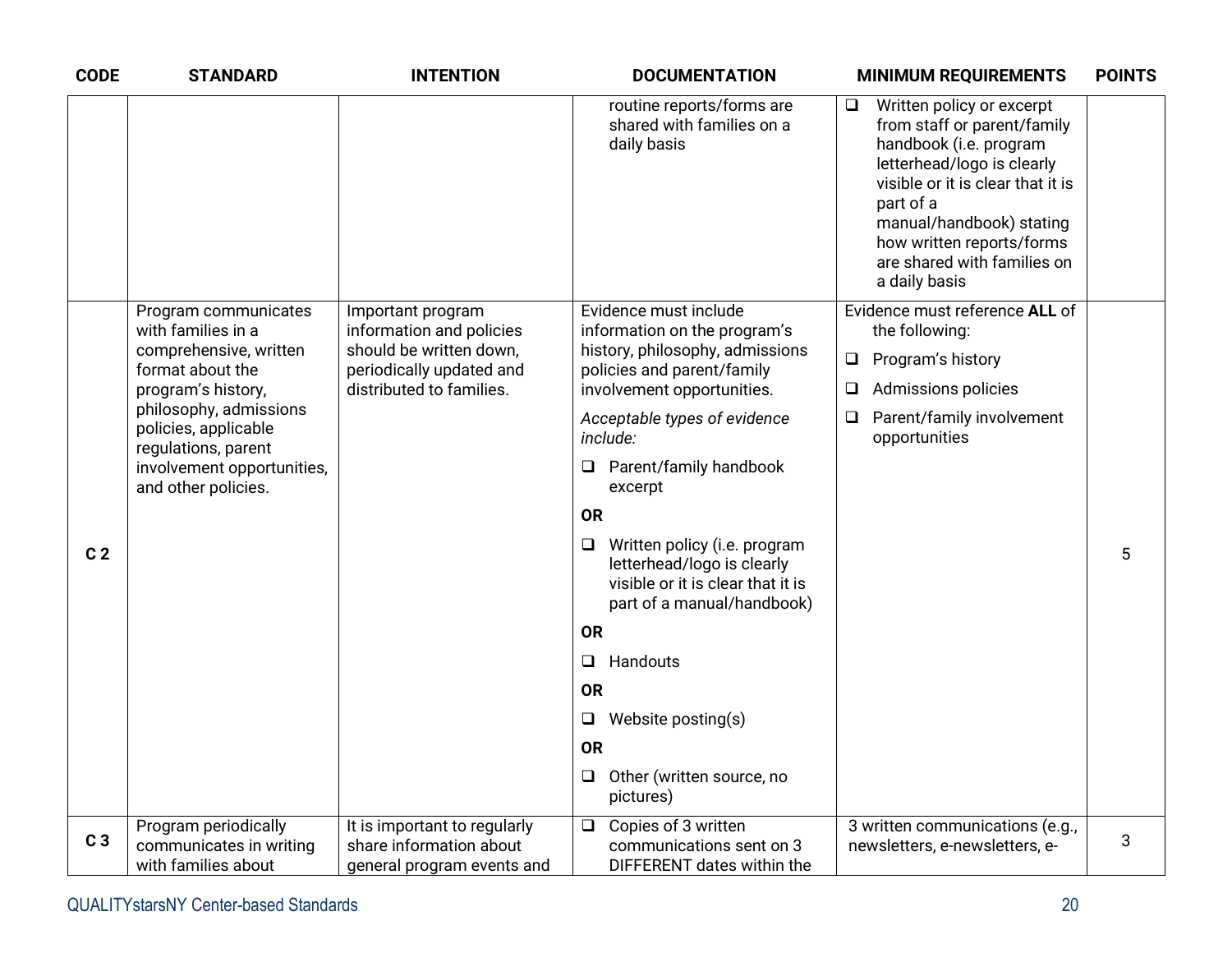| <b>CODE</b>    | <b>STANDARD</b>                                                                                                       | <b>INTENTION</b>                                                                                                                                                                                                                                                                                                                                                                                                                                                                                                                                                                                           | <b>DOCUMENTATION</b>                                                                                                                                                                                                                                                                                                                                                                                                                                                                                                    | <b>MINIMUM REQUIREMENTS</b>                                                                                                                                                                                                                                                                                                                                                                       | <b>POINTS</b> |
|----------------|-----------------------------------------------------------------------------------------------------------------------|------------------------------------------------------------------------------------------------------------------------------------------------------------------------------------------------------------------------------------------------------------------------------------------------------------------------------------------------------------------------------------------------------------------------------------------------------------------------------------------------------------------------------------------------------------------------------------------------------------|-------------------------------------------------------------------------------------------------------------------------------------------------------------------------------------------------------------------------------------------------------------------------------------------------------------------------------------------------------------------------------------------------------------------------------------------------------------------------------------------------------------------------|---------------------------------------------------------------------------------------------------------------------------------------------------------------------------------------------------------------------------------------------------------------------------------------------------------------------------------------------------------------------------------------------------|---------------|
|                | program and child<br>activities and other<br>pertinent information.                                                   | children activities with<br>families so that they are<br>aware and may prepare or<br>plan to participate.<br>Information should be<br>presented in a format easily<br>accessible to families and<br>translated, if necessary.                                                                                                                                                                                                                                                                                                                                                                              | 15 months prior to Standards<br>Inventory submission that<br>outline the specific nature of<br>general program events and<br>child activities and clearly<br>indicate that the information<br>was communicated to<br>families                                                                                                                                                                                                                                                                                           | mails, and website postings) to<br>families that:<br>Outline the specific nature<br>$\Box$<br>of general program events<br>and child activities<br>Were sent on 3 DIFFERENT<br>$\Box$<br>dates<br>All dated within the 15<br>$\Box$<br>months prior to Standards<br>Inventory submission.                                                                                                         |               |
| C <sub>4</sub> | Program meets one-on-<br>one with parents about<br>their individual child's<br>developments at least<br>twice a year. | Children grow fast and<br>sometimes behave differently<br>at home and school.<br>Therefore, it is important for<br>families and teachers to<br>intentionally meet at least<br>twice a year for a two-way<br>discussion about their child's<br>development, including<br>physical well-being, health,<br>and motor development;<br>social and emotional<br>development; approaches to<br>learning; cognitive and<br>general knowledge; and<br>language, communication,<br>and literacy. Teachers and<br>families will be able to use<br>this shared knowledge to<br>support learning at home and<br>school. | Evidence for one child that<br>demonstrates that meetings with<br>parent(s) occurred on at least 2<br>different dates within the 15<br>months prior to Standards<br>Inventory submission<br>Acceptable types of evidence<br>include:<br><b>Meeting invitation</b><br>$\Box$<br><b>OR</b><br>Calendar showing schedule of<br>$\Box$<br>teachers' conferences<br><b>OR</b><br>Conference announcement(s)<br>$\Box$<br><b>OR</b><br>Parent/family handbook<br>$\Box$<br>excerpt<br><b>OR</b><br>Sign-in sheet(s)<br>$\Box$ | Evidence must demonstrate:<br>Documentation for one child<br>$\Box$<br>dated within the 15 months<br>prior to Standards Inventory<br>submission<br>Meetings occurred on at<br>$\Box$<br>least 2 different dates dated<br>within the 15 months prior<br>to Standards Inventory<br>submission<br>Between at least one parent<br>$\Box$<br>and one teacher with<br>regards to child's<br>development | 3             |
| C <sub>5</sub> | Program communicates<br>with families in writing<br>about staff member's<br>educational qualifications                | Families are informed, in<br>writing, of the qualifications<br>of the people who are taking<br>care of and providing learning                                                                                                                                                                                                                                                                                                                                                                                                                                                                              | Evidence must clearly show staff<br>qualifications and experiences for                                                                                                                                                                                                                                                                                                                                                                                                                                                  | Evidence must include:<br>$\Box$<br>Written communication to<br>families about staff                                                                                                                                                                                                                                                                                                              | 3             |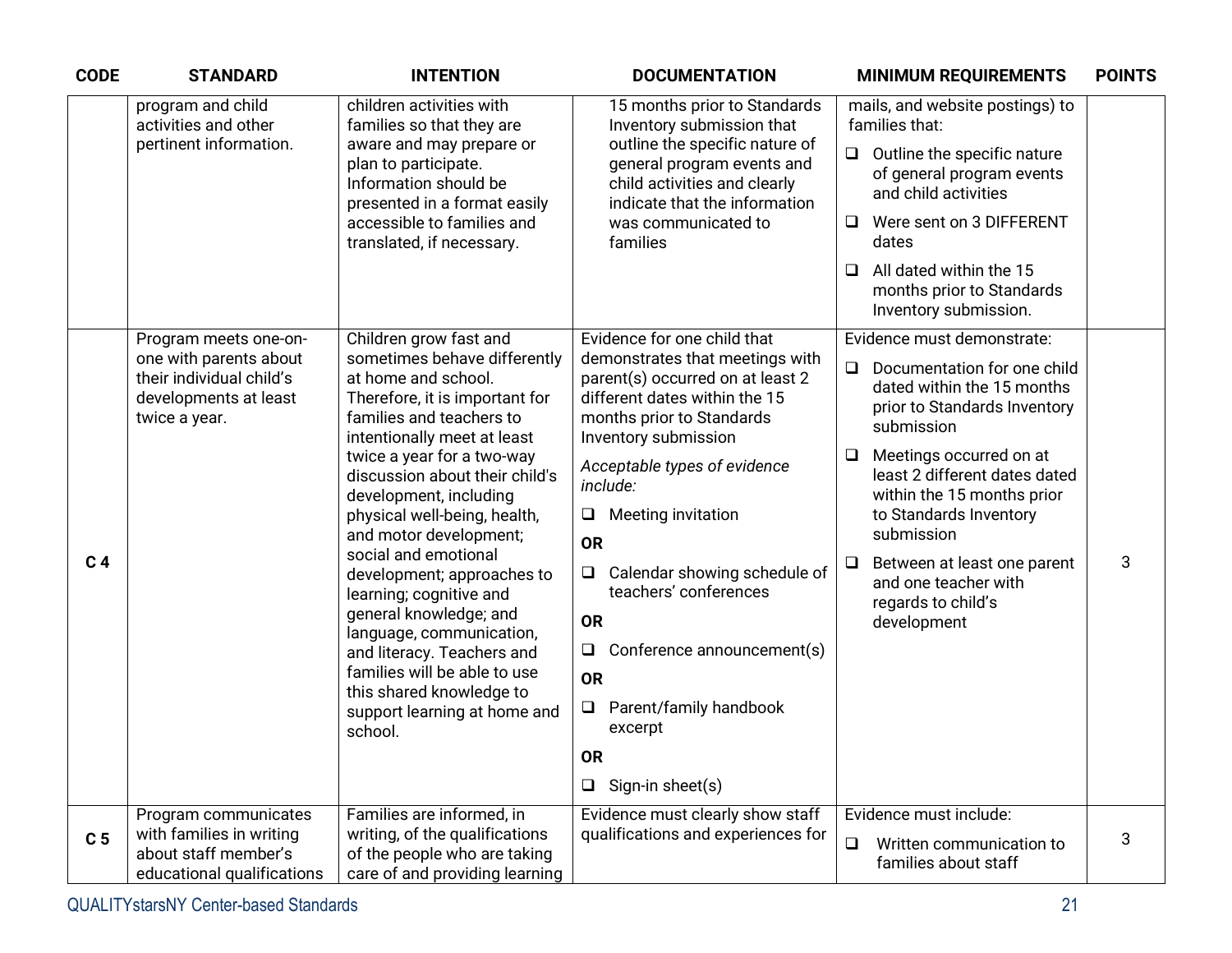| <b>CODE</b>                                                                   | <b>STANDARD</b>                                                                            | <b>INTENTION</b>                                                                                                                                     | <b>DOCUMENTATION</b>                                                                           | <b>MINIMUM REQUIREMENTS</b>                                  | <b>POINTS</b> |
|-------------------------------------------------------------------------------|--------------------------------------------------------------------------------------------|------------------------------------------------------------------------------------------------------------------------------------------------------|------------------------------------------------------------------------------------------------|--------------------------------------------------------------|---------------|
|                                                                               | and professional<br>experience.                                                            | experiences to their children<br>so they can trust and develop                                                                                       | at least 1 current administrator<br>and 1 current teacher.                                     | qualifications and<br>professional experience                |               |
|                                                                               |                                                                                            | significant positive<br>relationships.                                                                                                               | Acceptable types of evidence<br>include:                                                       | (e.g., memo, newsletter,<br>handbook or website)             |               |
|                                                                               |                                                                                            |                                                                                                                                                      | Parent/family handbook<br>❏<br>excerpt                                                         | Educational qualifications and<br>experience for:            |               |
|                                                                               |                                                                                            |                                                                                                                                                      | <b>OR</b>                                                                                      | At least 1 current<br>❏<br>administrator                     |               |
|                                                                               |                                                                                            |                                                                                                                                                      | Staff member profiles<br>$\Box$                                                                | <b>AND</b>                                                   |               |
|                                                                               |                                                                                            |                                                                                                                                                      | <b>OR</b>                                                                                      | At least 1 current teacher<br>$\Box$                         |               |
|                                                                               |                                                                                            |                                                                                                                                                      | Website<br>$\Box$                                                                              |                                                              |               |
|                                                                               | Program communicates                                                                       | Families are informed in a                                                                                                                           | Evidence must demonstrate that                                                                 | Evidence must reference:                                     |               |
| with families about<br>program activities and<br>policies in a group setting. | group about what they need<br>to know about the program.<br>This is important as it allows | program communicates with<br>families in a group setting about<br>activities and policies.                                                           | Group setting (i.e., during a<br>$\Box$<br>program orientation or back<br>to school day/night) |                                                              |               |
|                                                                               |                                                                                            | for feedback and also is more<br>dynamic and informative than<br>just providing passive<br>literature on the subject(s).<br>Group meetings allow for | Acceptable types of evidence<br>include:                                                       | About program activities<br>$\Box$<br>and policies           |               |
| C <sub>6</sub>                                                                |                                                                                            |                                                                                                                                                      | Announcement, invitation, or<br>Q.<br>flyer                                                    |                                                              | 3             |
|                                                                               |                                                                                            | questions, comments and<br>interactions between                                                                                                      | <b>OR</b>                                                                                      |                                                              |               |
|                                                                               |                                                                                            | families.                                                                                                                                            | Agenda<br>$\Box$                                                                               |                                                              |               |
|                                                                               |                                                                                            |                                                                                                                                                      | <b>OR</b>                                                                                      |                                                              |               |
|                                                                               |                                                                                            |                                                                                                                                                      | Sign-in sheet<br>$\Box$                                                                        |                                                              |               |
|                                                                               | Program provides written<br>information about family                                       | It is helpful to families when<br>programs provide information                                                                                       | Evidence must show that written<br>information about relevant family                           | Evidence must include ALL of<br>the following:               |               |
|                                                                               | resources and supports,<br>such as information on                                          | about family resources and<br>supports in the community.                                                                                             | resources and supports is<br>accessible to families.                                           | Written statement such as<br>$\Box$<br>a note to families or |               |
| C <sub>7</sub>                                                                | child development, oral<br>health, child health                                            | insurance, tax credits, and                                                                                                                          | Program must provide all of the<br>following:                                                  | statement in family<br>handbook referencing                  | 5             |
|                                                                               | child care financial<br>assistance.                                                        |                                                                                                                                                      | Reference to the availability<br>⊔<br>of resources                                             | available resources and<br>supports.                         |               |
|                                                                               |                                                                                            |                                                                                                                                                      | <b>AND</b>                                                                                     | <b>AND</b>                                                   |               |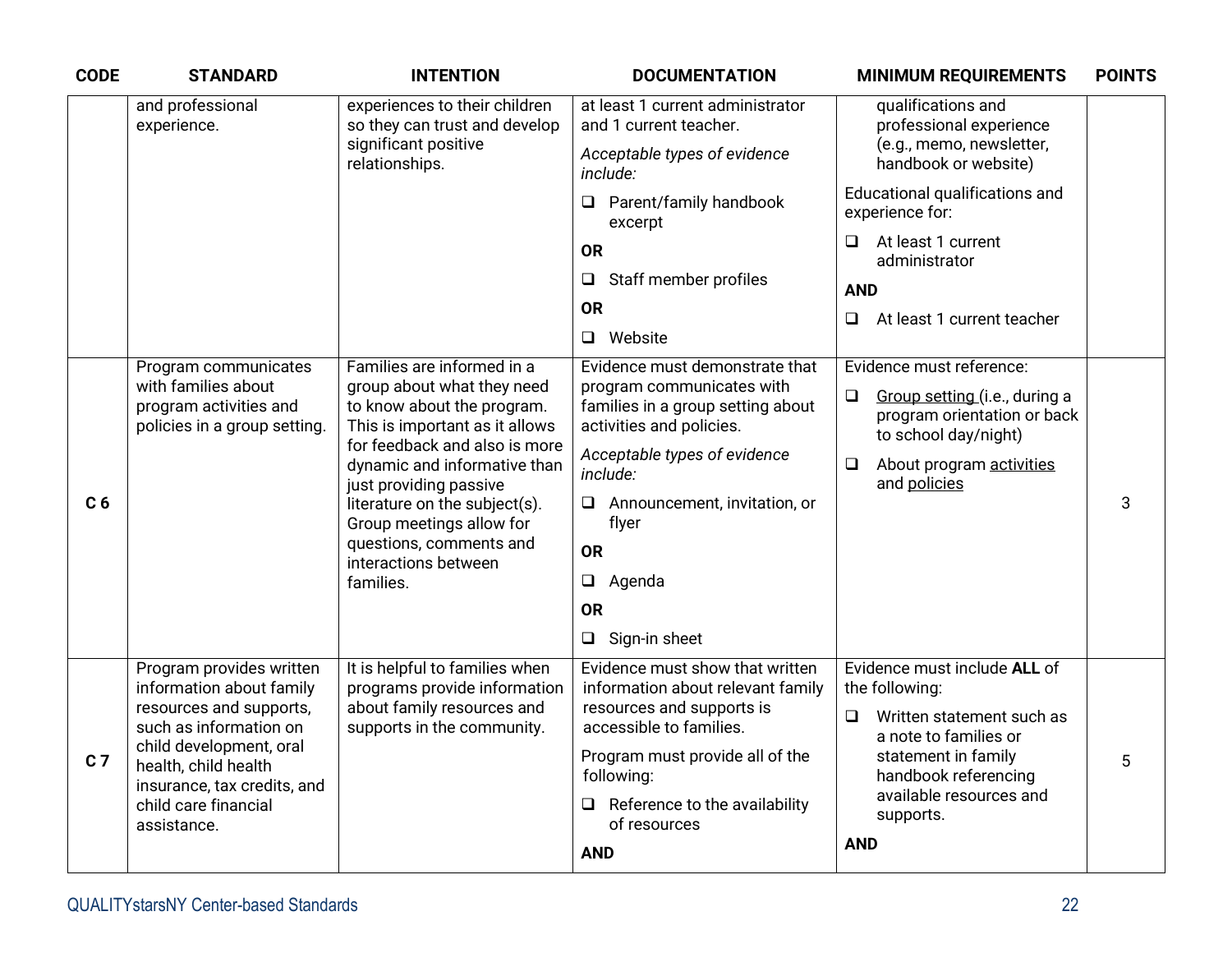| <b>CODE</b> | <b>STANDARD</b> | <b>INTENTION</b> | <b>DOCUMENTATION</b>                                                                                                                                                                              | <b>MINIMUM REQUIREMENTS</b>                                                                                                                                                                            | <b>POINTS</b> |
|-------------|-----------------|------------------|---------------------------------------------------------------------------------------------------------------------------------------------------------------------------------------------------|--------------------------------------------------------------------------------------------------------------------------------------------------------------------------------------------------------|---------------|
|             |                 |                  | 3 sample resources/supports<br>ப<br>offered (e.g., information on<br>child development, oral<br>health, child health insurance,<br>tax credits, child care<br>financial assistance, and<br>other) | 3 sample<br>$\Box$<br>resources/supports offered<br>(e.g., information on child<br>development, oral health,<br>child health insurance, tax<br>credits, child care financial<br>assistance, and other) |               |

## Family Involvement & Support (FIS) - 32 points

| <b>CODE</b>      | <b>STANDARD</b>                                                                                                           | <b>INTENTION</b>                                                                                                                                                                                               | <b>DOCUMENTATION</b>                                                                                                                                                                                                                                                                      | <b>MINIMUM REQUIREMENTS</b>                                                                                                                                                                                                                                        | <b>POINTS</b> |
|------------------|---------------------------------------------------------------------------------------------------------------------------|----------------------------------------------------------------------------------------------------------------------------------------------------------------------------------------------------------------|-------------------------------------------------------------------------------------------------------------------------------------------------------------------------------------------------------------------------------------------------------------------------------------------|--------------------------------------------------------------------------------------------------------------------------------------------------------------------------------------------------------------------------------------------------------------------|---------------|
|                  | Program has currently enrolled children under 12 months of age                                                            |                                                                                                                                                                                                                | If yes, continue<br>$\Box$<br>$\Box$                                                                                                                                                                                                                                                      | If no, go to FIS 2                                                                                                                                                                                                                                                 |               |
| FIS <sub>1</sub> | Program supports breastfeeding.                                                                                           | There are proven<br>health benefits and<br>development<br>advantages<br>associated with<br>breastfeeding.<br>Programs should<br>support mothers who<br>desire to provide<br>breast milk for their<br>children. | <b>PARTICIPATES IN CACFP</b><br>Completed and current (not<br>$\Box$<br>expired) CACFP<br><b>Breastfeeding Friendly</b><br><b>Certificate</b><br><b>DOES NOT PARTICIPATE IN</b><br><b>CACFP</b><br><b>Completed CACFP Self-</b><br>❏<br><b>Assessment</b> (must be<br>specific to CACFP). | <b>PARTICIPATES IN CACFP</b><br>□ CACFP Breastfeeding Friendly<br>Certificate is completed and<br>current, not expired<br><b>DOES NOT PARTICIPATE IN</b><br><b>CACFP</b><br><b>CACFP Self-Assessment is</b><br>$\Box$<br>completed (must be specific to<br>CACFP). | 2             |
| FIS <sub>2</sub> | Program offers family social<br>gatherings that intentionally<br>include other family members, in<br>addition to parents. | Engaging extended<br>family members in<br>the program's<br>activities sends the<br>message that every<br>member of each<br>child's family and<br>communities are<br>important to<br>children's<br>development. | Written evidence of<br>intentionally having offered<br>family social gatherings<br>inclusive of all family members<br>in addition to parents (e.g.,<br>grandparents, siblings, uncles,<br>etc.)<br>Acceptable types of evidence<br>include:<br>Announcement, invitation,<br>⊔<br>or flyer | Written evidence of<br>$\Box$<br>intentionally having offered<br>family social gatherings that<br>are inclusive of all family<br>members in addition to parents<br>(e.g., grandparents, siblings,<br>uncles, etc.)                                                 | 2             |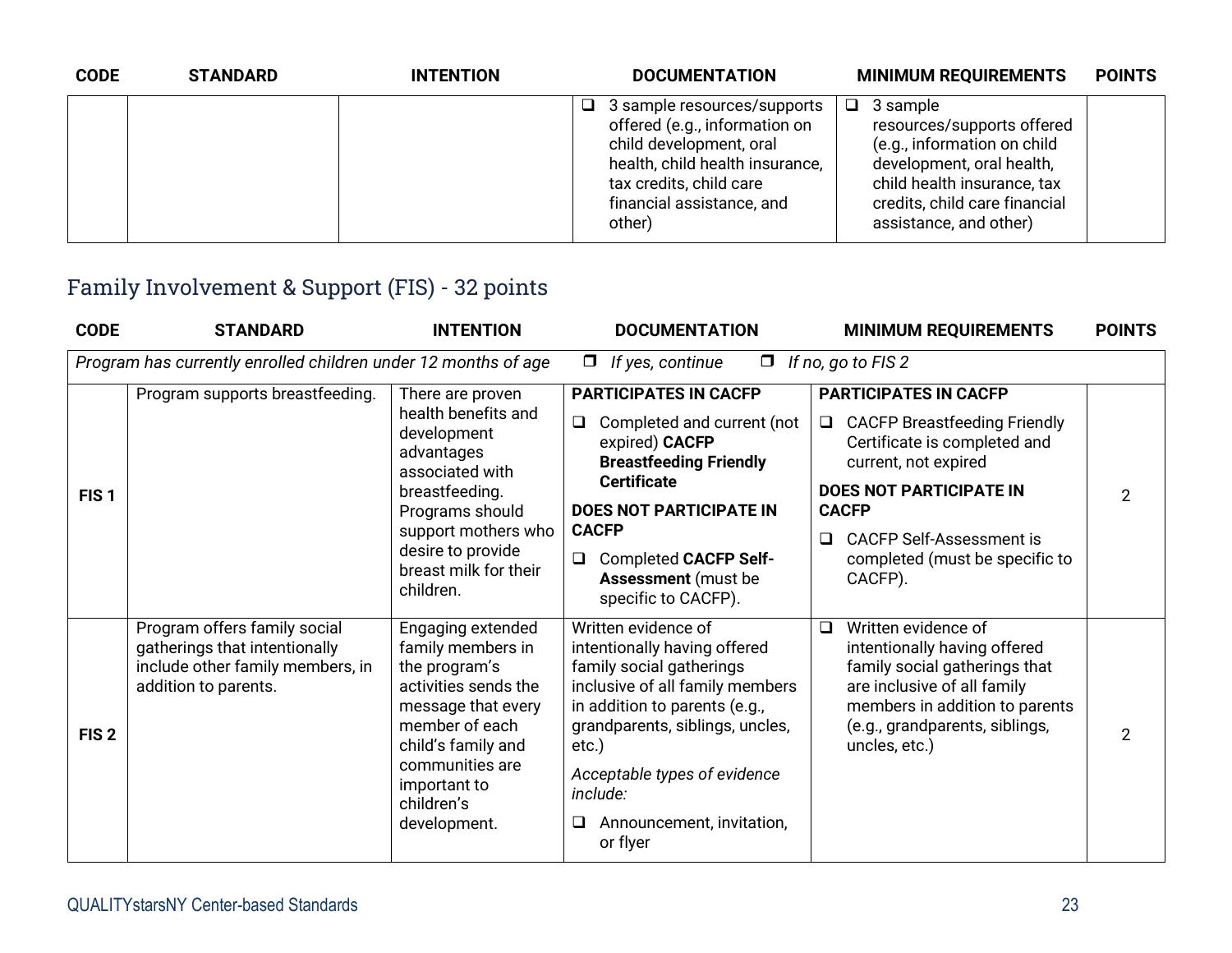| <b>CODE</b>      | <b>STANDARD</b>                                                                                                                                     | <b>INTENTION</b>                                                                                                                                                                                                                               | <b>DOCUMENTATION</b>                                                                                                                                                                                                                                                                               | <b>MINIMUM REQUIREMENTS</b>                                                                                                                                                                                                                         | <b>POINTS</b>  |
|------------------|-----------------------------------------------------------------------------------------------------------------------------------------------------|------------------------------------------------------------------------------------------------------------------------------------------------------------------------------------------------------------------------------------------------|----------------------------------------------------------------------------------------------------------------------------------------------------------------------------------------------------------------------------------------------------------------------------------------------------|-----------------------------------------------------------------------------------------------------------------------------------------------------------------------------------------------------------------------------------------------------|----------------|
|                  |                                                                                                                                                     |                                                                                                                                                                                                                                                | <b>OR</b><br>Calendar showing<br>$\Box$<br>gathering(s) with event<br>details<br><b>OR</b><br>$\Box$<br>Newsletter                                                                                                                                                                                 |                                                                                                                                                                                                                                                     |                |
| FIS <sub>3</sub> | Program provides workshops,<br>training or other events for<br>families on educational topics.                                                      | It is helpful for<br>programs to support<br>the ongoing<br>education of families<br>on topics relevant to<br>their children's<br>development.                                                                                                  | Evidence must show that<br>program provides educational<br>opportunities to families.<br>Acceptable types of evidence<br>include:<br>$\Box$ Announcement, invitation,<br>or flyer<br><b>OR</b><br>Calendar showing<br>$\Box$<br>gathering(s) with event<br>details<br><b>OR</b><br>Newsletter<br>⊔ | Evidence must demonstrate that<br>program offers:<br><b>Family educational</b><br>$\Box$<br>opportunities (i.e., workshops<br>or trainings)<br>Other events<br>$\Box$                                                                               | $\overline{2}$ |
| FIS <sub>4</sub> | Program offers volunteering<br>opportunities for families, such<br>as help with field trips and<br>opportunities to share talents and<br>expertise. | It is important to<br>provide families with<br>opportunities to<br>participate in their<br>child's program.<br>Allowing family<br>members to<br>volunteer will<br>enhance the trust<br>and partnership<br>between families and<br>care givers. | Evidence must show that<br>program offers opportunities<br>for family members to<br>volunteer.<br>Acceptable types of evidence<br>include:<br>□ Policy Statement (i.e.<br>program letterhead/logo is<br>clearly visible or it is clear<br>that it is part of a written<br>policy)<br><b>OR</b>     | Evidence must demonstrate<br>$\Box$<br>that program offers<br>opportunities for family<br>members to volunteer.<br>Indication that families can initiate<br>volunteer opportunities that will then<br>be considered can also meet this<br>Standard. | $\overline{2}$ |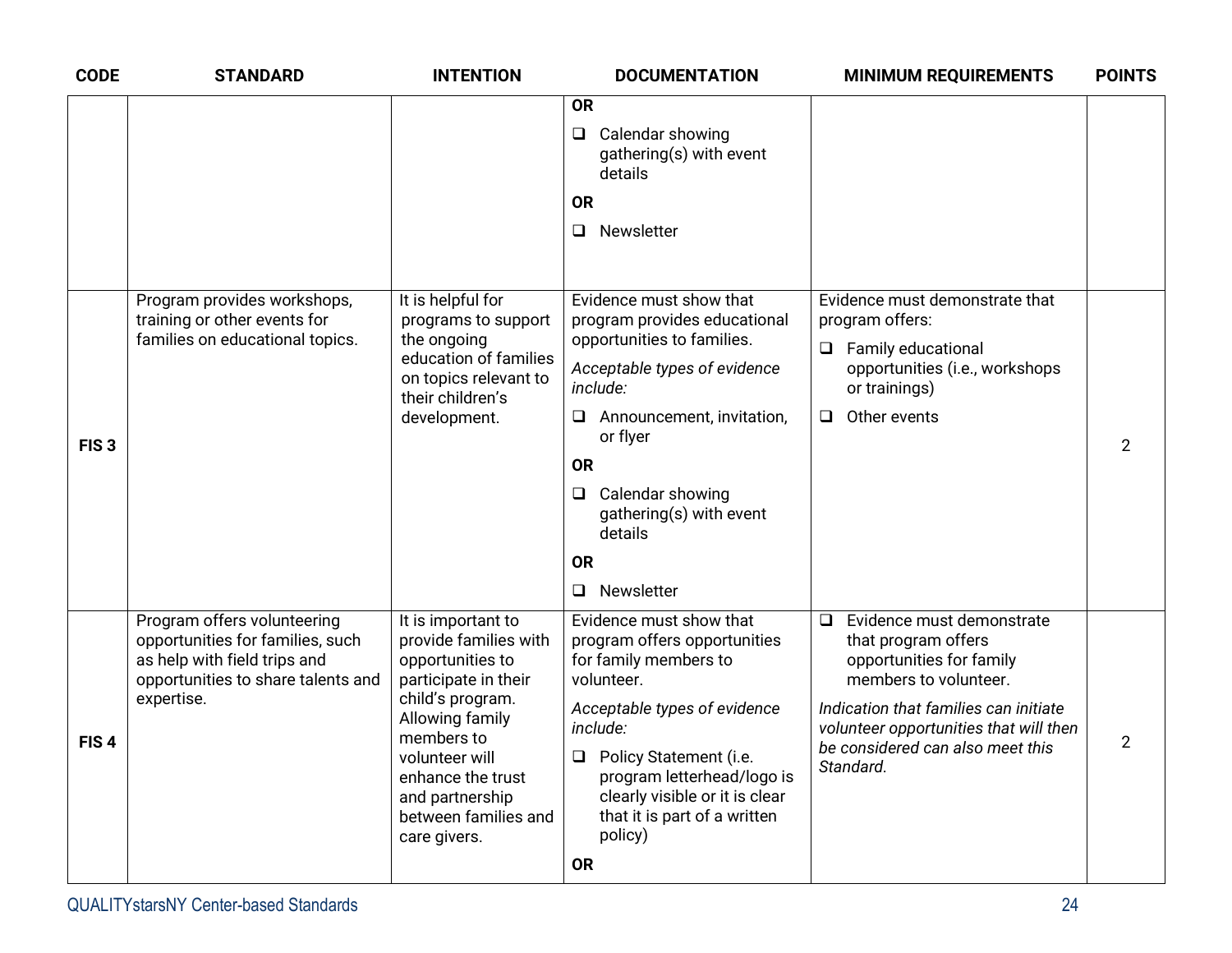| <b>CODE</b>      | <b>STANDARD</b>                                                                                  | <b>INTENTION</b>                                                                         | <b>DOCUMENTATION</b>                                                                                                        | <b>MINIMUM REQUIREMENTS</b>                                                                                                                     | <b>POINTS</b>                                                                                                                                         |  |
|------------------|--------------------------------------------------------------------------------------------------|------------------------------------------------------------------------------------------|-----------------------------------------------------------------------------------------------------------------------------|-------------------------------------------------------------------------------------------------------------------------------------------------|-------------------------------------------------------------------------------------------------------------------------------------------------------|--|
|                  |                                                                                                  |                                                                                          | Memo<br>$\Box$                                                                                                              |                                                                                                                                                 |                                                                                                                                                       |  |
|                  |                                                                                                  |                                                                                          | <b>OR</b>                                                                                                                   |                                                                                                                                                 |                                                                                                                                                       |  |
|                  |                                                                                                  |                                                                                          | Announcement, invitation,<br>$\Box$<br>or flyer                                                                             |                                                                                                                                                 |                                                                                                                                                       |  |
|                  | Families complete a program                                                                      | Programs are looking                                                                     | Provide ALL of the following:                                                                                               | Evidence must include:                                                                                                                          |                                                                                                                                                       |  |
|                  | evaluation or survey annually and<br>results are used for program<br>improvement.                | what their clients feel<br>are their strengths<br>and weaknesses.<br>This information is | to improve based on<br>analyzed and used to                                                                                 | 3 copies of completed<br>$\Box$<br>family surveys or other<br>evaluations, dated within<br>the 15 months prior to<br><b>Standards Inventory</b> | $\Box$ 3 completed family surveys or<br>other evaluation tool(s), dated<br>within the 15 months prior to<br><b>Standards Inventory</b><br>submission. |  |
| FIS <sub>5</sub> |                                                                                                  | improve the                                                                              | submission.                                                                                                                 | <b>AND</b>                                                                                                                                      | 4                                                                                                                                                     |  |
|                  |                                                                                                  | program.                                                                                 | <b>AND</b>                                                                                                                  | $\Box$<br>Improvement/action plan                                                                                                               |                                                                                                                                                       |  |
|                  |                                                                                                  |                                                                                          | One copy of a written<br>$\Box$<br>improvement or action plan<br>based on the results of<br>these surveys or<br>evaluations | based on results from<br>completed surveys or<br>evaluations                                                                                    |                                                                                                                                                       |  |
|                  | Program provides regular                                                                         | Families are actively                                                                    | Written evidence of                                                                                                         | Evidence must clearly demonstrate:                                                                                                              |                                                                                                                                                       |  |
|                  | opportunities for<br>parents/guardians/families to<br>participate in program-level<br>decisions. | engaged in program-<br>level decision<br>making and have<br>some influence on            | opportunities given to<br>parents/guardians/families for<br>participation in program-level<br>decisions.                    | $\Box$<br>Opportunities for<br>parents/guardians/families to<br>participate in program-level<br>decisions                                       |                                                                                                                                                       |  |
|                  |                                                                                                  | program-level<br>decisions.                                                              | Acceptable types of evidence<br>include:                                                                                    | <b>AND</b>                                                                                                                                      |                                                                                                                                                       |  |
| FIS <sub>6</sub> |                                                                                                  |                                                                                          | <b>Parent Advisory Council</b><br>⊔<br>member list                                                                          | Evidence clearly indicates<br>$\Box$<br>which members are<br>parents/guardians/families.                                                        | 4                                                                                                                                                     |  |
|                  |                                                                                                  |                                                                                          | <b>OR</b>                                                                                                                   |                                                                                                                                                 |                                                                                                                                                       |  |
|                  |                                                                                                  |                                                                                          | Governing Board member<br>$\Box$<br>list                                                                                    |                                                                                                                                                 |                                                                                                                                                       |  |
|                  |                                                                                                  |                                                                                          | <b>OR</b>                                                                                                                   |                                                                                                                                                 |                                                                                                                                                       |  |
|                  |                                                                                                  |                                                                                          | <b>Hiring Board</b><br>$\Box$                                                                                               |                                                                                                                                                 |                                                                                                                                                       |  |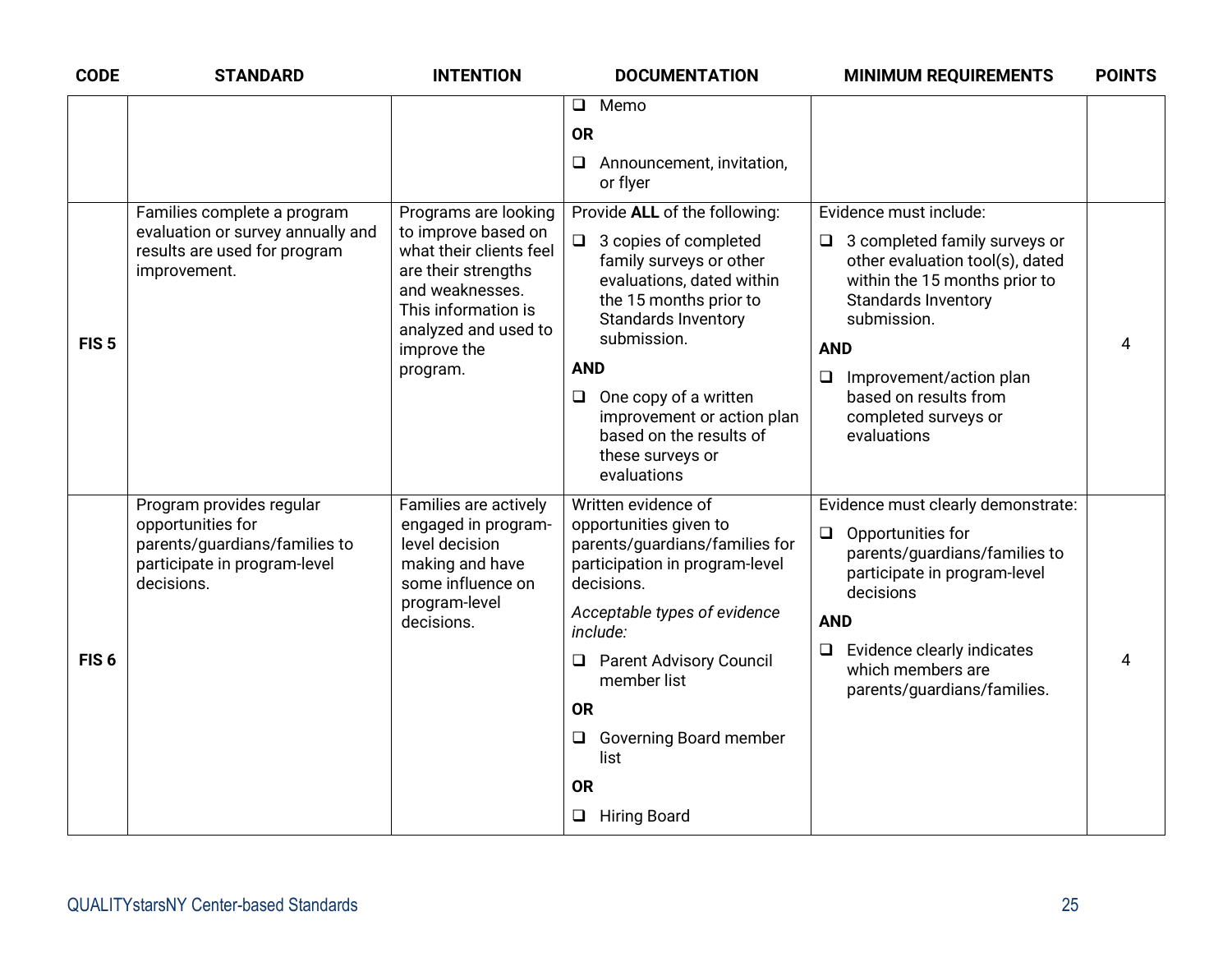| <b>CODE</b>      | <b>STANDARD</b>                                                                                                                                                                                                                                            | <b>INTENTION</b>                                                                                                                                                                                                                | <b>DOCUMENTATION</b>                                                                                                                                                                                                                                                                                                                                                                                                                                                                                                                                                                                                               | <b>MINIMUM REQUIREMENTS</b>                                                                                                                                                              | <b>POINTS</b> |
|------------------|------------------------------------------------------------------------------------------------------------------------------------------------------------------------------------------------------------------------------------------------------------|---------------------------------------------------------------------------------------------------------------------------------------------------------------------------------------------------------------------------------|------------------------------------------------------------------------------------------------------------------------------------------------------------------------------------------------------------------------------------------------------------------------------------------------------------------------------------------------------------------------------------------------------------------------------------------------------------------------------------------------------------------------------------------------------------------------------------------------------------------------------------|------------------------------------------------------------------------------------------------------------------------------------------------------------------------------------------|---------------|
| FIS <sub>7</sub> | Program completes a program<br>assessment using a tool on<br>family responsive practices such<br>as the Center for the Study of<br>Social Policy's Family<br><b>Strengthening Self-Assessment</b><br>tool and results are used for<br>program improvement. | Program is actively<br>working to assess<br>and improve upon its<br>family responsive<br>practices. This is a<br>process that should<br>be in-depth, spread<br>over many weeks,<br>and result in<br>meaningful action<br>plans. | Provide ALL of the following:<br>Program assessment tool,<br>at least 50% completed<br><b>AND</b><br>$\Box$ One improvement/action<br>plan based on assessment<br>results                                                                                                                                                                                                                                                                                                                                                                                                                                                          | Evidence must include BOTH:<br>Program assessment tool that<br>$\Box$<br>is at least 50% completed<br><b>AND</b><br>One improvement/action plan<br>$\Box$<br>based on assessment results | 3             |
| FIS <sub>8</sub> | Program completes a self-<br>assessment of cultural<br>awareness/Anti-Bias Education<br>using an evidence-based tool.<br>The results are used for program<br>improvement.                                                                                  | Program is actively<br>working to improve<br>its cultural and<br>linguistic<br>competency so that<br>it can support and<br>work with diverse<br>families.                                                                       | Provide ALL of the following:<br>$\Box$ One copy of a completed<br>self-assessment<br><b>AND</b><br>$\Box$ One copy of a written<br>improvement or action plan<br>based on assessment<br>results<br>Acceptable tools include:<br>The National Association<br>$\bullet$<br>for the Education of Young<br>Children (NAEYC) Pathways<br>to Cultural Competence<br>Checklist<br>Self-Assessment Checklist<br>$\bullet$<br>for Personnel Providing<br>Services and Supports In<br>Early Intervention<br><b>Early Childhood Settings</b><br>$\bullet$<br>from the National Center on<br><b>Cultural Competence</b><br>Other<br>$\bullet$ | Evidence must include <b>BOTH:</b><br>Completed self-assessment<br>Q<br><b>AND</b><br>Completed improvement plan or<br>action plan based on assessment<br>results                        | 3             |
|                  | Program currently has enrolled children whose home language is not English                                                                                                                                                                                 |                                                                                                                                                                                                                                 |                                                                                                                                                                                                                                                                                                                                                                                                                                                                                                                                                                                                                                    | $\Box$ If no, go to Transitions<br>$\Box$ If yes, continue                                                                                                                               |               |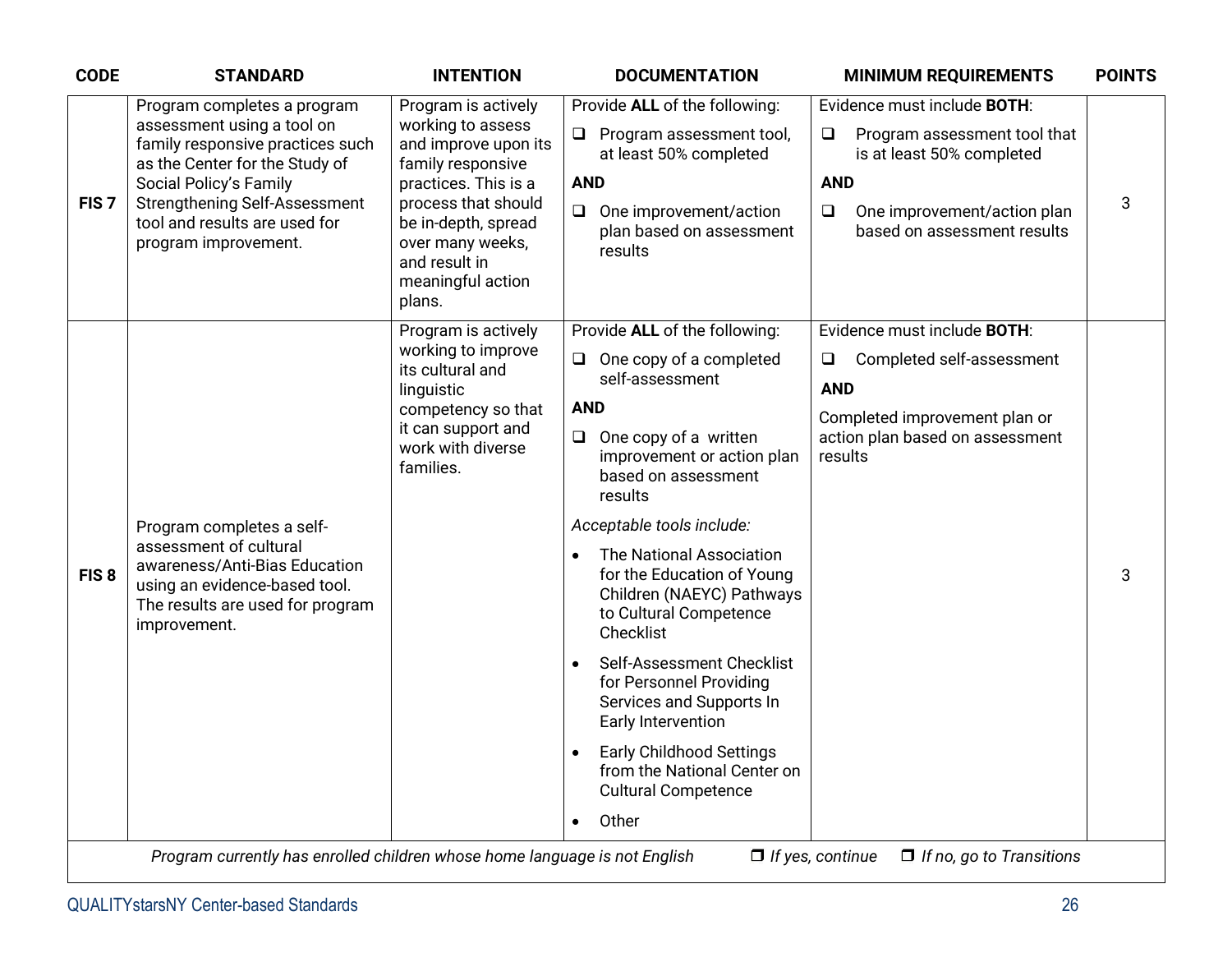| <b>CODE</b>      | <b>STANDARD</b>                                                                                     | <b>INTENTION</b>                                                                                                                                                                                                                                                                                                                                                                                                     | <b>DOCUMENTATION</b>                                                                                                                                                                                                                                                                                                                                                                                               | <b>MINIMUM REQUIREMENTS</b>                                                                                                                                                                                                                                                                                                                                                                        | <b>POINTS</b>  |
|------------------|-----------------------------------------------------------------------------------------------------|----------------------------------------------------------------------------------------------------------------------------------------------------------------------------------------------------------------------------------------------------------------------------------------------------------------------------------------------------------------------------------------------------------------------|--------------------------------------------------------------------------------------------------------------------------------------------------------------------------------------------------------------------------------------------------------------------------------------------------------------------------------------------------------------------------------------------------------------------|----------------------------------------------------------------------------------------------------------------------------------------------------------------------------------------------------------------------------------------------------------------------------------------------------------------------------------------------------------------------------------------------------|----------------|
| FIS <sub>9</sub> | Program staff greets children and<br>families in the home languages of<br>the children and parents. | Staff supports the<br>needs of children<br>and families whose<br>home language is<br>not English.                                                                                                                                                                                                                                                                                                                    | Provide ALL of the following:<br>One copy of a list of<br>$\Box$<br>children's home<br>language(s) other than<br>English<br><b>AND</b><br>One copy of a written policy<br>$\Box$<br>or practice statement (i.e.<br>program letterhead/logo is<br>clearly visible or it is clear<br>that it is part of a<br>manual/handbook)<br>discussing how program<br>greets children and families<br>in their home language(s) | Evidence must include BOTH:<br>List of language(s) other than<br>$\Box$<br>English, which are spoken by<br>children at home<br><b>AND</b><br>Policy or practice statement<br>$\Box$<br>(i.e. program letterhead/logo is<br>clearly visible or it is clear that it<br>is part of a manual/handbook)<br>that discusses how program<br>staff greet children and families<br>in their home language(s) | $\overline{2}$ |
| <b>FIS</b><br>10 | Program staff is trained to<br>address the needs of Emergent<br>Multilingual Learners (EML).        | Staff will be more<br>capable of<br>supporting the needs<br>of children and<br>families whose home<br>language is not<br>English, if they<br>participate in regular<br>training to develop<br>and refine their<br>knowledge of<br>practices related to<br>Emergent<br><b>Multilingual Learners</b><br>(ELM). In some<br>programs, this<br>population may be<br>referred to as Dual<br>Language Learners<br>$(DLL)$ . | Evidence in The Aspire<br>$\Box$<br>Registry that at least 60%<br>of teaching staff have<br>attended training about<br>supporting Emergent<br>Multilingual Learners within<br>the 15 months prior to<br>Standards Inventory<br>Submission                                                                                                                                                                          | Evidence in The Aspire Registry that<br>at least 60% of teaching staff have<br>attended training about supporting<br><b>Emergent Multilingual Learners</b><br>within the 15 months prior to<br>Standards Inventory submission                                                                                                                                                                      | 4              |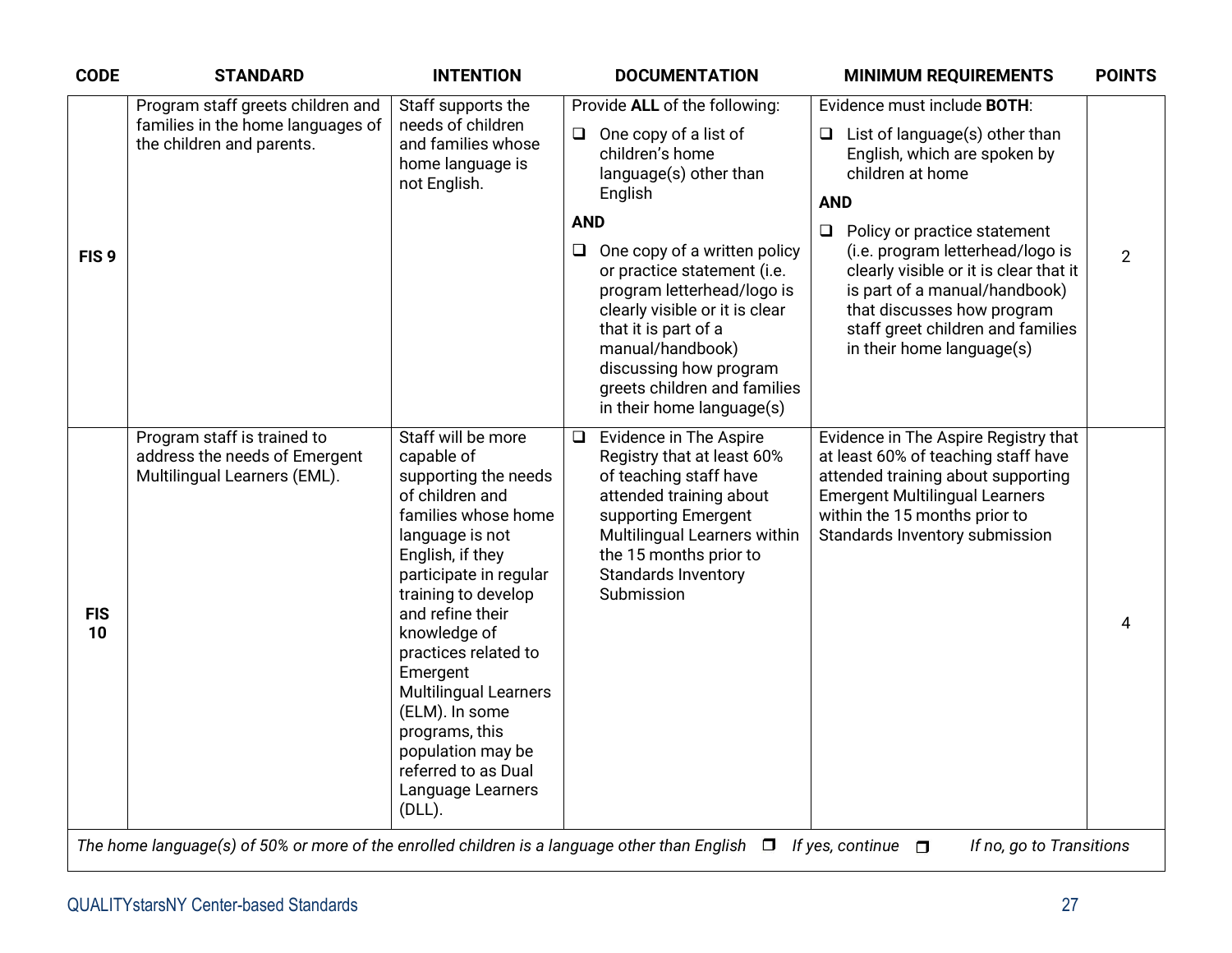| <b>CODE</b>      | <b>STANDARD</b>                                                        | <b>INTENTION</b>                                        | <b>DOCUMENTATION</b>                                                                               | <b>MINIMUM REQUIREMENTS</b>                                               | <b>POINTS</b> |
|------------------|------------------------------------------------------------------------|---------------------------------------------------------|----------------------------------------------------------------------------------------------------|---------------------------------------------------------------------------|---------------|
|                  | Program employs at least one<br>staff member who speaks the            | To support the needs<br>of children who                 | List of home languages of<br>$\Box$<br>children/families                                           | Evidence must include ALL of the<br>following:                            |               |
|                  | home language(s) of the children.                                      | speak a home<br>language other than                     | <b>AND</b>                                                                                         | List of primary languages of<br>$\Box$<br>children/families               |               |
|                  | children, a program<br>needs to have<br>someone who<br>speaks both the | English and<br>communicate with<br>families about their | One of the following<br>demonstrating that staff<br>speaks language(s) of majority<br>of children: | Evidence that staff speaks<br>❏<br>language(s) of majority of<br>children |               |
|                  |                                                                        |                                                         | Resume(s) of current staff<br>$\Box$<br>showing language fluency                                   | Evidence that person(s) noted as<br>"staff" is employed at the program    |               |
| <b>FIS</b><br>11 |                                                                        | primary language                                        | <b>OR</b>                                                                                          |                                                                           | 4             |
|                  |                                                                        | and the language<br>spoken by the family.               | Evidence of bi-lingual CDA<br>$\Box$                                                               |                                                                           |               |
|                  |                                                                        |                                                         | <b>OR</b>                                                                                          |                                                                           |               |
|                  |                                                                        |                                                         | Staff transcripts<br>$\Box$                                                                        |                                                                           |               |
|                  |                                                                        |                                                         | <b>OR</b>                                                                                          |                                                                           |               |
|                  |                                                                        |                                                         | Program Information<br>❏<br>Report (Head Start)                                                    |                                                                           |               |
|                  |                                                                        |                                                         | <b>OR</b>                                                                                          |                                                                           |               |
|                  |                                                                        |                                                         | Other<br>$\Box$                                                                                    |                                                                           |               |

## Transitions (T) - 15 points

| <b>CODE</b> | <b>STANDARD</b>                                                                                                                                                                                    | <b>INTENTION</b>                                                                                                                                                                                                                                                                                                                                                   | <b>DOCUMENTATION</b>                                                                                                                                                                                                                                                                               | <b>MINIMUM</b><br><b>REQUIREMENTS</b>                                                                                                           | <b>POINTS</b> |
|-------------|----------------------------------------------------------------------------------------------------------------------------------------------------------------------------------------------------|--------------------------------------------------------------------------------------------------------------------------------------------------------------------------------------------------------------------------------------------------------------------------------------------------------------------------------------------------------------------|----------------------------------------------------------------------------------------------------------------------------------------------------------------------------------------------------------------------------------------------------------------------------------------------------|-------------------------------------------------------------------------------------------------------------------------------------------------|---------------|
| T 1         | Program has a written<br>policy and/or<br>procedures for<br>transitioning children<br>into the program, which<br>includes providing<br>information on<br>separation and<br>attachment to families. | Separation is difficult for both<br>young children and their<br>parents/families. Program staff<br>should be knowledgeable about<br>the meaning of separation at<br>different ages and have the skills<br>to help both children and<br>parents/families to understand and<br>cope with separation. Having a<br>specific written policy<br>demonstrates a program's | Evidence must reference ways in which<br>the program supports families when<br>starting at the program, including<br>providing information on separation and<br>attachment.<br>Acceptable types of evidence include:<br>Policy statement (i.e. program<br>letterhead/logo is clearly visible or it | Evidence must<br>reference:<br>$\Box$<br>Ways program<br>supports families<br>when starting at<br>the program<br>Separation<br>⊔<br>information | 3             |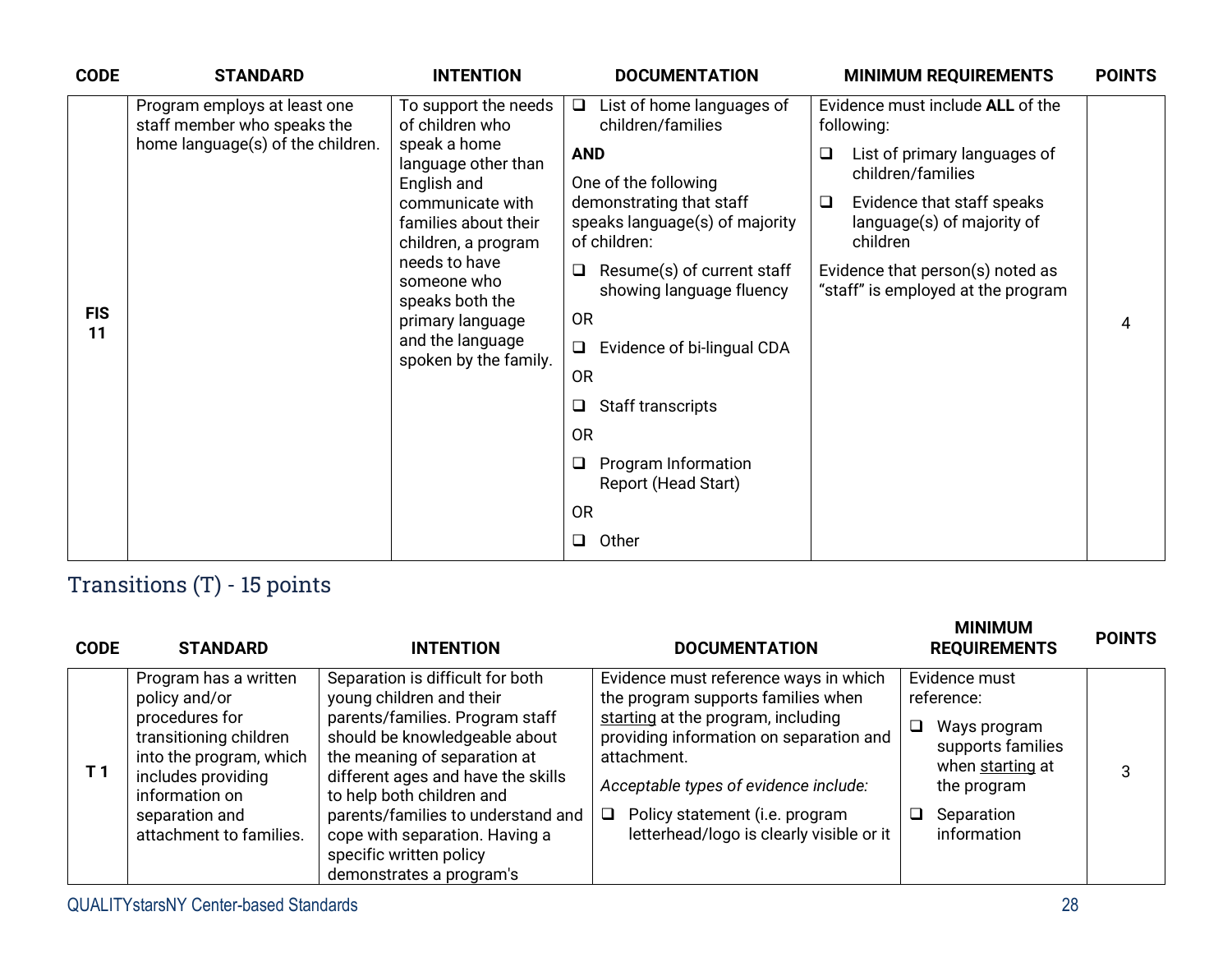| <b>CODE</b>    | <b>STANDARD</b>                                                                                                                                                                                                                                             | <b>INTENTION</b>                                                                                                                                                                                                                                                                                                                                                                                                                                                                                                         | <b>DOCUMENTATION</b>                                                                                                                                                                                                                                                                                                                                                                                                                                                                   | <b>MINIMUM</b><br><b>REQUIREMENTS</b>                                                                                                                     | <b>POINTS</b> |
|----------------|-------------------------------------------------------------------------------------------------------------------------------------------------------------------------------------------------------------------------------------------------------------|--------------------------------------------------------------------------------------------------------------------------------------------------------------------------------------------------------------------------------------------------------------------------------------------------------------------------------------------------------------------------------------------------------------------------------------------------------------------------------------------------------------------------|----------------------------------------------------------------------------------------------------------------------------------------------------------------------------------------------------------------------------------------------------------------------------------------------------------------------------------------------------------------------------------------------------------------------------------------------------------------------------------------|-----------------------------------------------------------------------------------------------------------------------------------------------------------|---------------|
|                |                                                                                                                                                                                                                                                             | awareness about transitions and<br>acknowledges its significance to<br>both staff and family member in<br>early care and learning settings.                                                                                                                                                                                                                                                                                                                                                                              | is clear that it is part of a<br>manual/handbook)<br><b>OR</b><br>$\Box$ Procedures                                                                                                                                                                                                                                                                                                                                                                                                    | Attachment<br>$\Box$<br>information                                                                                                                       |               |
| T <sub>2</sub> | Program has a written<br>policy and/or<br>procedures to support<br>children and families<br>during transitions<br>within the program (i.e.<br>moving from the threes<br>class to the fours class<br>or when a teacher<br>leaves and a new one is<br>hired). | A program should aim to reduce<br>the number of transitions that<br>children experience. However,<br>some changes are inevitable and<br>the program should follow careful<br>procedures to help children and<br>their families adjust to new<br>routines. When possible, families<br>should be included in the planning<br>for changes in their child's routine<br>or primary caregiver. Time should<br>also be allowed to support the<br>changes with gradual<br>implementation.                                        | Evidence must reference ways in which<br>the program supports families<br>transitioning within the program.<br>Acceptable types of evidence include:<br>$\Box$ Policy statement (i.e. program<br>letterhead/logo is clearly visible or it<br>is clear that it is part of a<br>manual/handbook)<br><b>OR</b><br>$\Box$ Procedures                                                                                                                                                       | Evidence must<br>reference:<br>Ways program<br>$\Box$<br>supports families<br>transitioning within<br>the program                                         | 3             |
| T <sub>3</sub> | Program supports<br>children and families<br>transitioning out of the<br>program including<br>when children transition<br>to another educational<br>setting (e.g., other<br>center, kindergarten).                                                          | A program should follow<br>procedures to help children and<br>their families adjust to new<br>routines. Careful implementation<br>and clarity in written policies and<br>procedures reduce the trauma and<br>upset. When possible, families<br>should be included in the planning<br>for changes in their child's routine<br>or primary caregiver. Additionally,<br>in the case of children going to<br>Kindergarten, programs should<br>have resources to aid families in<br>making this large transition to<br>school. | Evidence must show that program<br>supports families as children transition<br>out of their program and into another.<br>Acceptable types of evidence include:<br>□ Policy statement or parent/family<br>handbook excerpt (i.e. program<br>letterhead/logo is clearly visible or it<br>is clear that it is part of a<br>manual/handbook)<br><b>OR</b><br>Procedures<br>$\Box$<br><b>OR</b><br>Sample of information given to<br>$\Box$<br>families (e.g. kindergarten<br>registration) | Evidence must<br>reference:<br>$\Box$ Ways program<br>supports families<br>as children<br>transition out of<br>the program and<br>into another<br>program | 3             |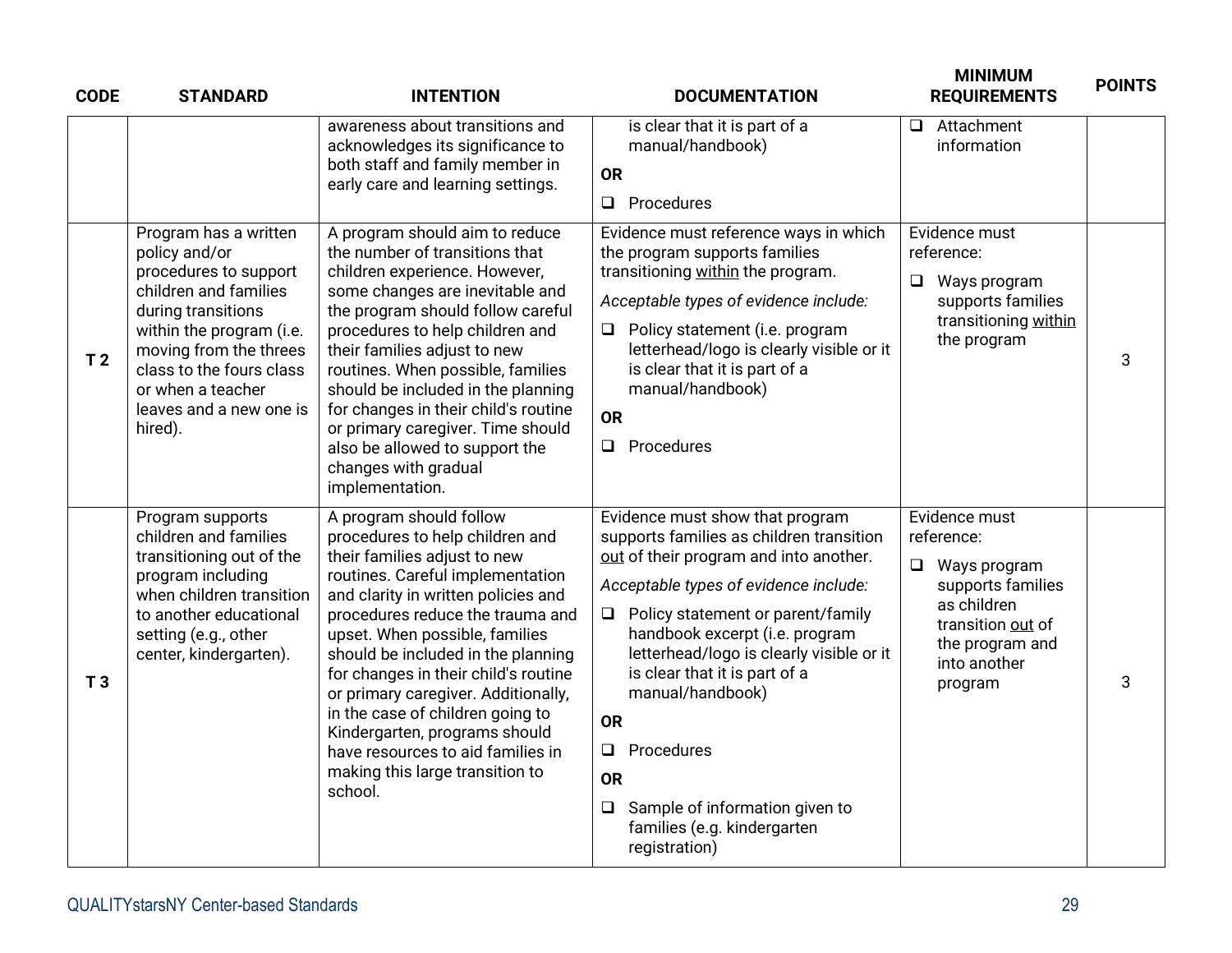| <b>CODE</b>    | <b>STANDARD</b>                                                                                                                                                                                                                                       | <b>INTENTION</b>                                                                                                                                                                                                                                                                                                                                                                                                                                                                                                                                                                              | <b>DOCUMENTATION</b>                                                                                                                                                                                                                                                                                                                                                                                                                                                                                                                                                  | <b>MINIMUM</b><br><b>REQUIREMENTS</b>                                                                                                 | <b>POINTS</b> |
|----------------|-------------------------------------------------------------------------------------------------------------------------------------------------------------------------------------------------------------------------------------------------------|-----------------------------------------------------------------------------------------------------------------------------------------------------------------------------------------------------------------------------------------------------------------------------------------------------------------------------------------------------------------------------------------------------------------------------------------------------------------------------------------------------------------------------------------------------------------------------------------------|-----------------------------------------------------------------------------------------------------------------------------------------------------------------------------------------------------------------------------------------------------------------------------------------------------------------------------------------------------------------------------------------------------------------------------------------------------------------------------------------------------------------------------------------------------------------------|---------------------------------------------------------------------------------------------------------------------------------------|---------------|
| T <sub>4</sub> | Program promotes the<br>quality and continuity of<br>teacher-child<br>relationships through<br>teacher training,<br>teacher scheduling or<br>other policies such as<br>ensuring no more than<br>one transition within the<br>child's first two years. | In order for children to thrive and<br>learn in early childhood settings,<br>they must feel secure and relaxed<br>and have a strong sense of<br>connection with their caregivers.<br>The teacher-child relationship<br>requires time and consistency to<br>develop. The better a teacher<br>knows the children and families in<br>her program, the better she will be<br>able to understand the individual<br>child, interpret behaviors, and<br>support development. This is<br>particularly important for children<br>under three years of age. (The NYS<br>Infant Toddler Resource Network | <b>OR</b><br>Evidence of meetings or other<br>⊔<br>supports, such as partnership<br>documentation, lesson plans, or<br>parent meetings<br>Evidence must demonstrate how<br>program promotes the quality and<br>continuity of child-teacher relationships.<br>Acceptable types of evidence include:<br>Policy statement or parent/family<br>□<br>handbook excerpt (i.e. program<br>letterhead/logo is clearly visible or it<br>is clear that it is part of a<br>manual/handbook)<br><b>OR</b><br>Sample written transition plan<br>❏<br><b>OR</b><br>Staffing schedule | Evidence must<br>demonstrate:<br>Q.<br>How program<br>promotes the<br>quality and<br>continuity of child-<br>teacher<br>relationships | 6             |
|                |                                                                                                                                                                                                                                                       | recommends that children have<br>only one caregiver from enrollment<br>until age three).                                                                                                                                                                                                                                                                                                                                                                                                                                                                                                      |                                                                                                                                                                                                                                                                                                                                                                                                                                                                                                                                                                       |                                                                                                                                       |               |

## **QUALIFICATIONS AND EXPERIENCE**

*Research Rationale: There is substantial evidence that teacher education and training are related to other measures of program quality and child outcomes. Similarly, research shows that director professional development is related to other measures of program quality and some, though limited, evidence suggests that director professional development is related to child outcomes. While there is limited and conflicting evidence that staff experience is related to other measures of program quality or child development outcomes, staff experience is valued by consumers.*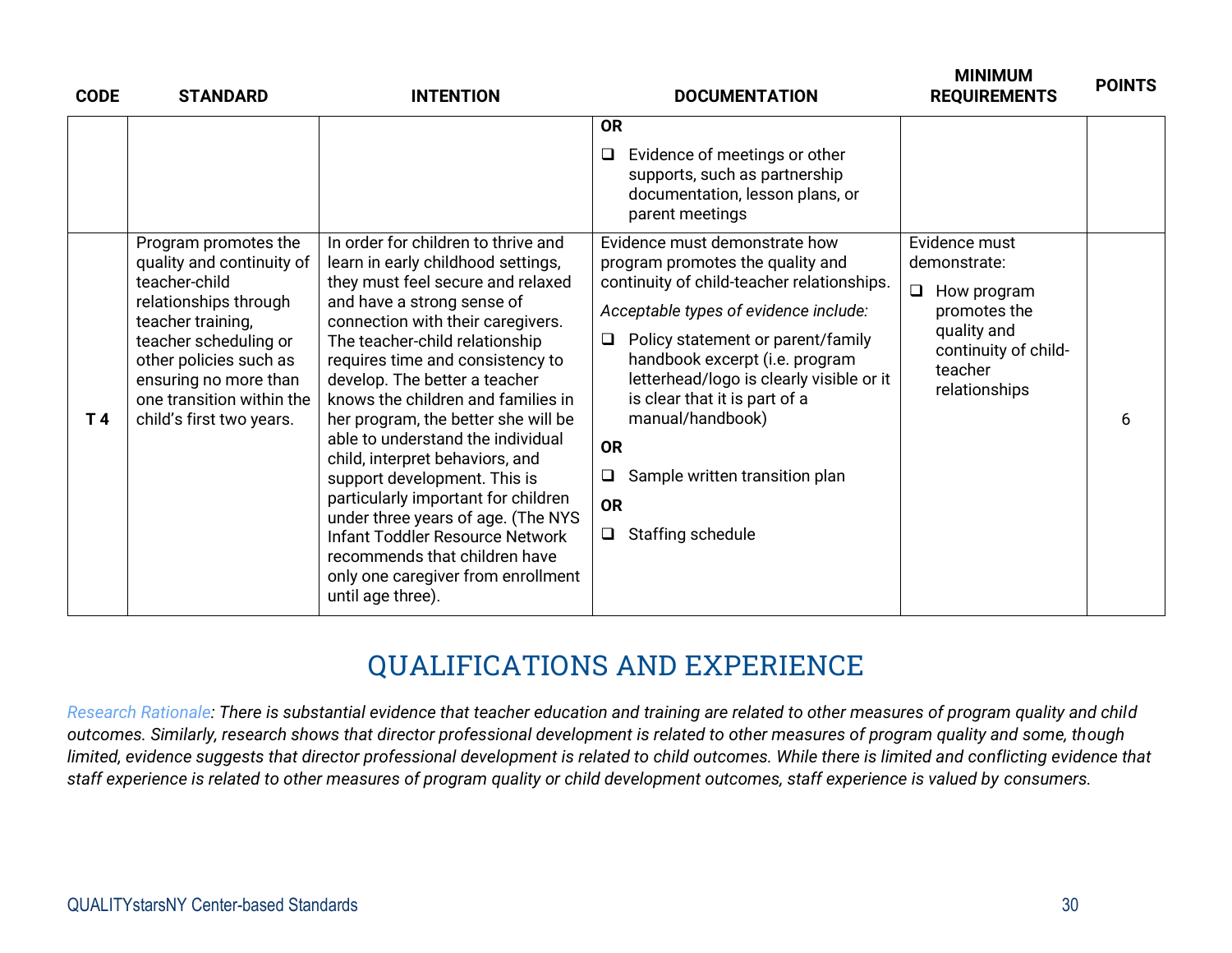Note: A program can earn points in both the administrator and the teaching staff categories. Points are earned for the degrees and coursework completed AND for each of several credentials AND for experience. **For Standards in the Qualifications & Experience category, teaching staff points are weighted by part-time or full-time status and averaged** (to account for programs with different numbers of staff). Documentation pertaining to professional qualifications and experiences are collected and verified through The Aspire Registry for New York's early childhood workforce. Programs must review their Qualifications & Experience Report, available in their QUALITYstarsNY Profile, and confirm that it reflects all qualifications, education, and trainings for their staff BEFORE submitting their Standards Inventory for rating.

#### Administrator Qualifications (AQ) – 24 points

| <b>CODE</b>                                                                                                                              | <b>STANDARD</b>                                                          | <b>INTENTION</b>                                                   | <b>DOCUMENTATION</b>                          | <b>MINIMUM REQUIREMENTS</b>                                               | <b>POINTS</b> |  |  |  |
|------------------------------------------------------------------------------------------------------------------------------------------|--------------------------------------------------------------------------|--------------------------------------------------------------------|-----------------------------------------------|---------------------------------------------------------------------------|---------------|--|--|--|
| AQ 1 and AQ 2 each award points only ONCE for the highest applicable degree or credit category. Points are based on Admin staff average. |                                                                          |                                                                    |                                               |                                                                           |               |  |  |  |
|                                                                                                                                          |                                                                          |                                                                    |                                               | One of the following is indicated and verified in The Aspire<br>Registry: |               |  |  |  |
|                                                                                                                                          | Administrator has<br>undergraduate<br>degree to manage a<br>high quality | Administrator has<br>educational<br>background to<br>manage a high |                                               | <b>Bachelor's degree in:</b>                                              |               |  |  |  |
|                                                                                                                                          |                                                                          |                                                                    | As indicated in The                           | Early Childhood Education (ECE) (12 points)<br>$\Box$                     |               |  |  |  |
| AQ <sub>1</sub>                                                                                                                          |                                                                          |                                                                    | Aspire Registry, verified<br>with transcript. | ECE-related field with 24 or more ECE credits (12 points)<br>❏            | $2 - 12$      |  |  |  |
|                                                                                                                                          | program.                                                                 | quality program.                                                   |                                               | ECE-related field with 18-23 ECE credits (10 points)<br>❏                 |               |  |  |  |
|                                                                                                                                          |                                                                          |                                                                    |                                               | ECE-related field with 0-17 ECE credits (8 points)<br>❏                   |               |  |  |  |
|                                                                                                                                          |                                                                          |                                                                    |                                               | Field unrelated to ECE (6 points)<br>Q.                                   |               |  |  |  |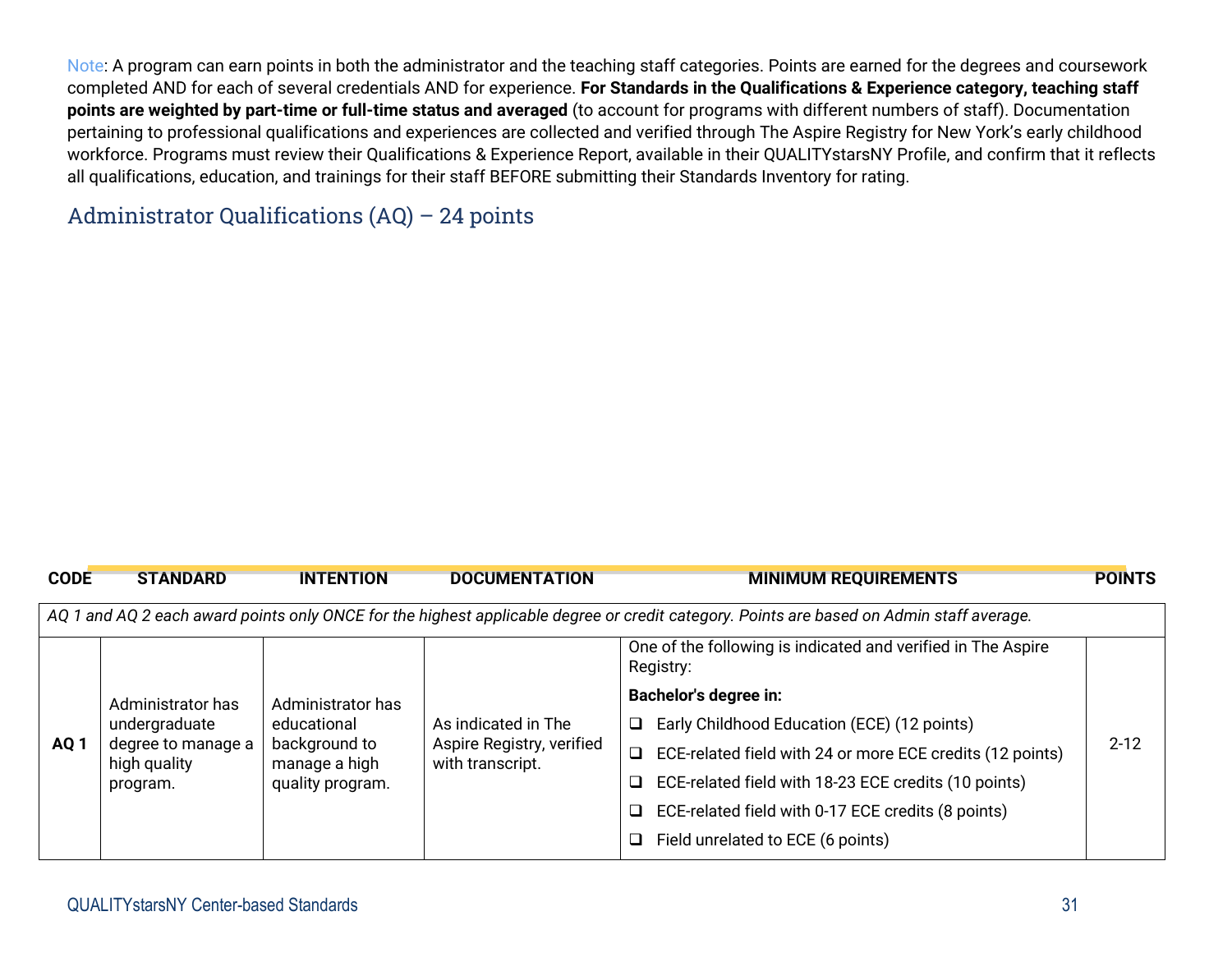| <b>CODE</b>     | <b>STANDARD</b>                                                                                                                                          | <b>INTENTION</b>                                                                                                     | <b>DOCUMENTATION</b>                                                 | <b>MINIMUM REQUIREMENTS</b>                                                 | <b>POINTS</b> |
|-----------------|----------------------------------------------------------------------------------------------------------------------------------------------------------|----------------------------------------------------------------------------------------------------------------------|----------------------------------------------------------------------|-----------------------------------------------------------------------------|---------------|
|                 |                                                                                                                                                          |                                                                                                                      |                                                                      | Associate's degree in:                                                      |               |
|                 |                                                                                                                                                          |                                                                                                                      |                                                                      | ECE (6 points)<br>$\Box$                                                    |               |
|                 |                                                                                                                                                          |                                                                                                                      |                                                                      | ECE-related field with 12 or more ECE credits (6 points)<br>$\Box$          |               |
|                 |                                                                                                                                                          |                                                                                                                      |                                                                      | ECE-related field with 9-11 ECE credits (4 points)<br>$\Box$                |               |
|                 |                                                                                                                                                          |                                                                                                                      |                                                                      | ECE-related field with 0-8 ECE credits (2 points)<br>$\Box$                 |               |
|                 |                                                                                                                                                          |                                                                                                                      |                                                                      | One of the following is indicated and verified in The Aspire<br>Registry:   |               |
|                 |                                                                                                                                                          |                                                                                                                      |                                                                      | Master's degree or higher in:                                               |               |
|                 | Administrator has                                                                                                                                        |                                                                                                                      | As indicated in The<br>Aspire Registry, verified<br>with transcript. | ECE (8 points)<br>$\Box$                                                    |               |
|                 | graduate-level<br>degree or college<br>credits in ECE-<br>related leadership,<br>administration or<br>management to<br>manage a high<br>quality program. | Administrator has<br>graduate-level<br>degree or relevant<br>college credits to<br>manage a high<br>quality program. |                                                                      | ECE-related field with 15 or more ECE credits (8 points)                    | $1 - 8$       |
| AQ <sub>2</sub> |                                                                                                                                                          |                                                                                                                      |                                                                      | ECE-related field with 5-14 ECE credits (6 points)<br>$\Box$                |               |
|                 |                                                                                                                                                          |                                                                                                                      |                                                                      | ECE-related field with 0-4 ECE credits (4 points)<br>$\Box$                 |               |
|                 |                                                                                                                                                          |                                                                                                                      |                                                                      | Field unrelated to ECE (2 points)<br>$\Box$                                 |               |
|                 |                                                                                                                                                          |                                                                                                                      |                                                                      | College credits in ECE-related leadership, administration or<br>management: |               |
|                 |                                                                                                                                                          |                                                                                                                      |                                                                      | $\Box$ 9 or more credits (4 points)                                         |               |
|                 |                                                                                                                                                          |                                                                                                                      |                                                                      | 6-8 credits (1 point)<br>$\Box$                                             |               |
|                 | Administrator has<br>relevant certificate                                                                                                                | Administrator has a<br>relevant certificate                                                                          |                                                                      | One of the following is indicated and verified in The Aspire<br>Registry:   |               |
|                 | or credential in<br>management,                                                                                                                          | or credential in<br>management,                                                                                      | As indicated in The                                                  | <b>Q</b> CPAC                                                               |               |
| AQ <sub>3</sub> | supervision,                                                                                                                                             | supervision,                                                                                                         | Aspire Registry, verified<br>with                                    | NYS School Building Leader Certificate<br>$\Box$                            | 4             |
|                 | leadership, and/or<br>administration to<br>manage a high                                                                                                 | leadership, and/or<br>administration to<br>manage a high<br>quality program.<br>quality program.                     | certificate/credential.                                              | □ School Administrator/Supervisor Certificate                               |               |
|                 |                                                                                                                                                          |                                                                                                                      |                                                                      |                                                                             |               |

## Administrator Experience (AE) - 3 points

| <b>CODE</b> | <b>IN</b><br>HUP I | HUN<br>'IMFNIA | I REOUIREMENT:<br><b>MINIMUM</b><br>. . | <b>POIN</b> |
|-------------|--------------------|----------------|-----------------------------------------|-------------|
|             |                    |                |                                         |             |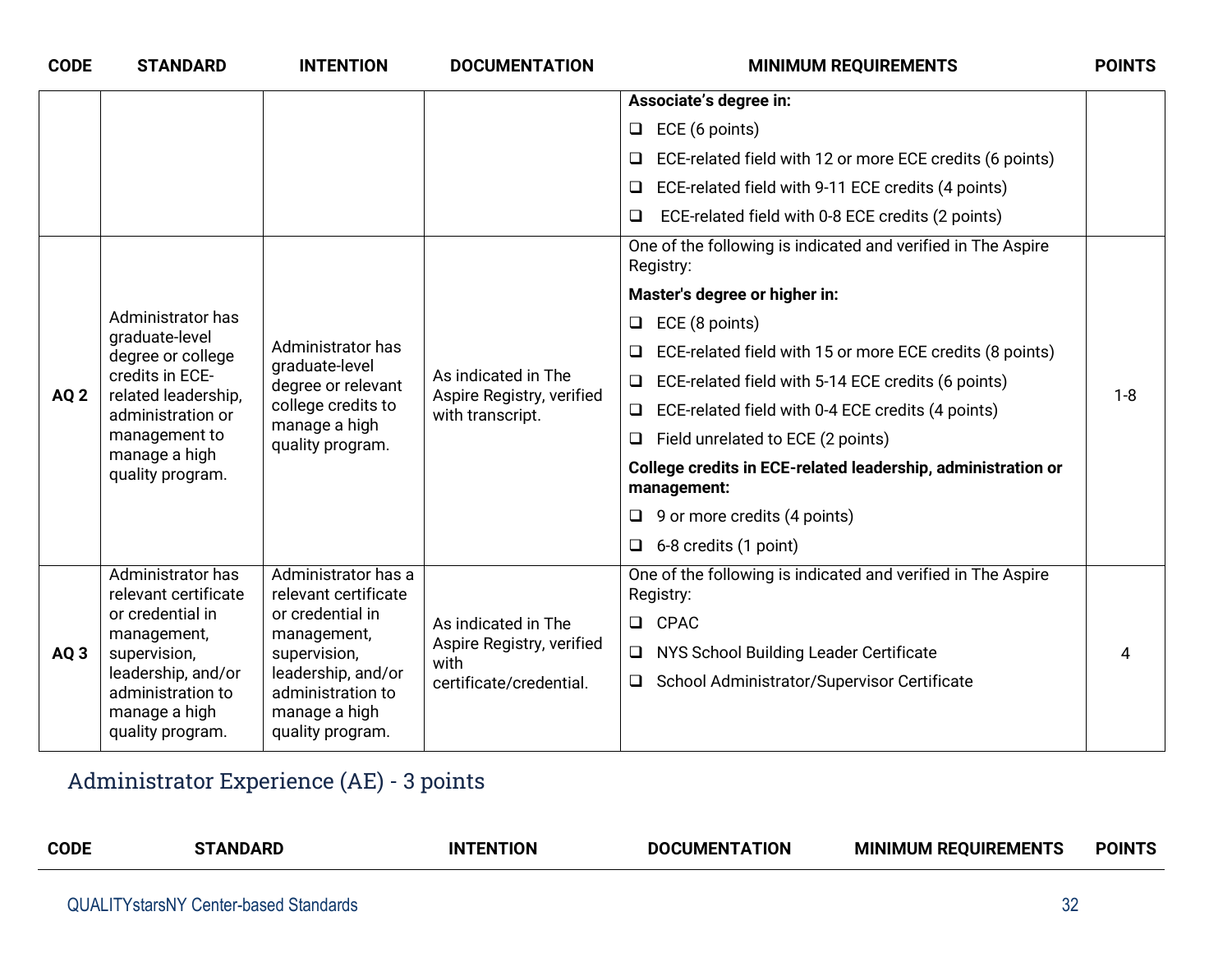| AE <sup>-</sup> | At least 3 years of experience in<br>'supervision or management in an<br>early care or education program. | Administrator has<br>experience supervising or<br>managing an ECE program. | As indicated in The Aspire<br>Registry employee profile. | 3 years of experience in<br>supervision or management<br>in an ECE program |  |
|-----------------|-----------------------------------------------------------------------------------------------------------|----------------------------------------------------------------------------|----------------------------------------------------------|----------------------------------------------------------------------------|--|
|-----------------|-----------------------------------------------------------------------------------------------------------|----------------------------------------------------------------------------|----------------------------------------------------------|----------------------------------------------------------------------------|--|

## Teaching Staff Qualifications (TSQ) - 55 point

| <b>CODE</b>      | <b>STANDARD</b>                            | <b>INTENTION</b>                                                                   | <b>DOCUMENTATION</b>                                                                         | <b>MINIMUM REQUIREMENTS</b>                                                                     | <b>POINTS</b> |
|------------------|--------------------------------------------|------------------------------------------------------------------------------------|----------------------------------------------------------------------------------------------|-------------------------------------------------------------------------------------------------|---------------|
|                  |                                            |                                                                                    | Points for all TSQ Standards are based on the weighted average of program's teaching staff.  |                                                                                                 |               |
|                  |                                            | Staff is adequately                                                                |                                                                                              | Indicated and verified in The Aspire Registry:                                                  |               |
| TSQ <sub>1</sub> | <b>First Aid/CPR</b><br>training.          | prepared to<br>administer First Aid<br>and CPR in the<br>event of an<br>emergency. | As indicated in The<br>Aspire Registry, verified<br>with training or<br>certification card.  | First Aid and CPR training or certificate cards obtained<br>$\Box$<br>within the last two years |               |
|                  |                                            |                                                                                    | TSQ 2 and TSQ 3 each award points once per teacher for their highest applicable degree type. |                                                                                                 |               |
|                  |                                            |                                                                                    |                                                                                              | One of the following is indicated and verified in The Aspire<br>Registry:                       |               |
|                  |                                            | Teaching staff has                                                                 |                                                                                              | <b>Bachelor's degree in:</b>                                                                    |               |
|                  | Teaching staff has                         |                                                                                    |                                                                                              | ECE (34 points)<br>$\Box$                                                                       |               |
|                  |                                            |                                                                                    |                                                                                              | ECE-related field with at least 24 ECE credits (34 points)<br>$\Box$                            |               |
|                  |                                            |                                                                                    |                                                                                              | ECE-related field with 18-23 ECE credits (32 points)<br>Q                                       |               |
|                  | undergraduate                              | undergraduate                                                                      |                                                                                              | ECE-related field with 0-17 ECE credits (30 points)<br>❏                                        |               |
| TSQ <sub>2</sub> | education to<br>provide<br>developmentally | education to<br>provide<br>developmentally                                         | As indicated in The<br>Aspire Registry, verified<br>with transcript.                         | Field unrelated to ECE with at least 18 ECE credits (27<br>$\Box$<br>points)                    | 24-34         |
|                  | appropriate and                            | appropriate and                                                                    |                                                                                              | Associate's degree in:                                                                          |               |
|                  | high quality care.                         | high quality care.                                                                 |                                                                                              | ECE (28 points)<br>❏                                                                            |               |
|                  |                                            |                                                                                    |                                                                                              | ECE-related field with 12 or more ECE credits (28 points)<br>$\Box$                             |               |
|                  |                                            |                                                                                    |                                                                                              | ECE-related field with 9-11 ECE credits (27 points)<br>❏                                        |               |
|                  |                                            |                                                                                    |                                                                                              | ECE-related field with 0-8 ECE credits (26 points)<br>$\Box$                                    |               |
|                  |                                            |                                                                                    |                                                                                              | Field unrelated to ECE with 12 or more ECE credits (24<br>⊔<br>points)                          |               |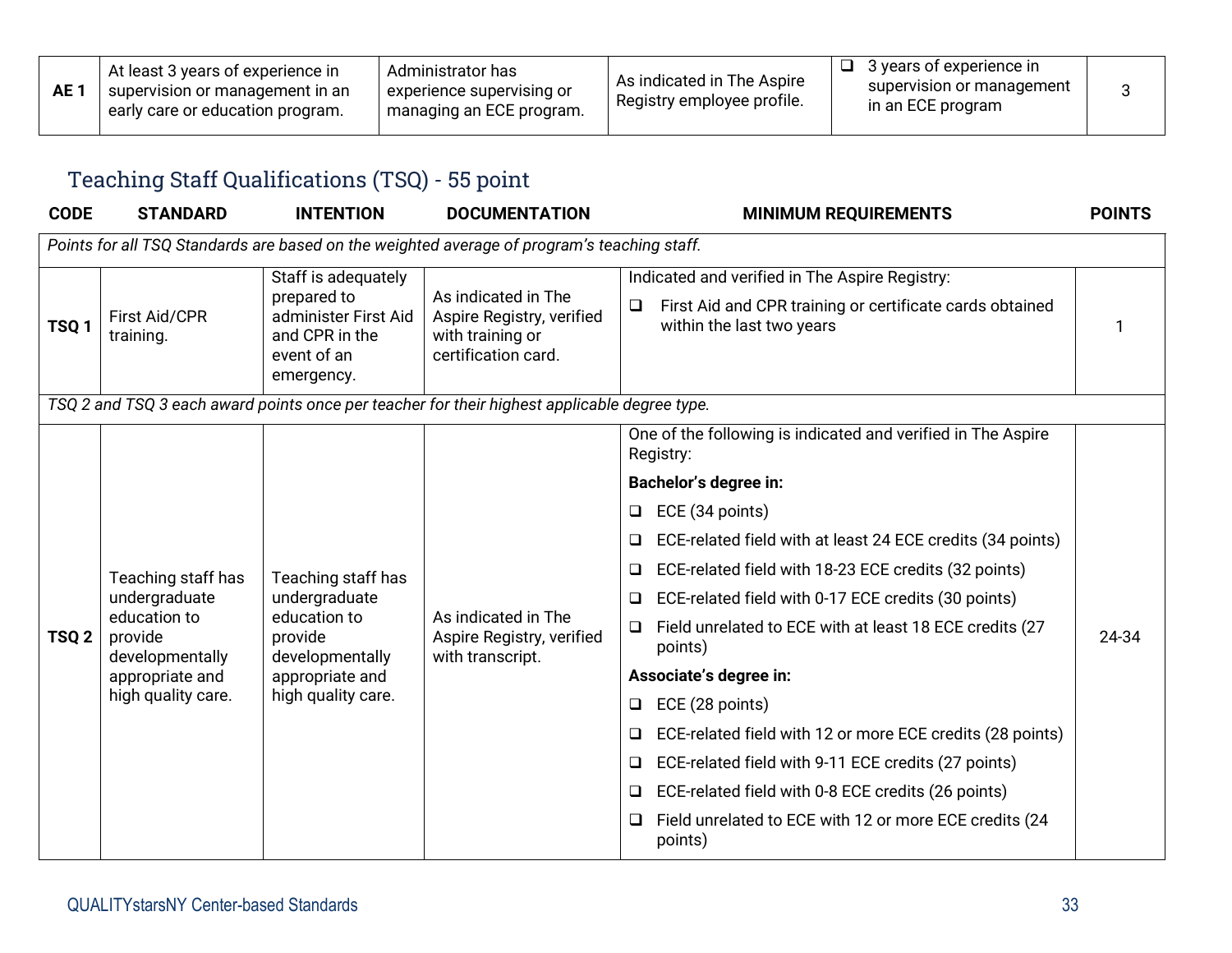| <b>CODE</b> | <b>STANDARD</b>                                                                                             | <b>INTENTION</b>                                                                     | <b>DOCUMENTATION</b>                                                 | <b>MINIMUM REQUIREMENTS</b>                                                                                                                                                                                                                                    |                                          | <b>POINTS</b>                             |  |
|-------------|-------------------------------------------------------------------------------------------------------------|--------------------------------------------------------------------------------------|----------------------------------------------------------------------|----------------------------------------------------------------------------------------------------------------------------------------------------------------------------------------------------------------------------------------------------------------|------------------------------------------|-------------------------------------------|--|
|             | Teaching staff has                                                                                          | Teaching staff has                                                                   |                                                                      | One of the following is indicated and verified in The Aspire<br>Registry:                                                                                                                                                                                      |                                          |                                           |  |
|             | graduate level or                                                                                           | graduate level or                                                                    |                                                                      | Master's degree or higher in:                                                                                                                                                                                                                                  |                                          |                                           |  |
| <b>TSQ</b>  | higher education to<br>provide                                                                              | higher education to<br>provide                                                       | As indicated in The<br>Aspire Registry, verified                     | ECE (8 points)<br>$\Box$                                                                                                                                                                                                                                       |                                          | $4 - 8$                                   |  |
| 3           | developmentally                                                                                             | developmentally                                                                      | with transcript.                                                     | ECE-related field with 15 or more ECE credits (8 points)<br>□                                                                                                                                                                                                  |                                          |                                           |  |
|             | appropriate and<br>high quality care.                                                                       | appropriate and<br>high quality care.                                                |                                                                      | ECE-related field with 5-14 ECE credits (6 points)<br>❏                                                                                                                                                                                                        |                                          |                                           |  |
|             |                                                                                                             |                                                                                      |                                                                      | ECE-related field with 0-4 ECE credits (4 points)                                                                                                                                                                                                              |                                          |                                           |  |
|             |                                                                                                             |                                                                                      |                                                                      |                                                                                                                                                                                                                                                                | <b>POINTS</b>                            | <b>POINTS</b>                             |  |
|             | certifications earned.                                                                                      |                                                                                      |                                                                      | TSQ 4 awards full points to staff that DO NOT hold higher education degrees and conditional points to staff that do hold higher<br>education degrees. Points are only awarded once for the highest applicable category, regardless of the number of credits or | (If no<br>degree in<br>TSQ 2 or<br>TSQ3) | (If has<br>degree in<br>TSQ 2 or<br>TSQ3) |  |
|             | Teaching staff has<br>relevant<br>credential(s) and/or<br>ECE college credits<br>apart from their           | Teaching staff has<br>relevant                                                       | As indicated in The<br>Aspire Registry, verified<br>with transcript, | NYS Infant Toddler Care & Education<br>□<br>Credential (ITCEC)                                                                                                                                                                                                 | 26                                       | 6                                         |  |
| TSQ 4       |                                                                                                             | credential(s) and/or<br>ECE college credits<br>apart from their<br>completed degrees |                                                                      | American or International Montessori<br>□<br>Infant/Toddler or Early Childhood<br>Credential                                                                                                                                                                   | 23                                       | 4                                         |  |
|             | completed degrees<br>to provide<br>developmentally                                                          | to provide<br>developmentally                                                        | certificate, or credential.                                          | Child Development Associate (CDA) with<br>Infant-Toddler or Preschool specialization                                                                                                                                                                           | 20                                       | $\overline{2}$                            |  |
|             | appropriate and<br>high quality care.                                                                       | appropriate and<br>high quality care.                                                |                                                                      | 12 ECE college credits in ECE/Child<br>$\Box$<br>Development                                                                                                                                                                                                   | 12                                       | 0                                         |  |
| <b>CODE</b> | <b>STANDARD</b><br><b>INTENTION</b><br><b>DOCUMENTATION</b><br><b>MINIMUM REQUIREMENTS</b><br><b>POINTS</b> |                                                                                      |                                                                      |                                                                                                                                                                                                                                                                |                                          |                                           |  |

|       | TSQ 5 and TSQ 6 each award points only once per Standard, regardless of the number of certifications held in each category. |                                                                                                                   |                                                                          |                                                                                                                                                                                                          |  |  |  |  |
|-------|-----------------------------------------------------------------------------------------------------------------------------|-------------------------------------------------------------------------------------------------------------------|--------------------------------------------------------------------------|----------------------------------------------------------------------------------------------------------------------------------------------------------------------------------------------------------|--|--|--|--|
| TSQ 5 | Teaching staff has<br>relevant early childhood<br>credentials or teaching<br>certificates.                                  | Teaching staff has<br>relevant credentials to<br>provide developmentally<br>appropriate and high<br>quality care. | As indicated in The<br>Aspire Registry,<br>verified with<br>certificate. | One of the following credential is indicated in The<br>Aspire Registry staff profile and verified with<br>certificate:<br>NYS Early Childhood Teacher (B-Gr 2)<br>$\Box$<br>Certificate<br>B-2 Extension |  |  |  |  |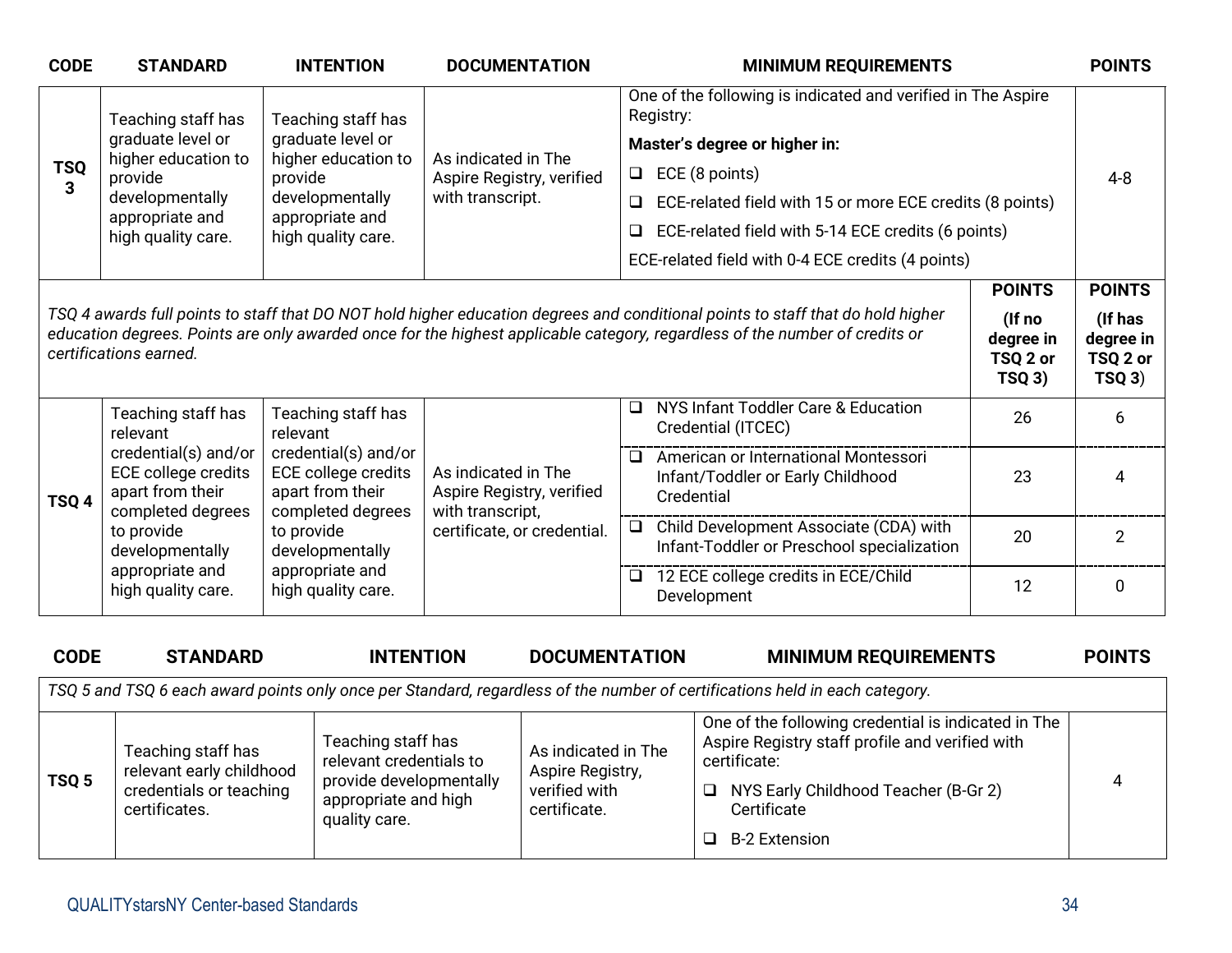|                  |                                                                                         |                                                                                                                   |                                                                          | $\Box$ NYS Students with Disabilities (B-Gr 2)<br>Certificate<br>□ NYS Teacher (N-6) Certificate                                                                                                                                           |  |
|------------------|-----------------------------------------------------------------------------------------|-------------------------------------------------------------------------------------------------------------------|--------------------------------------------------------------------------|--------------------------------------------------------------------------------------------------------------------------------------------------------------------------------------------------------------------------------------------|--|
| TSQ <sub>6</sub> | Teaching staff has<br>relevant, specialized<br>certificates or teaching<br>credentials. | Teaching staff has<br>relevant credentials to<br>provide developmentally<br>appropriate and high<br>quality care. | As indicated in The<br>Aspire Registry,<br>verified with<br>certificate. | One of the following credential is indicated in The<br>Aspire Registry staff profile and verified with<br>certificate:<br>NYS Literacy B-Gr 6<br>❏<br>NYS PreK-6<br>a<br>NYS Bilingual<br>⊔<br><b>National Board Teacher Certification</b> |  |

## Teaching Staff Experience (TSE) - 4 points

| <b>CODE</b>      | <b>STANDARD</b>                                                                           | <b>INTENTION</b>                                                                                                                     | <b>DOCUMENTATION</b>                                     | <b>MINIMUM REQUIREMENTS</b>                                                                       | <b>POINTS</b> |
|------------------|-------------------------------------------------------------------------------------------|--------------------------------------------------------------------------------------------------------------------------------------|----------------------------------------------------------|---------------------------------------------------------------------------------------------------|---------------|
| TSE <sub>1</sub> | At least 3 years of<br>experience teaching in<br>an early childhood<br>education program. | Teaching staff has<br>experience working in an<br>ECE program to provide<br>developmentally<br>appropriate and high<br>quality care. | As indicated in The<br>Aspire Registry<br>employment tab | At least 3 years of experience teaching in an<br>ECE program documented in The Aspire<br>Registry | 4             |

## Retention (R) - 4 points

| <b>CODE</b>    | <b>STANDARD</b>                                                      | <b>INTENTION</b>                                                                                        | <b>DOCUMENTATION</b>                                                                        | <b>MINIMUM REQUIREMENTS</b>                                                           | <b>POINTS</b> |
|----------------|----------------------------------------------------------------------|---------------------------------------------------------------------------------------------------------|---------------------------------------------------------------------------------------------|---------------------------------------------------------------------------------------|---------------|
| R <sub>1</sub> | The overall retention<br>rate for teaching staff is<br>80% or above. | The program maintains a<br>healthy work environment<br>that encourages staff to<br>continue employment. | Calculated<br>automatically based<br>on employment<br>information in The<br>Aspire Registry | Calculated automatically based<br>on employment information in<br>The Aspire Registry | 4             |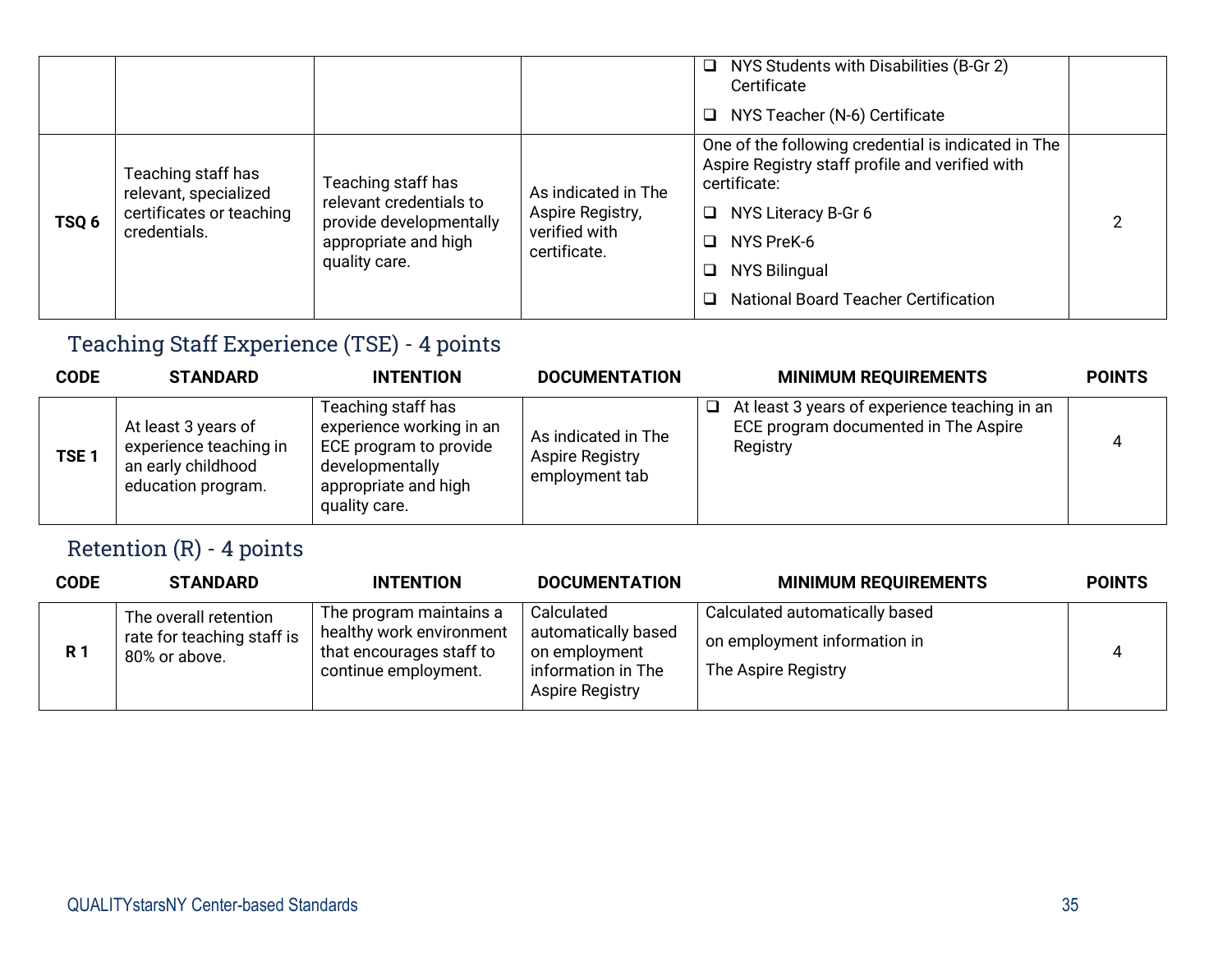## **MANAGEMENT AND LEADERSHIP**

*Research Rationale: There is some evidence that implementation of program policies and procedures is related to other measures of quality and child development outcomes.*

Note: For multi-site organizations, this section may need to be completed by staff in the central office. Documentation must apply to the program submitting for rating.

#### Administrative Self-Assessment (ASA) - 10 points

| <b>CODE</b> | <b>STANDARD</b>                                             | <b>INTENTION</b>                                    | <b>DOCUMENTATION</b>                       | <b>MINIMUM REQUIREMENTS</b>                                                                    | <b>POINTS</b>                                                                                     |  |
|-------------|-------------------------------------------------------------|-----------------------------------------------------|--------------------------------------------|------------------------------------------------------------------------------------------------|---------------------------------------------------------------------------------------------------|--|
|             | Program conducts a<br>program management self-              | Program is systematically<br>looking to improve its | Provide a copy of ONE of the<br>following: | Evidence must include ONE of the<br>following:                                                 |                                                                                                   |  |
|             | assessment using a tool,<br>such as the Program             | management and<br>business practices.               | <b>Completed PAS Item Summary</b>          | <b>PAS Submission Requires:</b>                                                                |                                                                                                   |  |
|             | Administration Scale (PAS),<br>the National Association for |                                                     | Form and Profile<br><b>OR</b>              | <b>Completed PAS Item Summary</b><br>Form                                                      |                                                                                                   |  |
|             | the Education of Young<br>Children (NAEYC) self-study       |                                                     | <b>NAEYC Candidacy Report</b><br>$\Box$    | <b>Completed PAS Profile</b><br>$\Box$                                                         |                                                                                                   |  |
|             | or Head Start Self-                                         |                                                     | <b>OR</b>                                  | <b>OR</b>                                                                                      |                                                                                                   |  |
|             | Assessment or another<br>administrative/management          |                                                     | <b>NAEYC Annual Accreditation</b><br>□     | <b>NAEYC Candidacy Report</b><br>$\Box$                                                        |                                                                                                   |  |
|             | assessment tool.                                            |                                                     |                                            | Assessment                                                                                     | <b>OR</b>                                                                                         |  |
| <b>ASA</b>  |                                                             |                                                     | <b>OR</b>                                  | <b>NAEYC Annual Accreditation</b><br>$\Box$                                                    | 5                                                                                                 |  |
|             |                                                             |                                                     | <b>Head Start Self-Assessment</b><br>□     | Assessment                                                                                     |                                                                                                   |  |
|             |                                                             |                                                     | <b>OR</b>                                  | <b>OR</b>                                                                                      |                                                                                                   |  |
|             |                                                             |                                                     |                                            | Other self-assessment tool,<br>Q<br>including the full tool AND an<br>additional summary cover | <b>Head Start Self-Assessment</b><br>submission requires an additional<br>cover sheet describing: |  |
|             |                                                             |                                                     | sheet                                      | Who was on the self-<br>$\Box$<br>assessment team                                              |                                                                                                   |  |
|             |                                                             |                                                     |                                            | What areas they reviewed<br>Q.                                                                 |                                                                                                   |  |
|             |                                                             |                                                     |                                            | A summary of the findings<br>$\Box$                                                            |                                                                                                   |  |
|             |                                                             |                                                     |                                            | <b>OR</b>                                                                                      |                                                                                                   |  |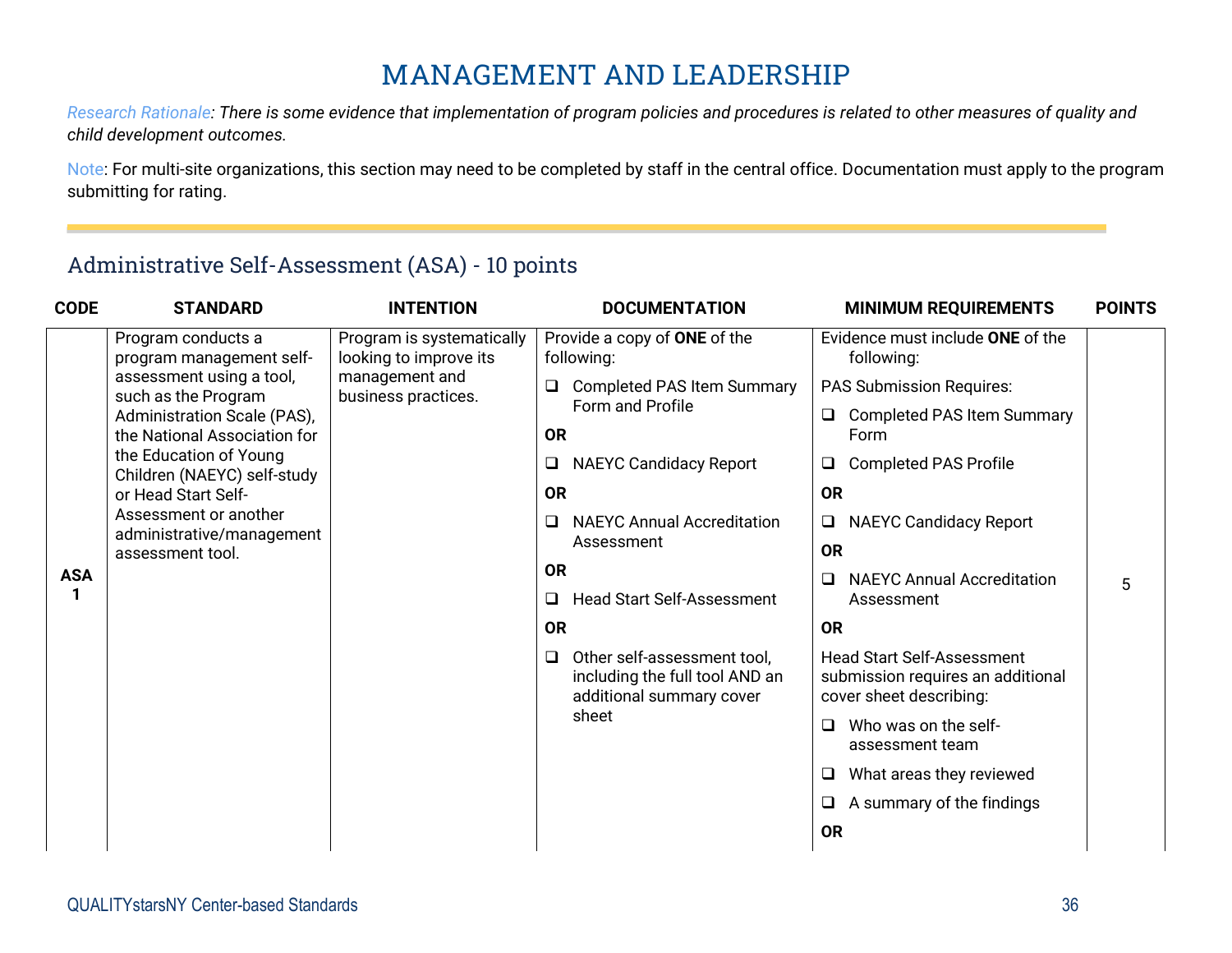|                            |                                                         |                                                                                                                      |                                                                                                | If submitting other self-assessment<br>tool, required documents include:                  |
|----------------------------|---------------------------------------------------------|----------------------------------------------------------------------------------------------------------------------|------------------------------------------------------------------------------------------------|-------------------------------------------------------------------------------------------|
|                            |                                                         |                                                                                                                      |                                                                                                | The full tool<br>❏                                                                        |
|                            |                                                         |                                                                                                                      |                                                                                                | A cover sheet describing:<br>❏                                                            |
|                            |                                                         |                                                                                                                      |                                                                                                | Who was on the self-<br>assessment team                                                   |
|                            |                                                         |                                                                                                                      |                                                                                                | What areas they<br>❏<br>reviewed                                                          |
|                            |                                                         |                                                                                                                      |                                                                                                | A summary of the<br>findings                                                              |
|                            | Program demonstrates<br>progress on a plan aligned      | After an evaluation, it is<br>important that                                                                         | Plan indicating progress made<br>for at least 3 indicators                                     | Submit a plan that meets the<br>following criteria:                                       |
| <b>ASA</b><br>$\mathbf{2}$ | to the<br>administrative/management<br>self-assessment. | management follows<br>through on area(s)<br>identified as needing<br>improvement in order to<br>improve the program. | identified as needing<br>improvement, with concrete<br>steps to make improvements<br>for each. | Indicates it is based on<br>$\Box$<br>program management self-<br>assessment results<br>5 |
|                            |                                                         |                                                                                                                      |                                                                                                | Outlines at least 3 indicators in<br>□<br>need of improvement                             |
|                            |                                                         |                                                                                                                      |                                                                                                | Outlines steps taken to achieve<br>improvement                                            |

## Financial Accountability & Sustainability (FAS) - 27 points

| <b>CODE</b>      | <b>STANDARD</b>                            | <b>INTENTION</b>                                                                                                                                                         | <b>DOCUMENTATION</b>                                                                                                                                                                                                                                                                                         | <b>MINIMUM REQUIREMENTS</b>                                                                                                                                                                                                           | <b>POINTS</b> |
|------------------|--------------------------------------------|--------------------------------------------------------------------------------------------------------------------------------------------------------------------------|--------------------------------------------------------------------------------------------------------------------------------------------------------------------------------------------------------------------------------------------------------------------------------------------------------------|---------------------------------------------------------------------------------------------------------------------------------------------------------------------------------------------------------------------------------------|---------------|
| FAS <sub>1</sub> | Liability insurance is current<br>to date. | Programs must protect<br>themselves in the case of<br>accidents, other<br>occurrences and from<br>the risks of liabilities<br>imposed by lawsuits and<br>similar claims. | Program must submit written<br>evidence referencing its liability<br>insurance, which must be current<br>and expire no less than 1 month<br>after the Standards Inventory<br>submission date. (Documentation<br>must show the effective dates of<br>the policy.)<br>Acceptable types of evidence<br>include: | Evidence demonstrates program's<br>liability insurance is:<br>$\Box$ Current, expires no less than 1<br>month after the Standards<br>Inventory submission date<br>$\Box$ Documentation must show the<br>effective dates of the policy | ≘             |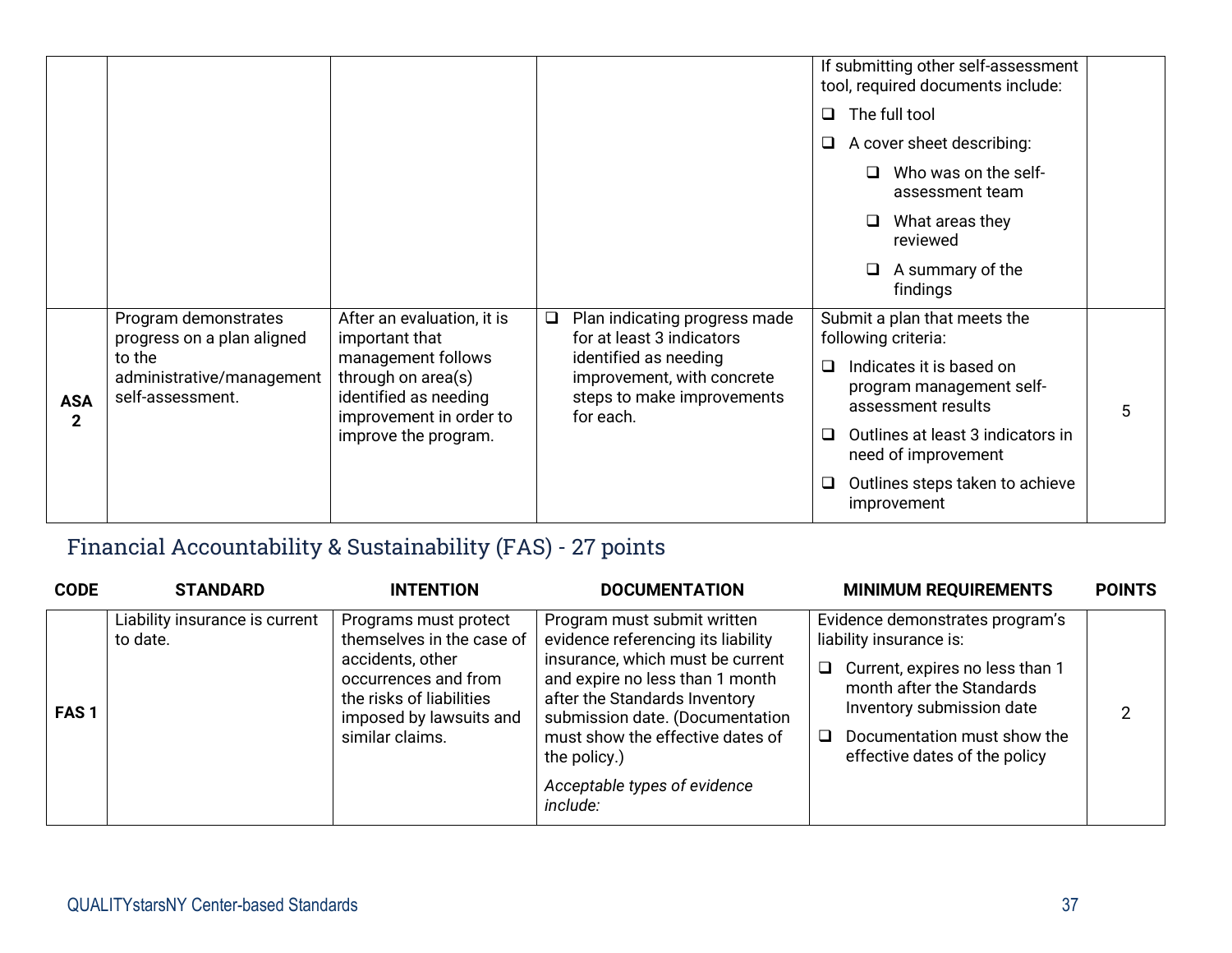| <b>CODE</b>      | <b>STANDARD</b>                                | <b>INTENTION</b>                                         | <b>DOCUMENTATION</b>                                                                                                                                                | <b>MINIMUM REQUIREMENTS</b>                                                        | <b>POINTS</b>  |
|------------------|------------------------------------------------|----------------------------------------------------------|---------------------------------------------------------------------------------------------------------------------------------------------------------------------|------------------------------------------------------------------------------------|----------------|
|                  |                                                |                                                          | Insurance declaration page<br>⊔<br>(copy of policy with effective<br>dates clearly showing)                                                                         |                                                                                    |                |
|                  |                                                |                                                          | <b>OR</b>                                                                                                                                                           |                                                                                    |                |
|                  |                                                |                                                          | $\Box$ Proof of payment                                                                                                                                             |                                                                                    |                |
|                  | Payroll and payroll taxes are<br>paid on time. | Program pays employees<br>and pays appropriate<br>taxes. | One of the following must be<br>provided as evidence of paid<br>payroll taxes dated within the 15                                                                   | Evidence must meet the following<br>criteria:                                      |                |
|                  |                                                |                                                          | months prior to Standards<br>Inventory submission.                                                                                                                  | $\Box$ Demonstrates that program<br>paid employees and respective<br>payroll taxes |                |
|                  |                                                |                                                          | Acceptable types of evidence<br>include:                                                                                                                            | Dated within the 15 months<br>$\Box$<br>prior to Standards Inventory               |                |
|                  |                                                |                                                          | One copy of a voided check<br>$\Box$<br>indicating payment to<br>appropriate state/federal entity                                                                   | submission                                                                         |                |
| FAS <sub>2</sub> |                                                |                                                          | <b>OR</b>                                                                                                                                                           |                                                                                    | $\overline{2}$ |
|                  |                                                |                                                          | One copy of a report from a<br>$\Box$<br>payroll management company<br>indicating payment                                                                           |                                                                                    |                |
|                  |                                                |                                                          | <b>OR</b>                                                                                                                                                           |                                                                                    |                |
|                  |                                                |                                                          | Written evidence of having paid<br>$\Box$<br>employees and payroll taxes<br>(i.e., Social Security, Medicare,<br>income tax withholdings, or<br>unemployment taxes) |                                                                                    |                |
|                  | State and federal taxes are                    | Fiscal responsibilities,                                 | Evidence must demonstrate that                                                                                                                                      | Evidence must demonstrate:                                                         |                |
|                  | paid or IRS Form 990 is filed<br>on time.      | including the payment of<br>taxes, should be             | state and federal income taxes<br>were paid on time. Documents                                                                                                      | $\Box$ Paid federal income taxes                                                   |                |
| FAS <sub>3</sub> |                                                | maintained at all times.                                 | must be dated within the 15                                                                                                                                         | <b>AND</b>                                                                         | $\overline{2}$ |
|                  |                                                |                                                          | months prior to Standards<br>Inventory submission.                                                                                                                  | $\Box$ Paid State income taxes                                                     |                |
|                  |                                                |                                                          |                                                                                                                                                                     | <b>AND</b>                                                                         |                |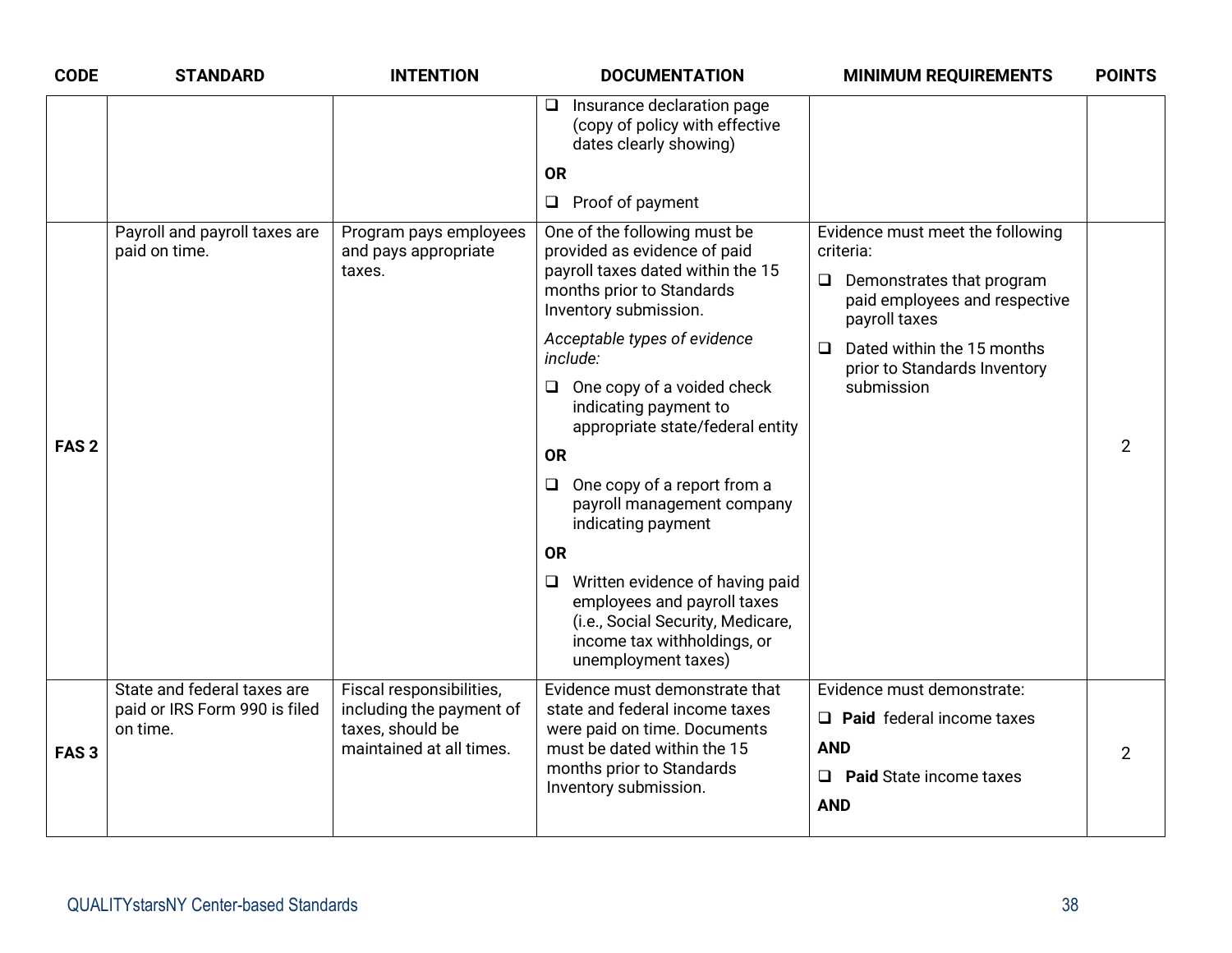| <b>CODE</b>      | <b>STANDARD</b>                                                                                                                        | <b>INTENTION</b>                                                                                                                              | <b>DOCUMENTATION</b>                                                                                                                                                                                                                                                                                                                                                                                                         | <b>MINIMUM REQUIREMENTS</b>                                                                                                                                                                                                                                                                                                                                                                                                                                                                            | <b>POINTS</b> |
|------------------|----------------------------------------------------------------------------------------------------------------------------------------|-----------------------------------------------------------------------------------------------------------------------------------------------|------------------------------------------------------------------------------------------------------------------------------------------------------------------------------------------------------------------------------------------------------------------------------------------------------------------------------------------------------------------------------------------------------------------------------|--------------------------------------------------------------------------------------------------------------------------------------------------------------------------------------------------------------------------------------------------------------------------------------------------------------------------------------------------------------------------------------------------------------------------------------------------------------------------------------------------------|---------------|
|                  |                                                                                                                                        |                                                                                                                                               |                                                                                                                                                                                                                                                                                                                                                                                                                              | $\Box$ Documents are dated within the<br>15 months prior to Standards<br>Inventory submission                                                                                                                                                                                                                                                                                                                                                                                                          |               |
| FAS <sub>4</sub> | Program has a current-year<br>operating budget related to<br>the early care and education<br>program showing revenues<br>and expenses. | Programs should plan for<br>future expenditures by<br>creating a regular budget<br>(usually annually).                                        | One copy of a current<br>$\Box$<br>program/operating budget<br>dated within the 15 months<br>prior to Standards Inventory<br>submission                                                                                                                                                                                                                                                                                      | Evidence must meet the following<br>criteria:<br>$\Box$ Budget clearly indicates<br>program revenues<br>$\Box$ Budgets indicates program<br>expenses<br>$\Box$ Budget is dated within the 15<br>months prior to Standards<br>Inventory submission                                                                                                                                                                                                                                                      | 4             |
| FAS <sub>5</sub> | Program generates at least<br>quarterly income and<br>expense statements,<br>comparing actual revenues<br>and expenses to budget.      | The program should<br>periodically investigate<br>its finances by<br>comparing revenues to<br>expenses so that it can<br>plan accordingly.    | Provide ONE of the following:<br>Copies of quarterly financial<br>$\Box$<br>reports comparing actual and<br>projected income and<br>expenses<br><b>OR</b><br>One copy of a written policy or<br>$\Box$<br>practice statement (i.e.<br>program letterhead/logo is<br>clearly visible or it is clear that<br>it is part of a<br>manual/handbook.) that<br>program has a system to<br>generate income and expense<br>statements | If financial reports are submitted:<br>$\Box$ Reports compare<br>actual and projected income<br>and expenses<br>If program operates more than<br>$\Box$<br>9 months per year: 4 financial<br>reports are submitted.<br>Otherwise, 3 must be provided.<br>Dated within the 15 months<br>$\Box$<br>prior to Standards Inventory<br>submission<br><b>OR</b><br>Policy statement must reference<br>that the program has a system to:<br>$\Box$<br>Generate income<br>$\Box$<br>Generate expense statements | 4             |
| FAS <sub>6</sub> | Program has written fiscal<br>policies and procedures that<br>detail the management of<br>funds and payroll.                           | Fiscal policies and<br>procedures should be<br>documented so that in<br>the case of changes in<br>management, these<br>important policies are | One copy of written fiscal<br>$\Box$<br>policies and procedures (i.e.<br>program letterhead/logo is<br>clearly visible or it is clear that<br>it is part of a<br>manual/handbook) outlining                                                                                                                                                                                                                                  | Written fiscal policies and<br>procedures (i.e. program<br>letterhead/logo is clearly visible or<br>it is clear that it is part of a                                                                                                                                                                                                                                                                                                                                                                   | 5             |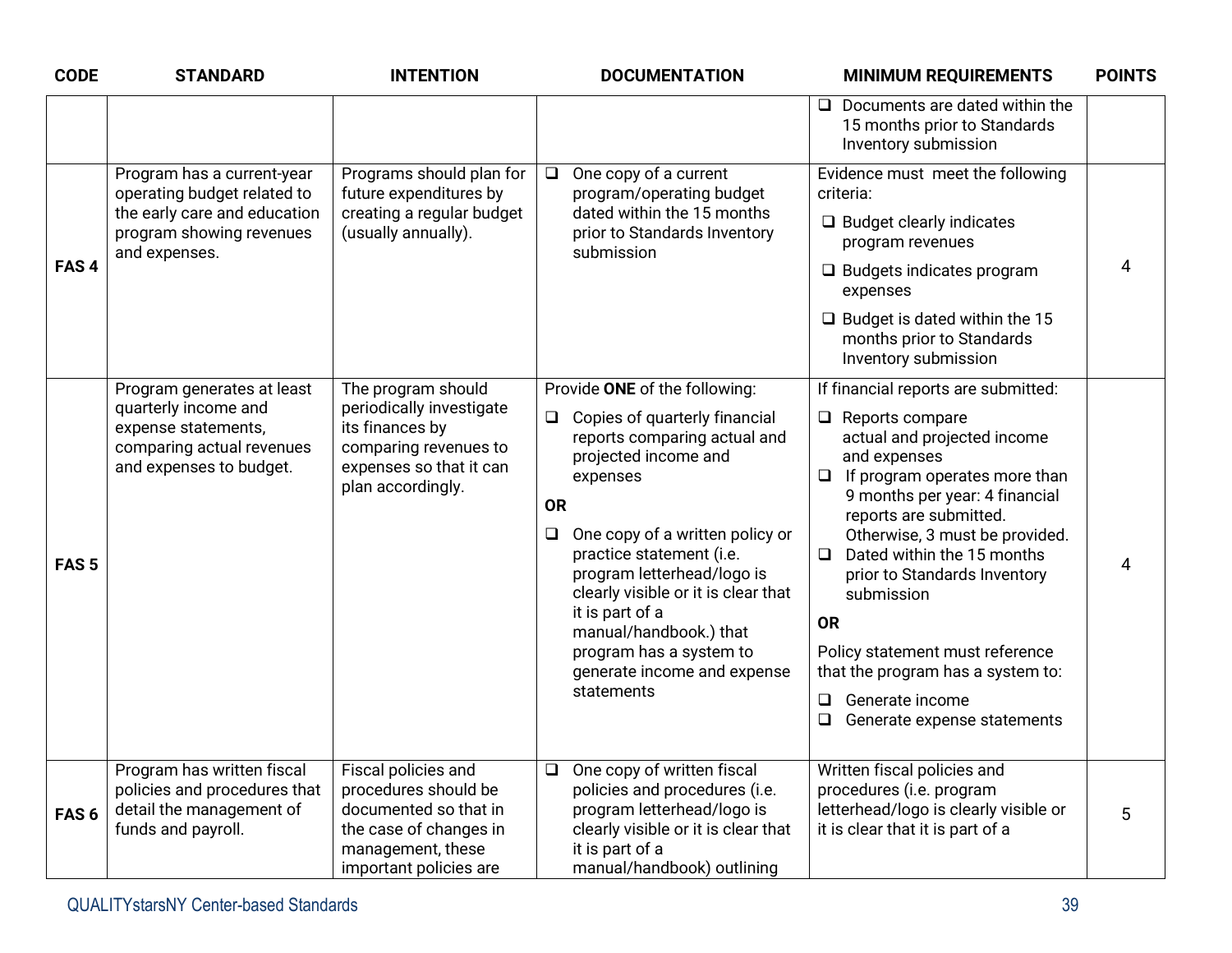| <b>CODE</b>      | <b>STANDARD</b>                                                                                                                                                                                                                        | <b>INTENTION</b>                                                                                                                                                                | <b>DOCUMENTATION</b>                                                                                                                                                                                                                                                                                                             | <b>MINIMUM REQUIREMENTS</b>                                                                                                                                                                                                                                                                                                                                                                                                   | <b>POINTS</b> |
|------------------|----------------------------------------------------------------------------------------------------------------------------------------------------------------------------------------------------------------------------------------|---------------------------------------------------------------------------------------------------------------------------------------------------------------------------------|----------------------------------------------------------------------------------------------------------------------------------------------------------------------------------------------------------------------------------------------------------------------------------------------------------------------------------|-------------------------------------------------------------------------------------------------------------------------------------------------------------------------------------------------------------------------------------------------------------------------------------------------------------------------------------------------------------------------------------------------------------------------------|---------------|
|                  |                                                                                                                                                                                                                                        | known to staff and can<br>be continued. Also,<br>written policies promote<br>transparency of fiscal<br>practices.                                                               | management of income,<br>expenses and payroll                                                                                                                                                                                                                                                                                    | manual/handbook) that reference<br>the management of:<br>$\Box$ Income<br>$\Box$ Expenses<br><b>Q</b> Payroll                                                                                                                                                                                                                                                                                                                 |               |
| FAS <sub>7</sub> | There is an independent<br>review of accounting<br>records (reconciliation of<br>bank statements to the<br>general ledger) by someone<br>with accounting or<br>bookkeeping expertise who<br>is not an employee of the<br>organization. | An external review of<br>accounting records is<br>needed to insure that a<br>non-biased review is<br>conducted and that<br>accountability for<br>finances can be<br>maintained. | Provide ALL of the following dated<br>within the 15 months prior to<br>Standards Inventory submission:<br>$\Box$ Written evidence of an external<br>financial review reconciling<br>accounting records to bank<br>statements<br><b>AND</b><br>$\Box$<br>Written statement regarding<br>the reviewer's relationship to<br>program | Evidence must include ALL of the<br>following:<br>$\Box$ Written evidence demonstrating<br>external review reconciling<br>accounting records to bank<br>statements<br><b>AND</b><br>Statement featuring:<br>Name of reviewer<br>$\Box$<br>$\Box$<br>Relationship to program<br><b>AND</b><br>Evidence and statement are<br>$\Box$<br>dated within the 15 months<br>prior to Standards Inventory<br>submission                 | 5             |
| FAS <sub>8</sub> | Program has established<br>procedures to market and fill<br>open child care seats (slots).                                                                                                                                             | Program should have a<br>plan in place to market<br>open slots.                                                                                                                 | Provide ALL of the following:<br>One copy of written procedures<br>$\Box$<br>used to market and fill open<br>child care seats/slots (i.e.<br>program letterhead/logo is<br>clearly visible or it is clear that<br>it is part of a<br>manual/handbook)<br><b>AND</b><br>One copy of a marketing tool<br>□                         | Evidence must include all of the<br>following:<br>$\Box$ Procedures discussing the<br>marketing and filling of open<br>child care seats/slots (i.e.<br>program letterhead/logo is<br>clearly visible or it is clear that it<br>is part of a manual/handbook)<br><b>AND</b><br>$\Box$ One copy of a marketing tool.<br>Acceptable marketing tools<br>include bulletin, billboard sign,<br>advertisement, and business<br>cards | 3             |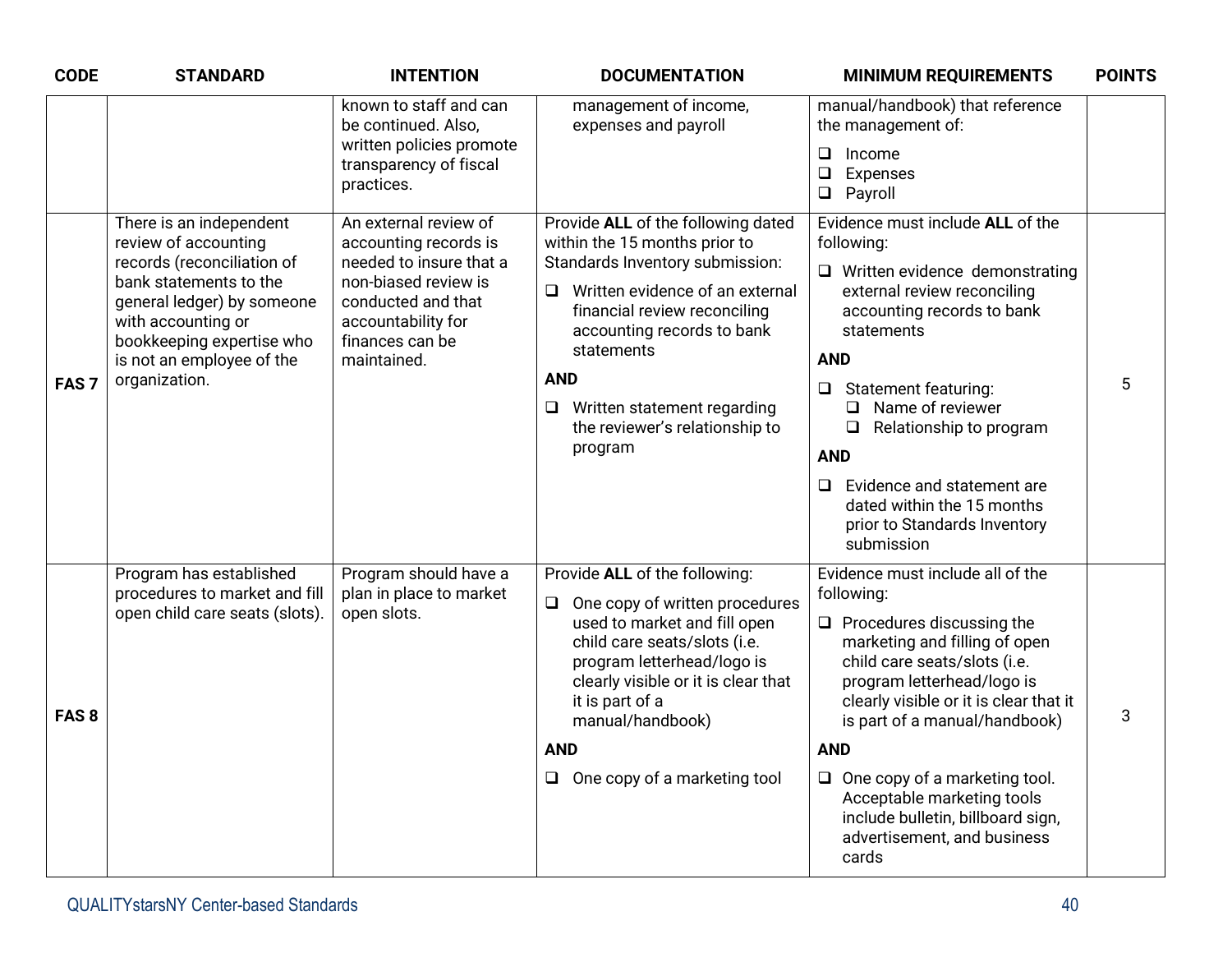## Policies and Procedures (PP) - 27 points

| <b>CODE</b>     | <b>STANDARD</b>                                                            | <b>INTENTION</b>                                                                                                                              | <b>DOCUMENTATION</b>                                                                                                                                                                                                                                                                                                              | <b>MINIMUM REQUIREMENTS</b>                                                                                                                                                                                                                                                                                                                                                                                                                                    | <b>POINTS</b>  |
|-----------------|----------------------------------------------------------------------------|-----------------------------------------------------------------------------------------------------------------------------------------------|-----------------------------------------------------------------------------------------------------------------------------------------------------------------------------------------------------------------------------------------------------------------------------------------------------------------------------------|----------------------------------------------------------------------------------------------------------------------------------------------------------------------------------------------------------------------------------------------------------------------------------------------------------------------------------------------------------------------------------------------------------------------------------------------------------------|----------------|
| PP <sub>1</sub> | Program has written<br>job descriptions for all<br>positions.              | Job descriptions should be<br>clearly defined so that roles<br>and responsibilities are<br>clearly known throughout<br>the organization.      | Provide ALL of the following:<br>$\Box$ Copy of a program's written<br>job description for 1<br>administrator<br><b>AND</b><br>Copy of program's written job<br>Q.<br>description for 1 teacher                                                                                                                                   | Evidence must include all of the<br>following:<br>Job descriptions, including:<br>$\Box$<br>Job title<br>$\Box$<br>List of responsibilities<br>For at least:<br>1 administrator<br>$\Box$<br><b>AND</b><br>1 teacher<br>$\Box$                                                                                                                                                                                                                                 |                |
| PP <sub>2</sub> | Employees are given<br>access to an<br>employee handbook<br>when hired.    | Employees are informed of<br>policies, rights, and<br>expectations at the start.<br>This information is written<br>and compiled in one place. | Provide ONE of the following:<br>$\Box$ One copy of employee<br>handbook with signed<br>employee receipts from at<br>least 1 administrator (identify<br>administrator) and 1 teacher<br>(identify teacher).<br><b>OR</b><br>One copy of hiring procedures<br>that reference the sharing of<br>employee handbook with new<br>hires | Evidence must include ONE of the<br>following:<br>One copy of employee handbook<br>$\Box$<br>with signed receipts<br>demonstrating that employees<br>are given access to employee<br>handbook when hired<br>From at least:<br>$\Box$ 1 administrator (identify<br>administrator)<br><b>AND</b><br>1 teacher (identify teacher)<br>❏<br><b>OR</b><br>One copy of hiring procedures<br>❏<br>that reference the sharing of<br>employee handbook with new<br>hires | $\overline{2}$ |
| PP <sub>3</sub> | Program provides new<br>employees with an<br>orientation that<br>includes: | New staff are provided with<br>pertinent information<br>regarding employment<br>during orientation.                                           | Evidence must indicate that the<br>ALL of the following topics are<br>reviewed during staff orientation<br>for new employees:                                                                                                                                                                                                     | Evidence must demonstrate that<br>program provides new employees<br>with an orientation that includes ALL<br>of the following:                                                                                                                                                                                                                                                                                                                                 | $\overline{2}$ |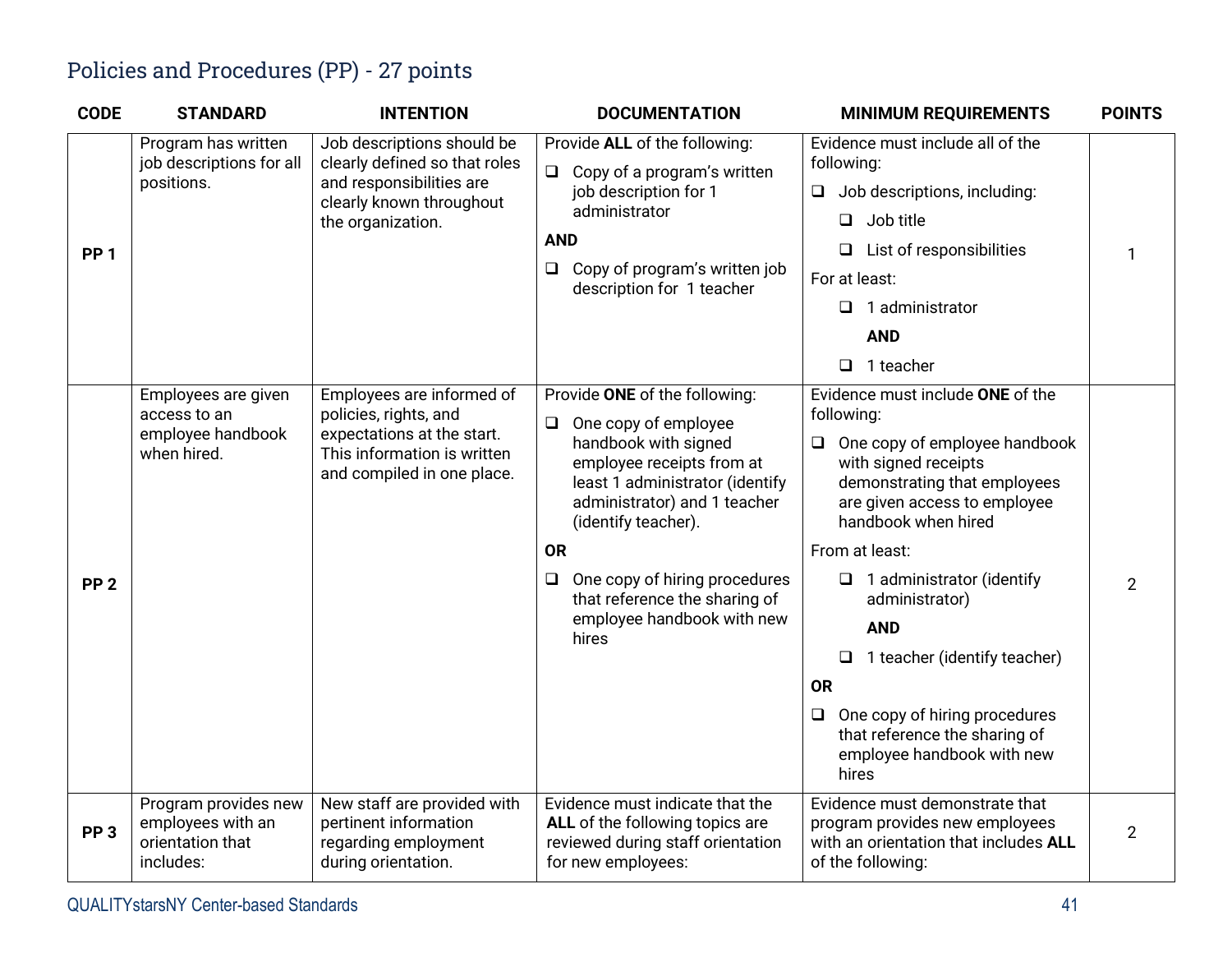| <b>STANDARD</b>                                                                                    | <b>INTENTION</b>                                                                                                                  | <b>DOCUMENTATION</b>                                                                                                                                                                                                                                                                                              | <b>MINIMUM REQUIREMENTS</b>                                                                                                                                                                                                         | <b>POINTS</b>                                           |
|----------------------------------------------------------------------------------------------------|-----------------------------------------------------------------------------------------------------------------------------------|-------------------------------------------------------------------------------------------------------------------------------------------------------------------------------------------------------------------------------------------------------------------------------------------------------------------|-------------------------------------------------------------------------------------------------------------------------------------------------------------------------------------------------------------------------------------|---------------------------------------------------------|
| Review of job<br>$\bullet$<br>description                                                          |                                                                                                                                   | Job description/<br>$\Box$<br>responsibilities                                                                                                                                                                                                                                                                    | Review of job description/<br>$\Box$<br>responsibilities                                                                                                                                                                            |                                                         |
| Discussion/review<br>$\bullet$<br>of regulations                                                   |                                                                                                                                   | Regulations applicable to<br>Q.<br>program                                                                                                                                                                                                                                                                        | Discussion/review of regulations<br>□<br>applicable to program                                                                                                                                                                      |                                                         |
| program                                                                                            |                                                                                                                                   | Evacuation and emergency<br>□<br>Procedures                                                                                                                                                                                                                                                                       | Review of evacuation and<br>$\Box$<br>emergency procedures                                                                                                                                                                          |                                                         |
| $\bullet$<br>evacuation and                                                                        |                                                                                                                                   | Curriculum/curriculum<br>O.<br>framework                                                                                                                                                                                                                                                                          | Review of curriculum/curriculum<br>❏<br>framework                                                                                                                                                                                   |                                                         |
| procedures                                                                                         |                                                                                                                                   | Acceptable documentation<br>includes:                                                                                                                                                                                                                                                                             |                                                                                                                                                                                                                                     |                                                         |
| curriculum/curricu                                                                                 |                                                                                                                                   | Staff orientation checklist<br>$\Box$                                                                                                                                                                                                                                                                             |                                                                                                                                                                                                                                     |                                                         |
| lum framework                                                                                      |                                                                                                                                   | <b>OR</b>                                                                                                                                                                                                                                                                                                         |                                                                                                                                                                                                                                     |                                                         |
|                                                                                                    |                                                                                                                                   | Description of orientation<br>$\Box$<br>process                                                                                                                                                                                                                                                                   |                                                                                                                                                                                                                                     |                                                         |
| Program has a written<br>employee<br>confidentiality policy<br>that dictates how                   | It is important to maintain<br>confidentiality regarding<br>children, families and<br>employees.                                  | <b>Confidentiality policy</b><br>$\Box$<br>describing how employees<br>maintain confidential<br>information on children,                                                                                                                                                                                          | Policy must reference how<br>employees maintain confidentiality<br>of information for ALL of the<br>following:                                                                                                                      | $\overline{2}$                                          |
| employee information                                                                               |                                                                                                                                   |                                                                                                                                                                                                                                                                                                                   |                                                                                                                                                                                                                                     |                                                         |
|                                                                                                    |                                                                                                                                   |                                                                                                                                                                                                                                                                                                                   |                                                                                                                                                                                                                                     |                                                         |
| All program staff<br>participates in at least<br>4 staff meetings<br>during operational<br>months. | Staff come together<br>periodically to discuss<br>program-related issues and<br>engage in professional<br>development activities. | Evidence must be dated within the<br>15 months prior to Standards<br>Inventory submission and indicate<br>that all-program staff meetings<br>occur at least 4 times throughout<br>the program year.<br>Acceptable types of evidence<br>include:<br>Dated staff meeting<br>$\Box$<br>attendance lists<br><b>OR</b> | Evidence must reference ALL of the<br>following:<br>$\Box$ Program all-staff (teachers and<br>administrators) meeting<br>$\Box$ 4x/ program year<br>$\Box$ Dated within the 15 months prior<br>to Standards Inventory<br>submission | $\overline{2}$                                          |
|                                                                                                    | applicable to the<br>Review of<br>emergency<br>Review of<br>$\bullet$<br>child, family and<br>are kept confidential.              |                                                                                                                                                                                                                                                                                                                   | families, and other employees                                                                                                                                                                                                       | $\Box$ Children<br>Families<br>$\Box$<br>Employees<br>❏ |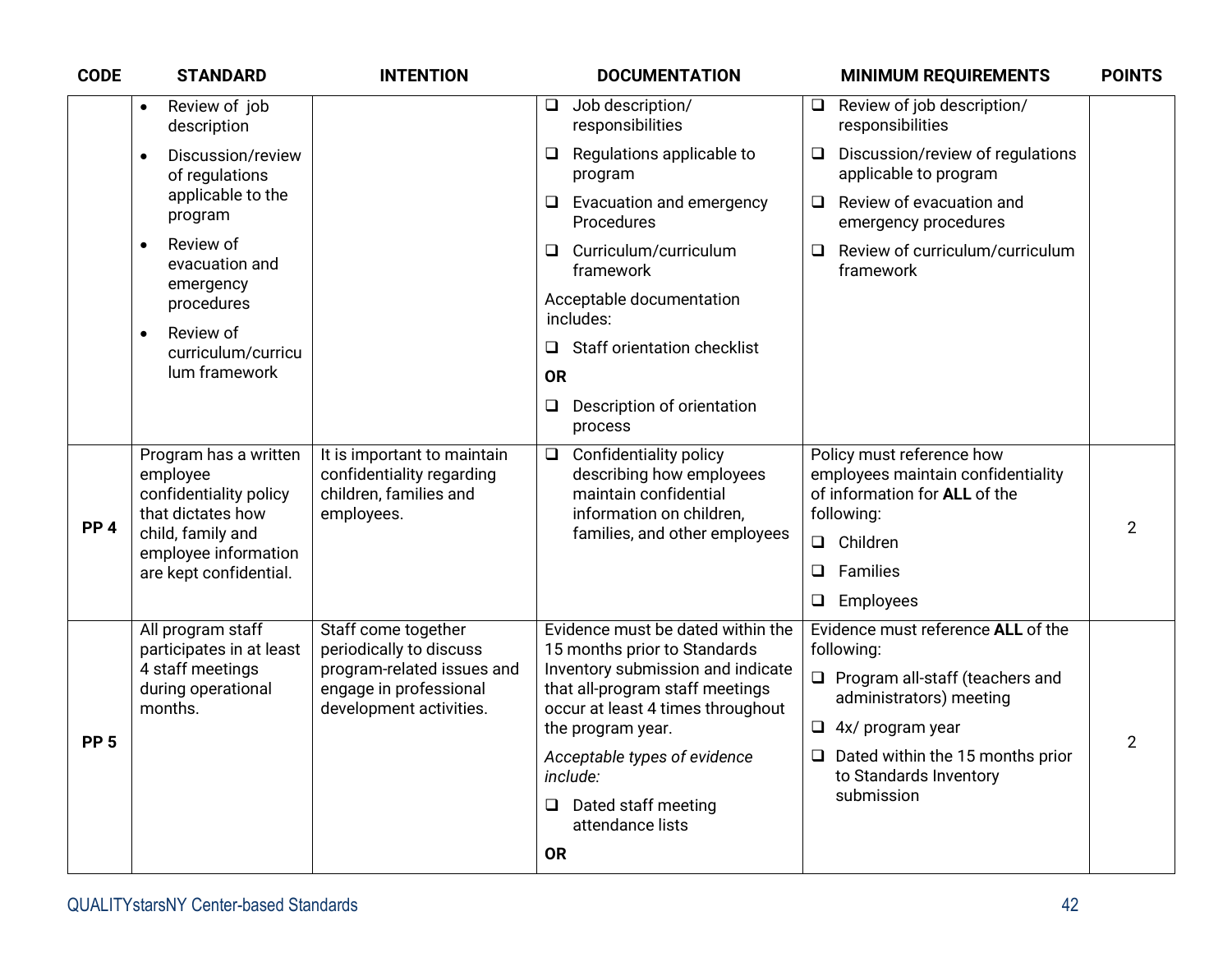| <b>CODE</b>     | <b>STANDARD</b>                                                                                                                                                                 | <b>INTENTION</b>                                                                                                                                                                                                                                                                                  | <b>DOCUMENTATION</b>                                                                                                                                                                                                                                                                                                                                                                                                                       | <b>MINIMUM REQUIREMENTS</b>                                                                                                                                                                                                                                                                                                                                                                                            | <b>POINTS</b>  |
|-----------------|---------------------------------------------------------------------------------------------------------------------------------------------------------------------------------|---------------------------------------------------------------------------------------------------------------------------------------------------------------------------------------------------------------------------------------------------------------------------------------------------|--------------------------------------------------------------------------------------------------------------------------------------------------------------------------------------------------------------------------------------------------------------------------------------------------------------------------------------------------------------------------------------------------------------------------------------------|------------------------------------------------------------------------------------------------------------------------------------------------------------------------------------------------------------------------------------------------------------------------------------------------------------------------------------------------------------------------------------------------------------------------|----------------|
|                 |                                                                                                                                                                                 |                                                                                                                                                                                                                                                                                                   | Program calendar indicating<br>□<br>staff meetings<br><b>OR</b><br>Dated meeting notes<br>❏<br><b>OR</b><br>Dated meeting agendas<br>$\Box$                                                                                                                                                                                                                                                                                                |                                                                                                                                                                                                                                                                                                                                                                                                                        |                |
| PP <sub>6</sub> | Written notes are<br>taken at program staff<br>meetings and then<br>shared with staff.                                                                                          | Distributed notes keep<br>everyone in the loop and<br>make sure everyone gets<br>the same information from<br>meetings. Also, notes are<br>important for keeping record<br>of events, increasing<br>accountability, and<br>facilitating communication.                                            | Provide ALL of the following<br>dated within the 15 months prior<br>to Standards Inventory<br>submission.<br>$\Box$ Staff meeting notes from 2<br>meetings<br><b>AND</b><br>Email, memo, or statement<br>$\Box$<br>referencing the sharing of<br>notes                                                                                                                                                                                     | Evidence must include ALL of the<br>following:<br>$\Box$ 2 staff meeting notes<br><b>AND</b><br>Email, memo or statement<br>Q.<br>demonstrating how meeting<br>notes are shared with staff<br><b>AND</b><br>All dated within the 15 months<br>□.<br>prior to Standards Inventory<br>submission                                                                                                                         | $\overline{2}$ |
| PP <sub>7</sub> | Program philosophy<br>and staff recruitment<br>strategies<br>demonstrate<br>commitment to<br>diversity, equity, and<br>inclusion, and having<br>staff reflect its<br>community. | Programs that are<br>committed to recruiting and<br>hiring culturally diverse staff<br>demonstrate their respect<br>for the families they serve<br>by having staff with similar<br>backgrounds who can<br>appreciate the impact that<br>family and community<br>culture has on young<br>children. | Provide ONE of the following:<br>Written philosophy or policy<br>$\Box$<br>statement (i.e. program<br>letterhead/logo is clearly<br>visible or it is clear that it is<br>part of a manual/handbook)<br>referencing program's<br>commitment to diversity,<br>equity, and inclusion<br><b>OR</b><br>One copy of a written staff<br>$\Box$<br>recruitment strategy<br>statement that describes or<br>reflects upon the program's<br>community | Evidence must include ONE of the<br>following:<br>Philosophy or policy statement<br>$\Box$<br>(i.e. program letterhead/logo is<br>clearly visible or it is clear that it<br>is part of a manual/handbook)<br>referencing the program's<br>commitment to diversity, equity,<br>and inclusion.<br><b>OR</b><br>$\Box$ Staff recruitment strategy<br>statement that<br>describes/reflects upon the<br>program's community | $\overline{2}$ |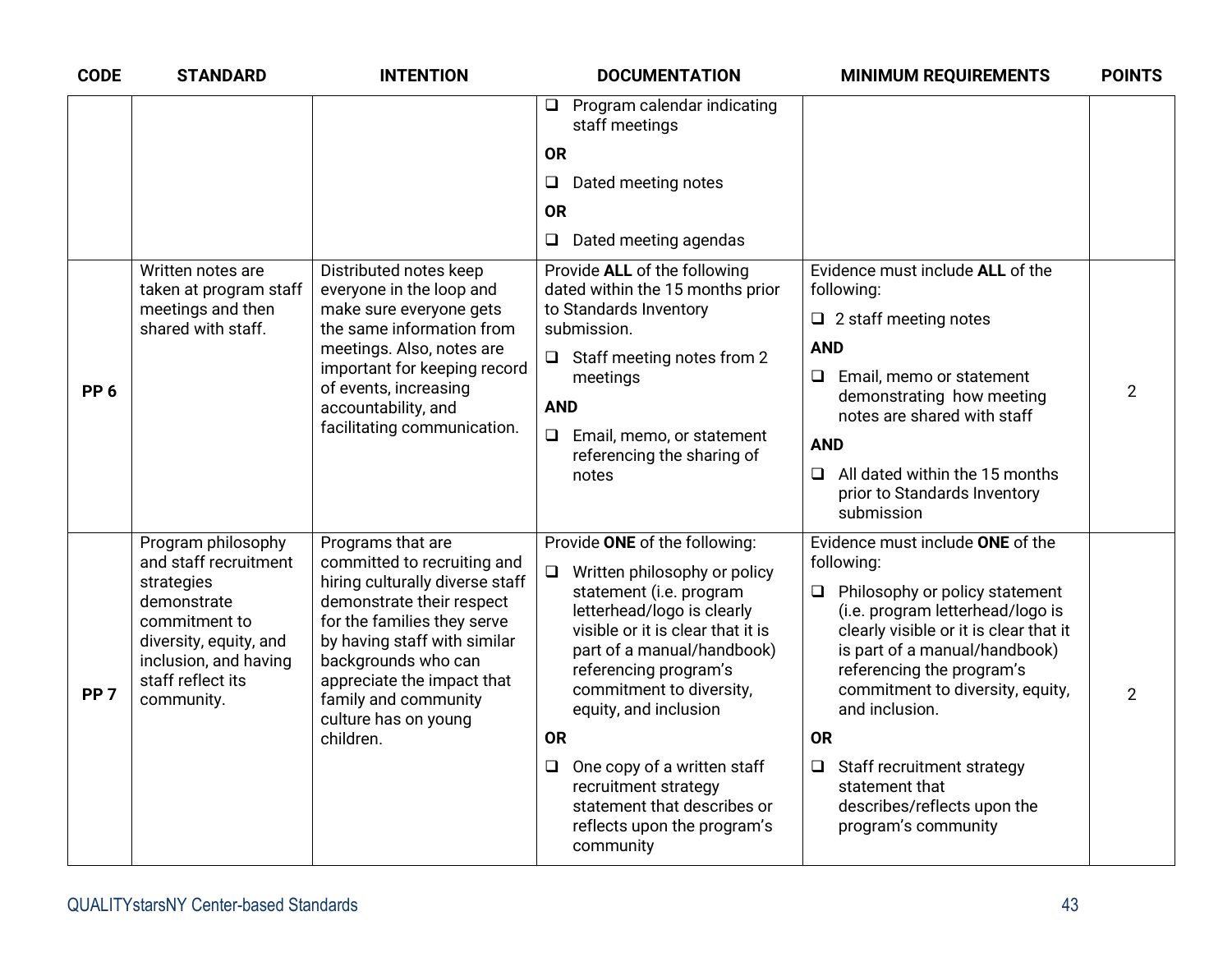| <b>CODE</b>     | <b>STANDARD</b>                                                                                                                                                                                                                        | <b>INTENTION</b>                                                                                                                                                                                                                                                                                                                                                                                                                                                                                                                                                       | <b>DOCUMENTATION</b>                                                                                                                                                                                                                                                                                                                                                                                                                                                                                                  | <b>MINIMUM REQUIREMENTS</b>                                                                                                                                                                                                                                                                                                                                                                                                                                                                                        | <b>POINTS</b> |
|-----------------|----------------------------------------------------------------------------------------------------------------------------------------------------------------------------------------------------------------------------------------|------------------------------------------------------------------------------------------------------------------------------------------------------------------------------------------------------------------------------------------------------------------------------------------------------------------------------------------------------------------------------------------------------------------------------------------------------------------------------------------------------------------------------------------------------------------------|-----------------------------------------------------------------------------------------------------------------------------------------------------------------------------------------------------------------------------------------------------------------------------------------------------------------------------------------------------------------------------------------------------------------------------------------------------------------------------------------------------------------------|--------------------------------------------------------------------------------------------------------------------------------------------------------------------------------------------------------------------------------------------------------------------------------------------------------------------------------------------------------------------------------------------------------------------------------------------------------------------------------------------------------------------|---------------|
| PP <sub>8</sub> | All employees have<br>formal, written<br>performance<br>assessments<br>annually.                                                                                                                                                       | Program leadership<br>provides structured<br>communication about<br>employee's performance of<br>job functions, establishes<br>ways for further<br>development, and highlights<br>goals and achievements.<br>This process is provided by<br>program leadership for all<br>teaching staff, management<br>and administration, and<br>other support roles.                                                                                                                                                                                                                | Provide ALL of the following:<br>Policy statement (i.e. program<br>❏<br>letterhead/logo is clearly<br>visible or it is clear that it is<br>part of a manual/handbook)<br>indicating all staff (including<br>direct and non-direct care<br>staff) are formally assessed<br>at least 1x/program year<br><b>AND</b><br>Completed performance<br>$\Box$<br>assessment for 1<br>administrative staff position<br>AND 1 teaching staff position<br>dated within the 15 months<br>prior to Standards Inventory<br>submission | Evidence must include all of the<br>following:<br>For policy statement:<br>$\Box$ All staff are assessed at least 1x/<br>program year<br><b>AND</b><br>For performance assessments:<br>□ Criteria are objective, behavior-<br>based and related to the job<br>functions<br>$\Box$ Dated within the 15 months prior<br>to Standards Inventory<br>submission<br>□ For 1 administrative staff AND 1<br>teaching staff position                                                                                        | 4             |
| PP <sub>9</sub> | Teaching staff have<br>individual professional<br>development plans<br>that match the Core<br>Body of Knowledge:<br><b>New York State's Core</b><br>Competencies for<br><b>Early Childhood</b><br>Educators (CBK)<br>competency areas. | Every member of the<br>professional staff will<br>benefit personally and<br>professionally from having<br>an individual, written<br>professional development<br>plan in order to effectively<br>track each individual's<br>course for gaining<br>knowledge and skills on all<br>topics related to early<br>childhood education.<br>The Core Body of<br>Knowledge (CBK) outlines<br>recommended practices for<br>professionals who work<br>directly with young children.<br>These practices offer a road<br>map for building meaningful<br>relationships with children, | Provide ONE of the following for 1<br>teaching staff position completed<br>within the 15 months prior to<br>Standards Inventory Submission.<br>□ One copy of CBK Professional<br><b>Development Planning Tool</b><br>Plan<br><b>OR</b><br>One copy of a Paula Jorde<br><b>Bloom Staff Development</b><br><b>Action Plan</b><br><b>OR</b><br>$\Box$ One copy of:<br>Another professional<br>development plan<br><b>AND</b>                                                                                             | Evidence must reference all of the<br>following:<br>$\Box$ Completed copy of one of the<br>following for 1 teaching staff<br>position:<br>□ CBK Professional<br><b>Development Planning Tool</b><br>Plan<br>□ Paula Jorde Bloom Staff<br>Development Action Plan,<br>$\Box$ Other plan AND statement of<br>how the plan aligns with at<br>least 2 CBK areas<br>$\Box$ Dated within the 15 months prior<br>to Standards Inventory<br>submission<br><b>CBK COMPETENCY AREAS:</b><br>1. Child Growth and Development; | 5             |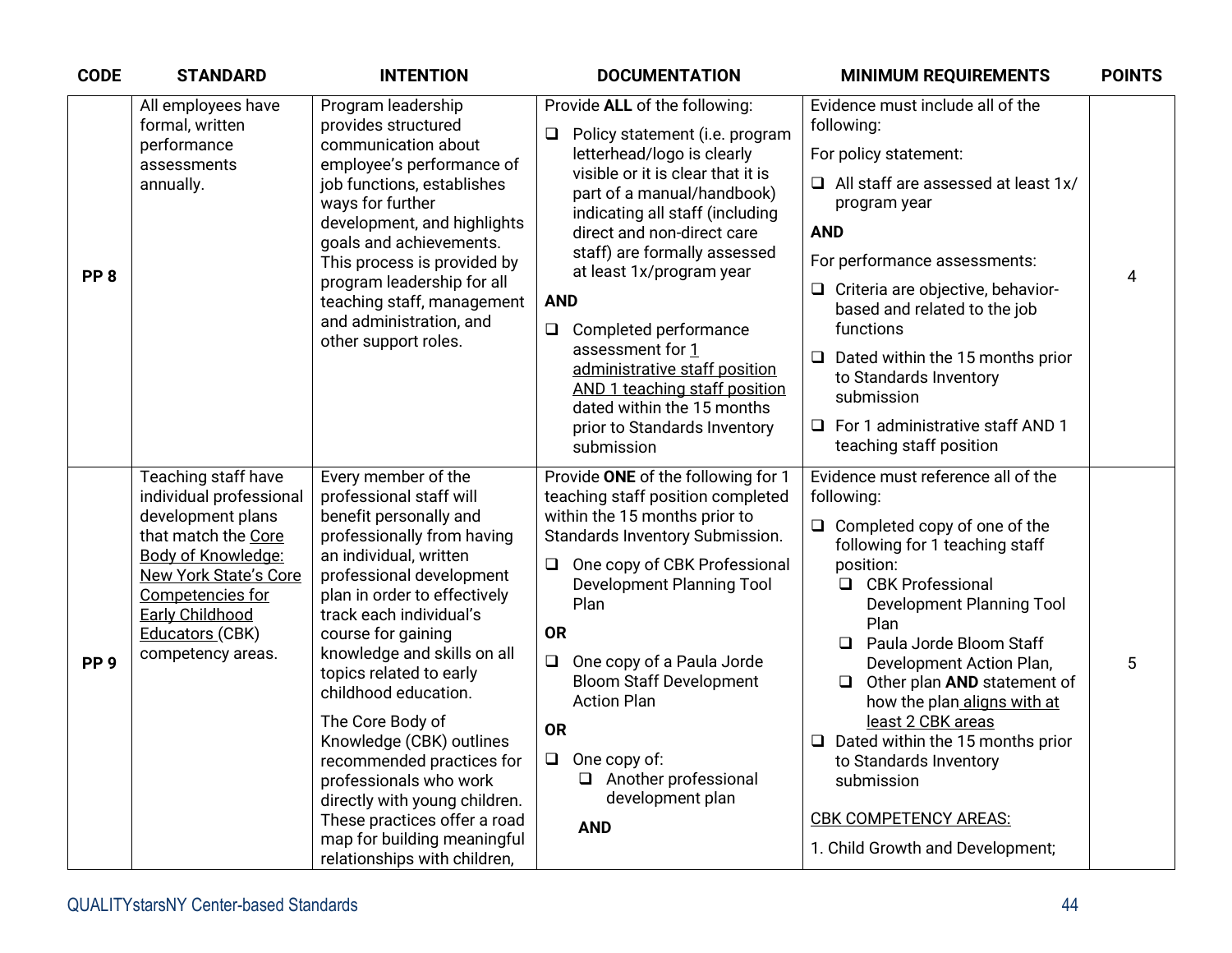| <b>CODE</b>  | <b>STANDARD</b>                                          | <b>INTENTION</b>                                                                        | <b>DOCUMENTATION</b>                                                                                                                             | <b>MINIMUM REQUIREMENTS</b>                                                                                | <b>POINTS</b> |
|--------------|----------------------------------------------------------|-----------------------------------------------------------------------------------------|--------------------------------------------------------------------------------------------------------------------------------------------------|------------------------------------------------------------------------------------------------------------|---------------|
|              |                                                          | families and colleagues; for<br>creating nurturing,                                     | Written statement<br>$\Box$<br>referencing how plan(s)                                                                                           | 2. Family and Community<br>Partnerships;                                                                   |               |
|              |                                                          | stimulating environments;<br>and for developing oneself                                 | align with at least two of<br>the CBK competencies                                                                                               | 3. Observation and Assessment:                                                                             |               |
|              |                                                          | as a professional in an                                                                 |                                                                                                                                                  | 4. Environment and Curriculum;                                                                             |               |
|              |                                                          | incredibly important field.                                                             |                                                                                                                                                  | 5. Health, Safety, and Nutrition;                                                                          |               |
|              |                                                          | The CBK is structured to<br>consider all areas<br>established by NYS as being           |                                                                                                                                                  | 6. Professionalism and Leadership;<br>and                                                                  |               |
|              |                                                          | essential competencies for<br>early childhood educators.                                |                                                                                                                                                  | 7. Administration and Management.                                                                          |               |
|              | Performance<br>assessment, including<br>observations and | Assessments that are based<br>in part on observations are<br>not a stand-alone solution | Provide ALL of the following:<br>$\Box$<br>Copy of a completed<br>performance assessment for                                                     | Evidence must reference ALL of the<br>following for 1 teaching staff<br>position:                          |               |
|              | feedback, informs<br>individual professional             | but are used as a part of a<br>continuous performance                                   | 1 teaching staff position that<br>includes observation(s),<br>$\Box$<br>assessment criteria and<br>comments/feedback                             | Performance assessment:                                                                                    |               |
|              | development plans.                                       | management and<br>development process.                                                  |                                                                                                                                                  | Indication of completion (no<br><b>BLANK</b> templates)                                                    |               |
|              |                                                          |                                                                                         | <b>AND</b>                                                                                                                                       | Observation(s)<br>❏                                                                                        |               |
| <b>PP 10</b> |                                                          |                                                                                         | Professional development<br>❏                                                                                                                    | Other assessment(s) criteria<br>$\Box$                                                                     | 5             |
|              |                                                          | plan with at least 2 goal<br>statements highlighted with                                | Feedback on observations<br>$\Box$<br>and/or other assessment criteria                                                                           |                                                                                                            |               |
|              |                                                          |                                                                                         | link to performance<br>assessments clearly<br>$\Box$<br>demonstrated                                                                             | Professional development plan:                                                                             |               |
|              |                                                          |                                                                                         |                                                                                                                                                  | At least 2 goal statements                                                                                 |               |
|              |                                                          |                                                                                         | <b>CBK Professional Development</b><br>Planning Tool Plan, Paula Jorde<br><b>Bloom Staff Development Action</b><br>Plan, or other plans qualify. | Demonstrates link to<br>❏<br>assessments (via referencing<br>assessment criteria, such as<br>observations) |               |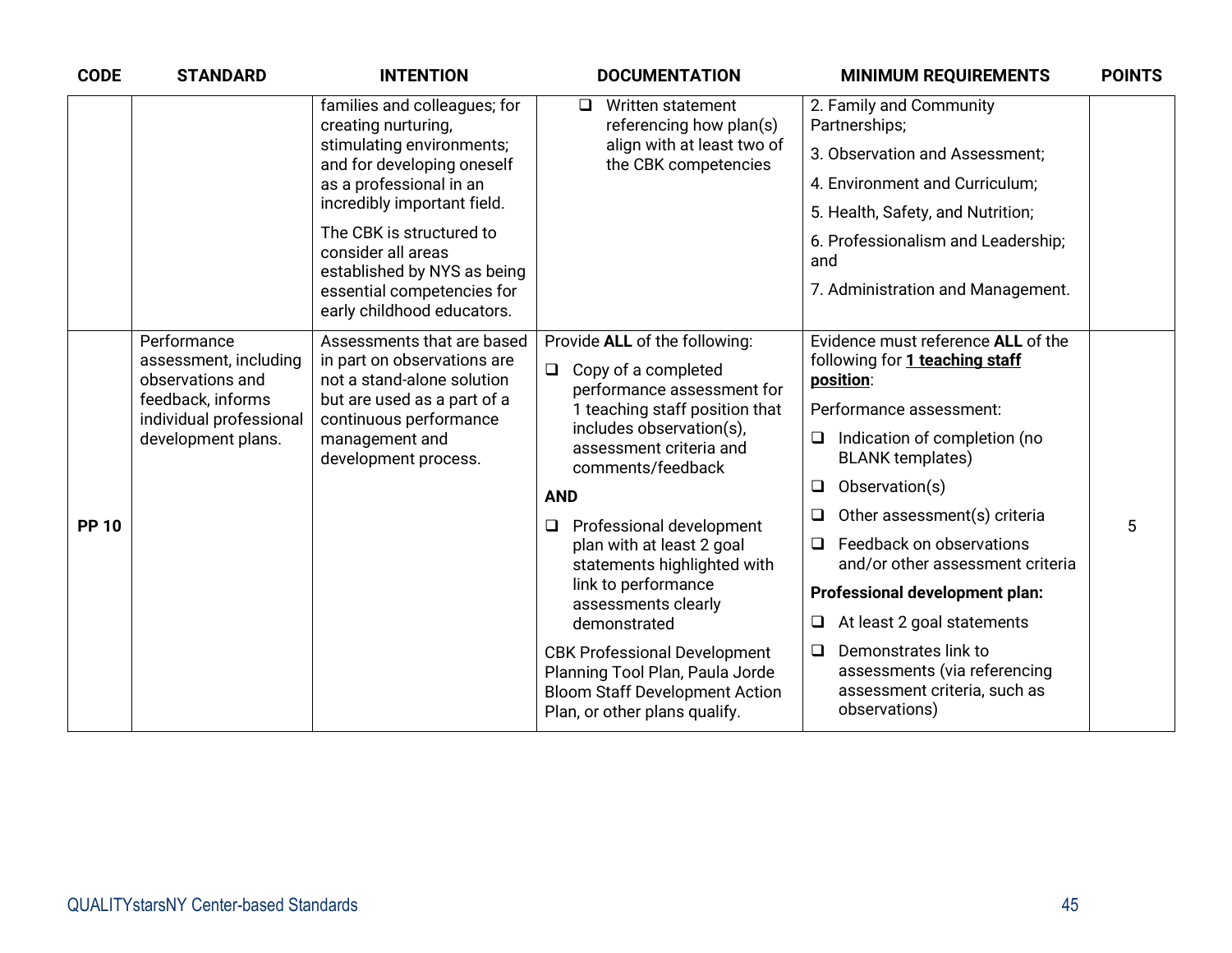## Staff Compensation and Benefits (SCB) -13 points

| <b>CODE</b>      | <b>STANDARD</b>                                                                                                                                                                                                                                                                                       | <b>INTENTION</b>                                                                                             | <b>DOCUMENTATION</b>                                                                                                                                                                                                                                                                                                                                                                                                      | <b>MINIMUM REQUIREMENTS</b>                                                                                                                                                                                                                                                                                                                                                                                                                                                                                                                                                                                                                                                  | <b>POINTS</b> |
|------------------|-------------------------------------------------------------------------------------------------------------------------------------------------------------------------------------------------------------------------------------------------------------------------------------------------------|--------------------------------------------------------------------------------------------------------------|---------------------------------------------------------------------------------------------------------------------------------------------------------------------------------------------------------------------------------------------------------------------------------------------------------------------------------------------------------------------------------------------------------------------------|------------------------------------------------------------------------------------------------------------------------------------------------------------------------------------------------------------------------------------------------------------------------------------------------------------------------------------------------------------------------------------------------------------------------------------------------------------------------------------------------------------------------------------------------------------------------------------------------------------------------------------------------------------------------------|---------------|
| SCB <sub>1</sub> | Program has an up-to-date<br>written wage scale that is<br>based on position, education,<br>certificates/credentials,, and<br>years of relevant experience.                                                                                                                                           | Staff is paid wages in line with<br>qualifications and experience.                                           | Wage scale that is based<br>$\Box$<br>upon position, education,<br>certificates/credentials,<br>and years of relevant<br>experience                                                                                                                                                                                                                                                                                       | Evidence must include a<br>wage scale that is based<br>upon:<br>Position<br>$\Box$<br>Education<br>❏<br>Certificates/Credentials<br>$\Box$<br>Years of relevant<br>$\Box$<br>experience                                                                                                                                                                                                                                                                                                                                                                                                                                                                                      |               |
| SCB <sub>2</sub> | Program offers full-time staff a<br>compensation package with<br>benefit options: (2 POINTS<br>PER BENEFIT OPTION, UP TO 8<br>POINTS MAXIMUM)<br>Paid holidays<br>$\Box$<br>Paid time off (sick,<br>⊔<br>vacation, personal)<br><b>Health insurance</b><br>◻<br>Professional development<br>□<br>days | Staff is provided with a<br>comprehensive benefits<br>package to support personal<br>and professional needs. | Evidence of benefit options<br>program offers full-time staff.<br>Acceptable types of evidence<br>include:<br>Employee handbook<br>$\Box$<br>detailing benefits<br><b>OR</b><br>Compensation package<br>$\Box$<br><b>OR</b><br>$\Box$<br>Employee policy<br>If submitting details from a<br>large document, evidence<br>must be clearly labeled, refer<br>to specific page numbers, or<br>highlight relevant information. | Evidence program provides<br>one or more of the following<br>benefits must reference all<br>full-time staff. (Program<br>earns 2 points for each<br>benefit offered for a<br>potential total of 8 points)<br>Paid holidays offered as<br>❏<br>a benefit option (2<br>points)<br>Paid time off (sick,<br>$\Box$<br>vacation, personal)<br>offered as a benefit<br>option (2 points)<br>Health insurance offered<br>❏<br>as a benefit option (2<br>points)<br>Professional<br>$\Box$<br>development offered as<br>a benefit option (2<br>points)<br>If submitting details from a<br>large document, evidence<br>must be clearly labeled, refer<br>to specific page numbers, or | $2 - 8$       |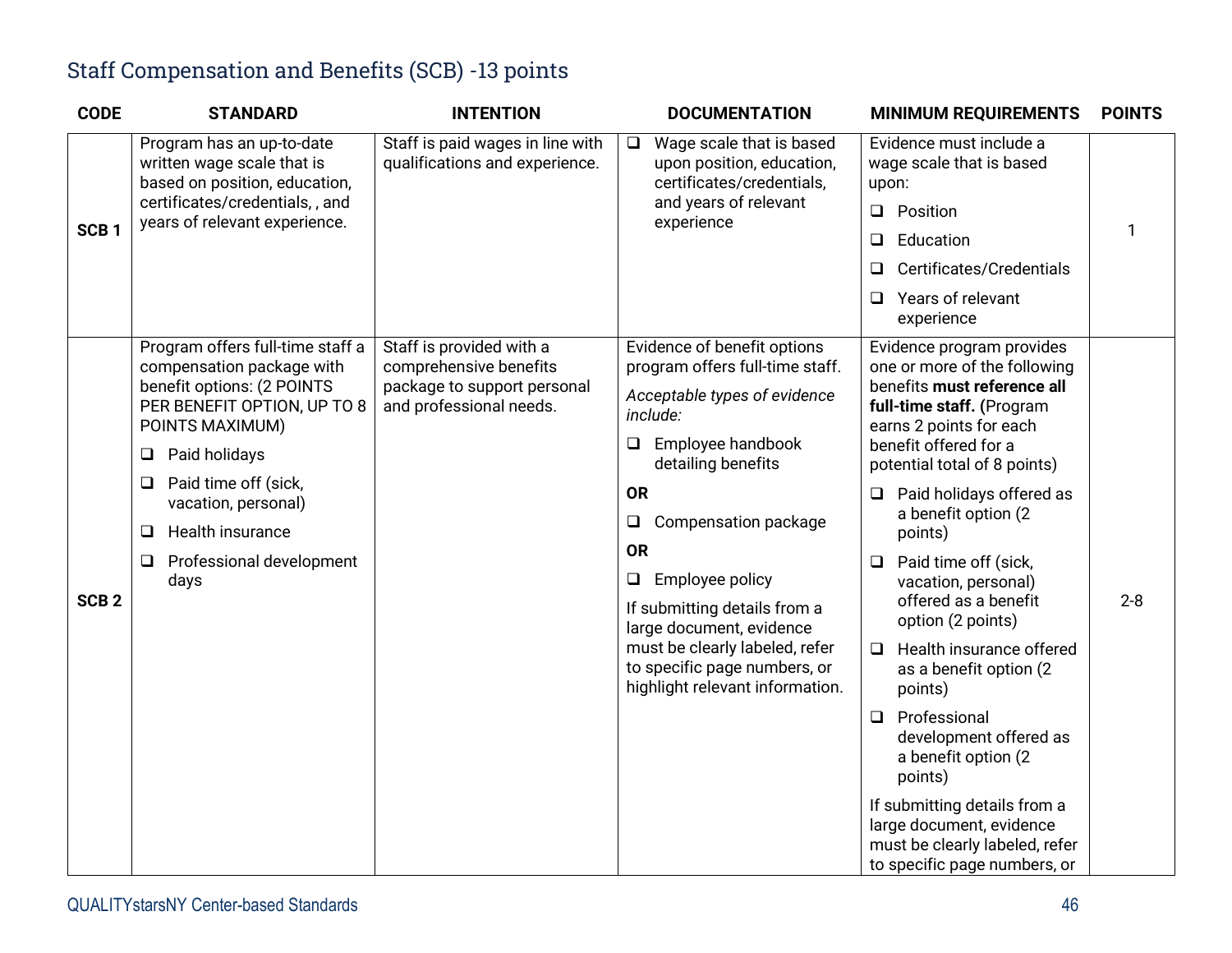| <b>CODE</b>      | <b>STANDARD</b>                                                                                                                                                                                                                                                                                                                                                                                                                                                                                                                                                                                     | <b>INTENTION</b>                                                                                                                                              | <b>DOCUMENTATION</b>                                                                                                                                                                                                                                                                                                                                                                                                                                                       | <b>MINIMUM REQUIREMENTS</b>                                                                                                                                                                                                                                                                                                                                                                                                                                                                                                                                                                        | <b>POINTS</b> |
|------------------|-----------------------------------------------------------------------------------------------------------------------------------------------------------------------------------------------------------------------------------------------------------------------------------------------------------------------------------------------------------------------------------------------------------------------------------------------------------------------------------------------------------------------------------------------------------------------------------------------------|---------------------------------------------------------------------------------------------------------------------------------------------------------------|----------------------------------------------------------------------------------------------------------------------------------------------------------------------------------------------------------------------------------------------------------------------------------------------------------------------------------------------------------------------------------------------------------------------------------------------------------------------------|----------------------------------------------------------------------------------------------------------------------------------------------------------------------------------------------------------------------------------------------------------------------------------------------------------------------------------------------------------------------------------------------------------------------------------------------------------------------------------------------------------------------------------------------------------------------------------------------------|---------------|
|                  |                                                                                                                                                                                                                                                                                                                                                                                                                                                                                                                                                                                                     |                                                                                                                                                               |                                                                                                                                                                                                                                                                                                                                                                                                                                                                            | highlight relevant<br>information.                                                                                                                                                                                                                                                                                                                                                                                                                                                                                                                                                                 |               |
| SCB <sub>3</sub> | Program offers full-time staff a<br>compensation package with at<br>least 3 of the following benefit<br>options:<br>Information on accessing<br>Q<br>state family leave benefits<br>Flexible scheduling<br>⊔<br>Retirement<br>❏<br>Life insurance<br>Q<br>Flexible spending account<br>⊔<br>Dependent care assistance<br>$\Box$<br>plan<br>Tuition discounts for<br>$\Box$<br>employee's children<br>Tuition reimbursement for<br>⊔<br>education<br>Employee assistance<br>Q<br>program<br>Dental insurance<br>Q<br>Vision care plan<br>❏<br><b>Bereavement leave</b><br>❏<br>Vision care plan<br>⊔ | Staff is provided with a<br>comprehensive benefits<br>package to support personal<br>and professional needs<br>including support for other<br>family members. | Evidence must indicate that<br>the program offers at least 3 of<br>the listed benefit options for<br>full time staff.<br>Acceptable types of evidence<br>include:<br>Employee handbook<br>Q<br>detailing benefits<br><b>OR</b><br>$\Box$<br>Compensation package<br><b>OR</b><br>Employee policy<br>$\Box$<br>If submitting details from a<br>large document, evidence<br>must be clearly labeled, refer<br>to specific page numbers, or<br>highlight relevant information | Evidence must reference the<br>following:<br>All full-time staff<br>$\Box$<br>At least 3 of the<br>$\Box$<br>following benefit<br>options:<br>$\Box$ Information on<br>accessing state<br>family leave<br>benefits<br>Flexible scheduling<br>$\Box$<br>Retirement<br>□<br>Life insurance<br>□<br>Flexible spending<br>$\Box$<br>account<br>$\Box$ Dependent care<br>assistance plan<br>Tuition discounts<br>$\Box$<br>for employee's<br>children<br>Tuition<br>$\Box$<br>reimbursement for<br>education<br>$\Box$ Employee<br>assistance program<br>Dental insurance<br>❏<br>Vision care plan<br>❏ | 3             |
| SCB <sub>4</sub> | <b>Bereavement leave</b><br>$\bullet$<br>Program offers part-time staff<br>a pro-rated compensation<br>package that includes, at a<br>minimum, paid time off.                                                                                                                                                                                                                                                                                                                                                                                                                                       | Part-time staff is provided with<br>some employment benefits,<br>including paid time off, at a<br>minimum.                                                    | Evidence must reference some<br>or all of the listed benefit<br>options for part-time staff.<br>Acceptable types of evidence<br>include:                                                                                                                                                                                                                                                                                                                                   | Bereavement leave<br><b>□</b><br>Evidence must reference:<br>$\Box$ Part-time staff<br>compensation package<br>□ Pro-rated                                                                                                                                                                                                                                                                                                                                                                                                                                                                         | 1             |
|                  |                                                                                                                                                                                                                                                                                                                                                                                                                                                                                                                                                                                                     |                                                                                                                                                               |                                                                                                                                                                                                                                                                                                                                                                                                                                                                            |                                                                                                                                                                                                                                                                                                                                                                                                                                                                                                                                                                                                    |               |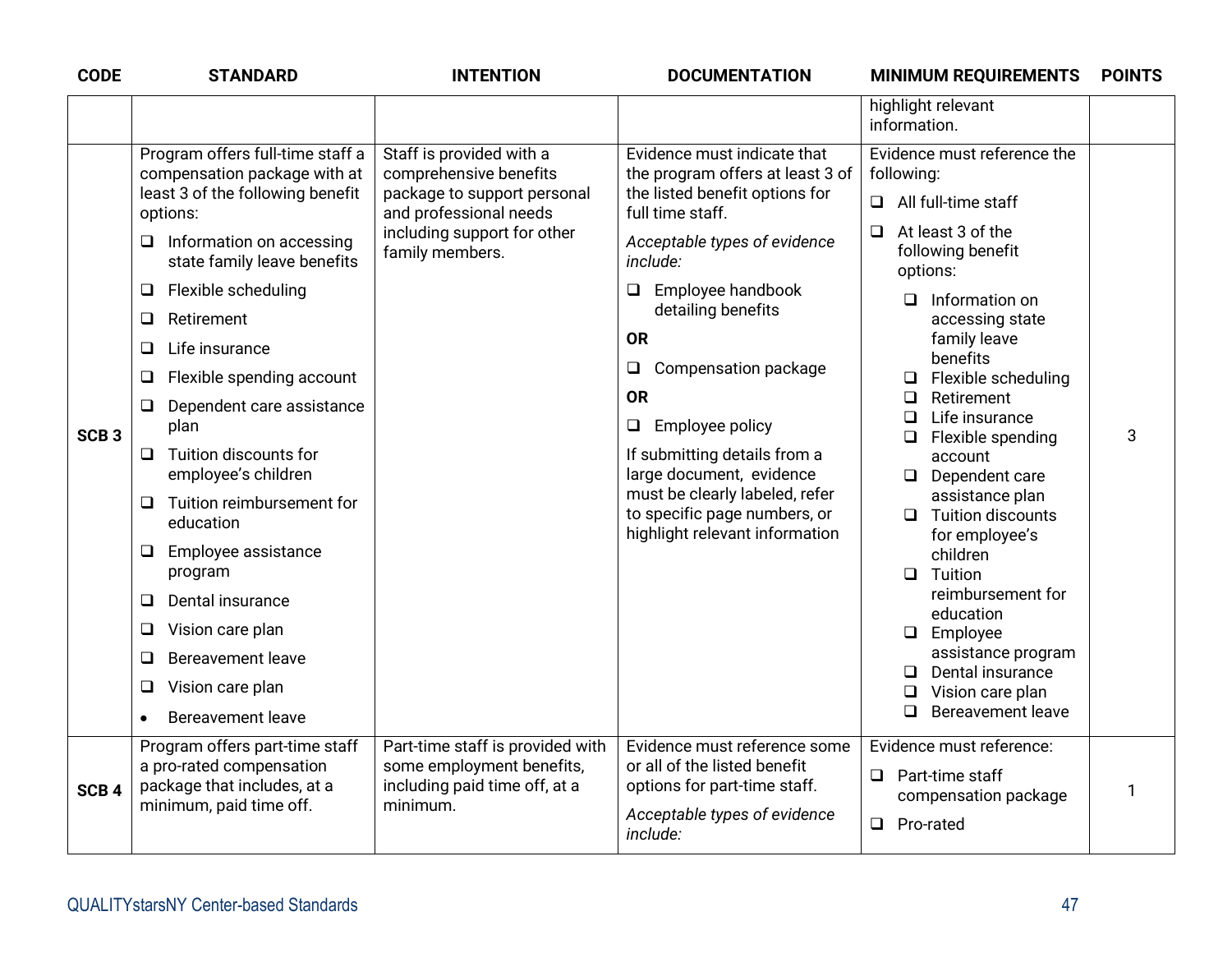| <b>CODE</b> | <b>STANDARD</b> | <b>INTENTION</b> | <b>DOCUMENTATION</b>                              | <b>MINIMUM REQUIREMENTS</b>         | <b>POINTS</b> |
|-------------|-----------------|------------------|---------------------------------------------------|-------------------------------------|---------------|
|             |                 |                  | Employee handbook<br>$\Box$<br>detailing benefits | $\Box$ PAID time off, at<br>minimum |               |
|             |                 |                  | <b>OR</b>                                         |                                     |               |
|             |                 |                  | Compensation package<br>$\Box$                    |                                     |               |
|             |                 |                  | <b>OR</b>                                         |                                     |               |
|             |                 |                  | Employee policy<br>$\Box$                         |                                     |               |
|             |                 |                  | <b>OR</b>                                         |                                     |               |
|             |                 |                  | Other<br>$\Box$                                   |                                     |               |
|             |                 |                  |                                                   |                                     |               |

## Staff Planning (SP) - 13 points

| <b>CODE</b>     | <b>STANDARD</b>                                                               | <b>INTENTION</b>                             | <b>DOCUMENTATION</b>                                                                                                                                                | <b>MINIMUM REQUIREMENTS</b>                | <b>POINTS</b> |
|-----------------|-------------------------------------------------------------------------------|----------------------------------------------|---------------------------------------------------------------------------------------------------------------------------------------------------------------------|--------------------------------------------|---------------|
|                 | Program has a written<br>general plan to cover                                | The program has<br>deliberately considered   | Plan for absences, both planned and<br>$\Box$<br>unplanned                                                                                                          | Evidence must reference<br><b>BOTH:</b>    |               |
| SP <sub>1</sub> | planned and unplanned<br>absences.                                            | and formalized a<br>process to address       |                                                                                                                                                                     | <b>Planned staff absences</b><br>$\Box$    | 3             |
|                 |                                                                               | absences to ensure                           |                                                                                                                                                                     | <b>AND</b>                                 |               |
|                 |                                                                               | that program activities<br>proceed as usual. |                                                                                                                                                                     | Unplanned staff<br>□<br>absences           |               |
|                 | Program provides lead                                                         | The program supports                         | Evidence must indicate that at least 1                                                                                                                              | Evidence must reference:                   |               |
|                 | teachers with at least 1 hour<br>of paid planning time per                    | teachers in preparing<br>for class time      | hour of paid planning time each week is<br>provided for lead teachers                                                                                               | $\Box$ Lead teachers                       |               |
|                 | week.                                                                         | activities.                                  | Acceptable types of evidence include:                                                                                                                               | Provided at least 1<br>$\Box$<br>hour/week |               |
| SP <sub>2</sub> |                                                                               |                                              | Staffing plan<br>Q                                                                                                                                                  | <b>PAID</b> planning time<br>❏             |               |
|                 |                                                                               |                                              | <b>OR</b>                                                                                                                                                           |                                            |               |
|                 |                                                                               |                                              | Policy statement or staff handbook<br>$\Box$<br>excerpt (i.e. program letterhead/logo<br>is clearly visible or it is clear that it is<br>part of a manual/handbook) |                                            |               |
|                 | Program provides at least 1                                                   | The program supports                         | Evidence must indicate that classroom                                                                                                                               | Evidence must reference:                   |               |
| SP <sub>3</sub> | hour every other week of<br>paid planning time for<br>classroom staff to plan | teachers to come<br>together and             | staff are provided at least one hour of                                                                                                                             | $\Box$ Classroom staff                     |               |